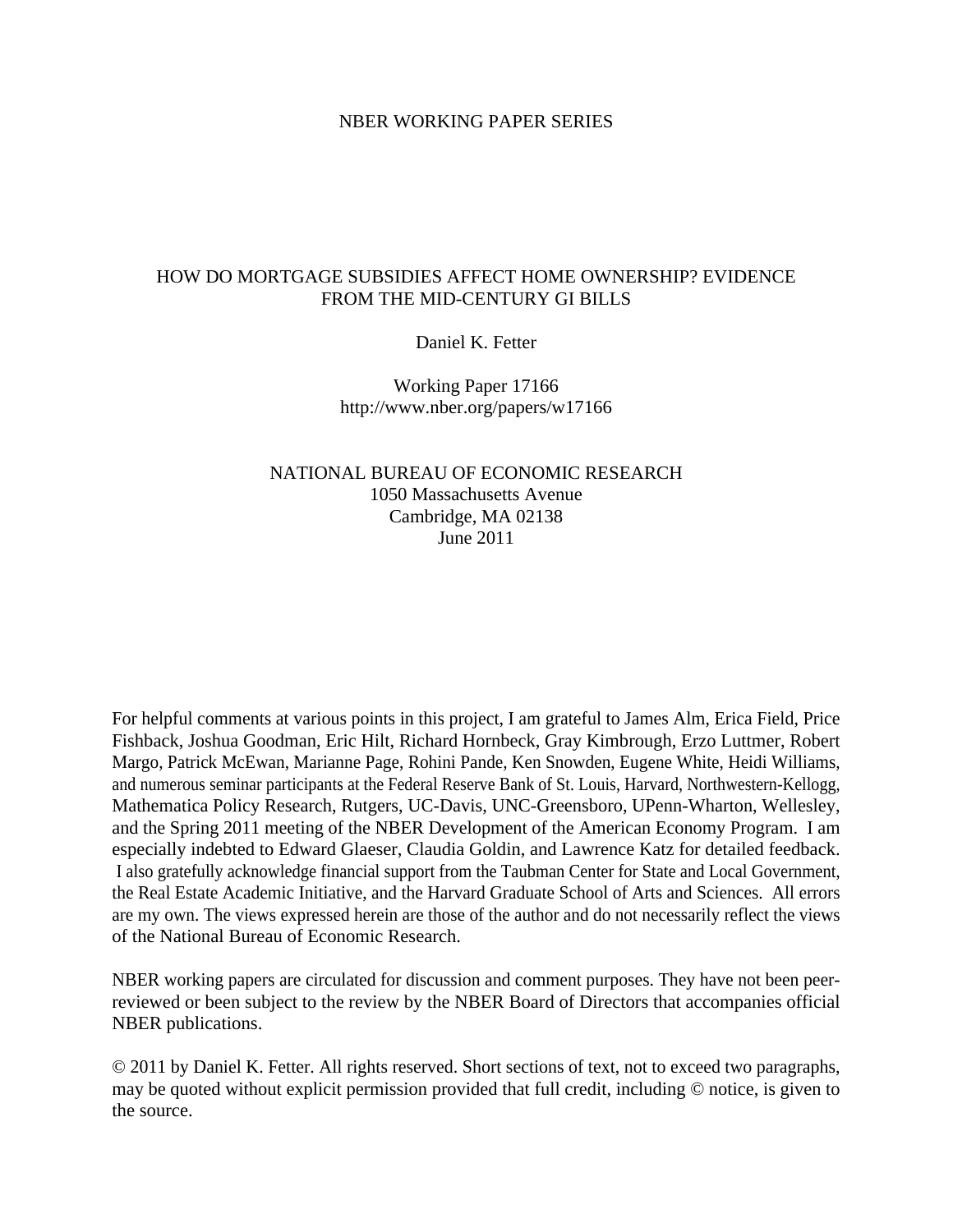How Do Mortgage Subsidies Affect Home Ownership: Evidence from the Mid-century GI Bills Daniel K. Fetter NBER Working Paper No. 17166 June 2011 JEL No. N00,N22,N92,R00,R28

# **ABSTRACT**

The sharpest increase in U.S. home ownership over the last century occurred between 1940 and 1960, associated primarily with a decrease in the age at first ownership. To shed light on the contribution of several coincident large-scale government interventions in housing finance, I examine veterans' home loan benefits provided under the postwar GI Bills. I use two breaks in the probability of military service by date of birth, for cohorts coming of age at the end of World War II and the Korean War, to estimate the impact of veteran status on home ownership. I find significant, positive effects of veteran status on home ownership in 1960. Consistent with a model in which the impact of easier loan terms declines with age, these effects are larger for younger veterans and diminish in 1970 and 1980 as the cohorts age. Complementary evidence suggests veterans' non-housing benefits and military service itself are unlikely to explain the observed differences in home ownership. Veterans' housing benefits appear to have increased aggregate home ownership rates primarily by shifting purchase earlier in life; they can explain approximately 7.4 percent of the increase in aggregate home ownership from 1940 to 1960, and 25 percent of the increase for the affected cohorts.

Daniel K. Fetter Department of Economics Wellesley College 106 Central Street Wellesley, MA 02481 and NBER dfetter@wellesley.edu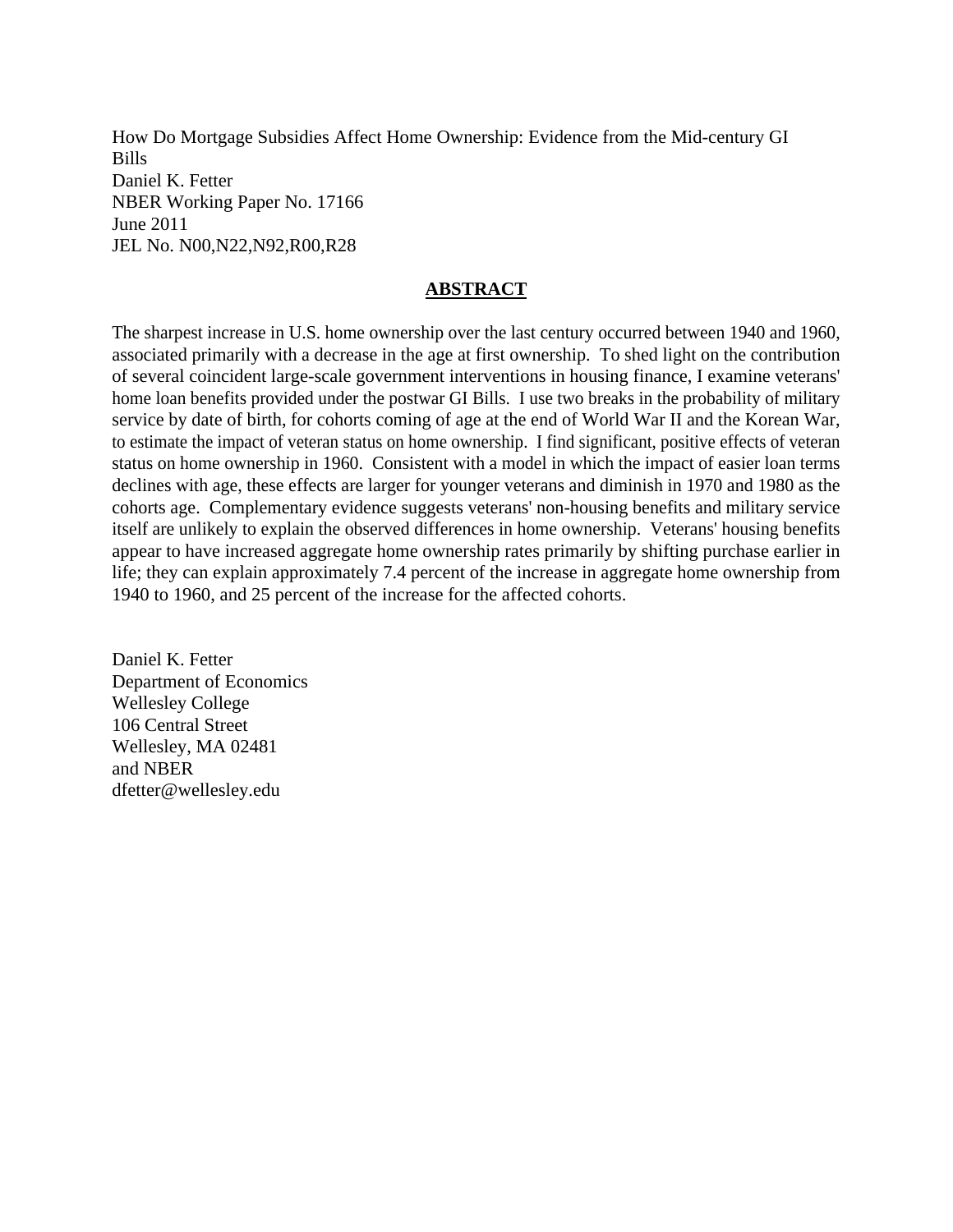# 1 Introduction

The primary focus of federal housing policy over the last eighty years has been intervention in mortgage markets. In large part, the goal of these policies has been to extend home ownership to marginal home buyers, and many observers have argued that the mortgage policies born of the Great Depression and World War II are responsible for the dramatic transformation in United States housing markets and home ownership in the mid-20th century.<sup>1</sup> But surprisingly, neither the effect of these policies on historical rates of home ownership, nor the set of factors driving changes in housing markets during and after World War II, is well understood. The recent crisis and debate over the government's role in housing finance makes evidence on these questions particularly timely.<sup>2</sup>

Of the interventions that began in the 1930's and 1940's, the mortgage insurance and guarantees provided through the Federal Housing Administration (FHA) and Veterans Administration (VA) were among the largest in scale. The establishment of these programs coincided with the most striking changes in home ownership in the last century. Between 1940 and 1960, the rate of home ownership increased sharply from 44 to 62 percent, as younger individuals became home owners at unprecedented rates. The profile of home ownership by age was nearly linear up to age 60 in every Census year from 1900 to 1940, but by 1960 had taken the concave shape that persists today.<sup>3</sup>

This paper provides estimates of the contribution of the VA home loan program to increased rates of home ownership. Past work, such as Jackson (1985), Shiller (2005), and Vigdor (2006), has discussed the potential role of the FHA and VA in explaining the observed changes in housing markets over the 20th century.<sup>4</sup> However, a number of other major changes over the same period could have driven the increase in home ownership. The favorable tax treatment of owner-occupied

<sup>&</sup>lt;sup>1</sup>Examples are Jackson (1985) and Schwartz (2010).

<sup>&</sup>lt;sup>2</sup>See, for example, the Obama Administration's plan to wind down Fannie Mae and Freddie Mac, among other things (U.S. Department of the Treasury, 2011).

<sup>&</sup>lt;sup>3</sup>Figure 2 depicts the changing age structure of ownership in the United States over the 20th century. Aaron (1972) discusses the particularly large increases in home ownership for younger age groups over this period, and Collins and Margo (2001) note an increase in the concavity of the age-ownership profile in their study of racial differences in home ownership over the 20th century.

<sup>&</sup>lt;sup>4</sup>A large body of work provides evidence on the impact of borrowing constraints on home purchase in more recent periods. Examples include Linneman and Wachter (1989), Duca and Rosenthal (1994), Haurin, Hendershott and Wachter (1997), and Linneman et al. (1997). Chiuri and Jappelli (2003) compare age-ownership profiles across countries and argue that the terms of mortgage finance, and down-payments in particular, are an important determinant of the distribution of home ownership across age groups.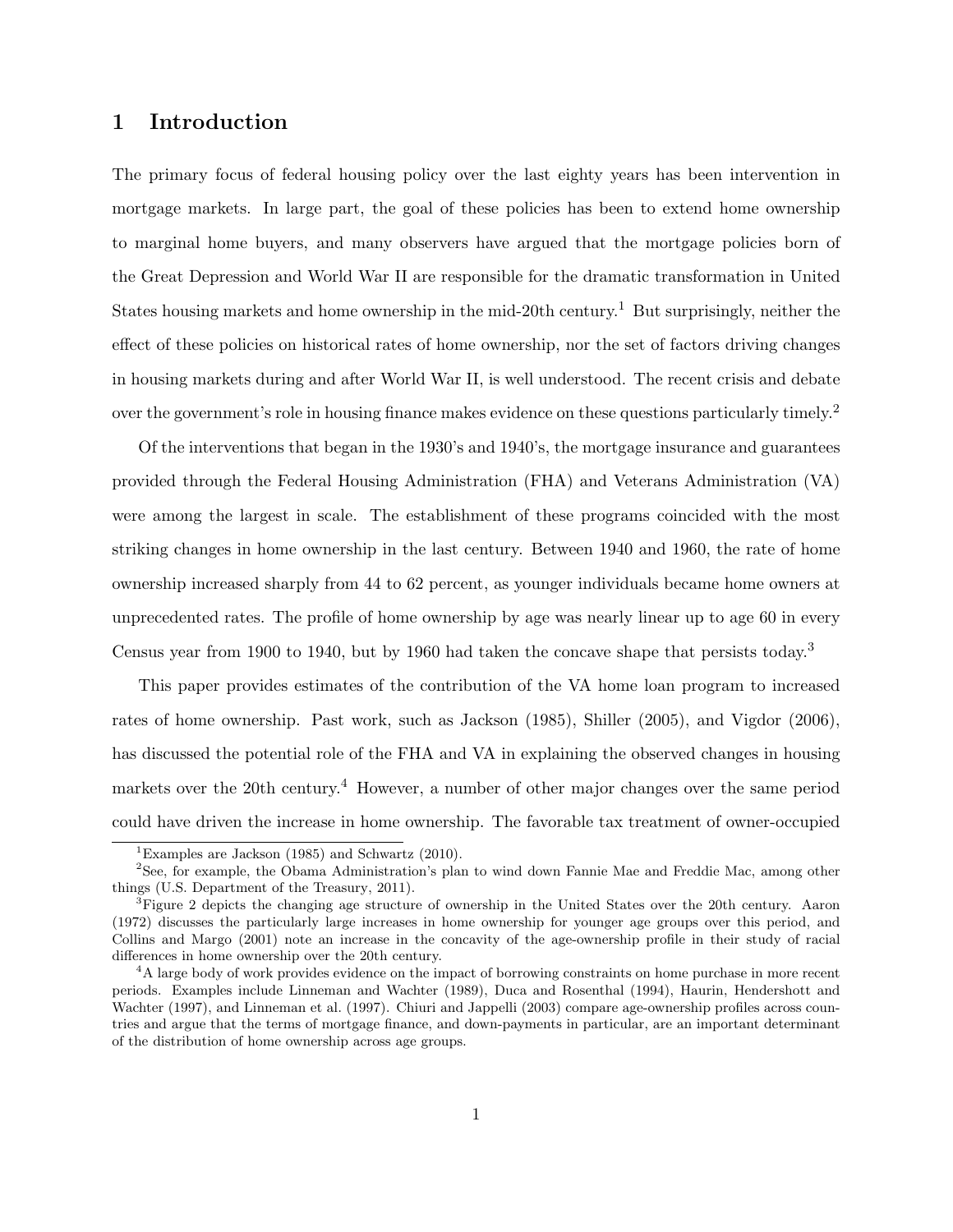housing became more important during World War II as the federal income tax covered more of the population (Aaron, 1972; Rosen and Rosen, 1980; Rosen, Rosen and Holtz-Eakin, 1984). Rising real incomes and savings rates during World War II and afterwards, or increased rates of family formation in the period of the baby boom, may have increased demand for housing.<sup>5</sup> Decreased transportation costs in the postwar era (Baum-Snow, 2007) may have increased home ownership by lowering the cost of suburban residence.<sup>6</sup> Finally, even if changes in housing finance played an important role, the extent to which federal credit aids were themselves a major factor is an open question.

My empirical design attempts to hold these other factors constant, and allows the estimated effects of terms on home finance to vary with a person's age. The conceptual framework underlying the empirical work points to the importance of taking life-cycle factors into account. I present a simple life-cycle model with tenure choice and down-payment constraints in home finance, and run simulations with loan terms similar to those of VA and non-VA loans. Results from the simulations suggest that for the ages I examine, one should expect to see larger impacts of easier finance on the probability of home ownership for younger individuals, as lower down-payments allow home purchase earlier in the life cycle.

In the empirical analysis I use the home loan benefits provided to veterans under the World War II and Korean War GI Bills as variation in the mortgage terms available to an individual. Because of selection into military service during World War II and the Korean War, direct comparisons of veterans to non-veterans are problematic.<sup>7</sup> However, the smoothness of home ownership rates in age motivates between-cohort comparisons in the spirit of a regression discontinuity design; this variation is similar to that used in previous work on the GI Bill, such as Bound and Turner (2002). The probability of military service by date of birth fell steeply with the declines in inductions

<sup>&</sup>lt;sup>5</sup>Chambers, Garriga and Schlagenhauf (2011) calibrate a dynamic general equilibrium model to study the causes of the 1940-60 increase, and argue that changes in real income and demographics were important drivers of the change. For detailed data series on savings rates, see Carter et al., eds (2006).

 $6$ This may be the case if, for example, a lower price of land more distant from city centers facilitates construction of larger, single-family detached dwellings, and for agency reasons these tend to be owner-occupied more often than multi-family structures (Glaeser and Shapiro, 2003).

<sup>&</sup>lt;sup>7</sup>Note that positive selection into the military does not necessarily imply that naive comparisons of veterans to nonveterans would yield upwardly-biased estimates. For example, positively selected individuals may make investments that delay first home purchase. A comparison of age-ownership profiles for college and high school graduates suggests that over this period, college graduates were less likely to own early in life, and more likely to own later in life.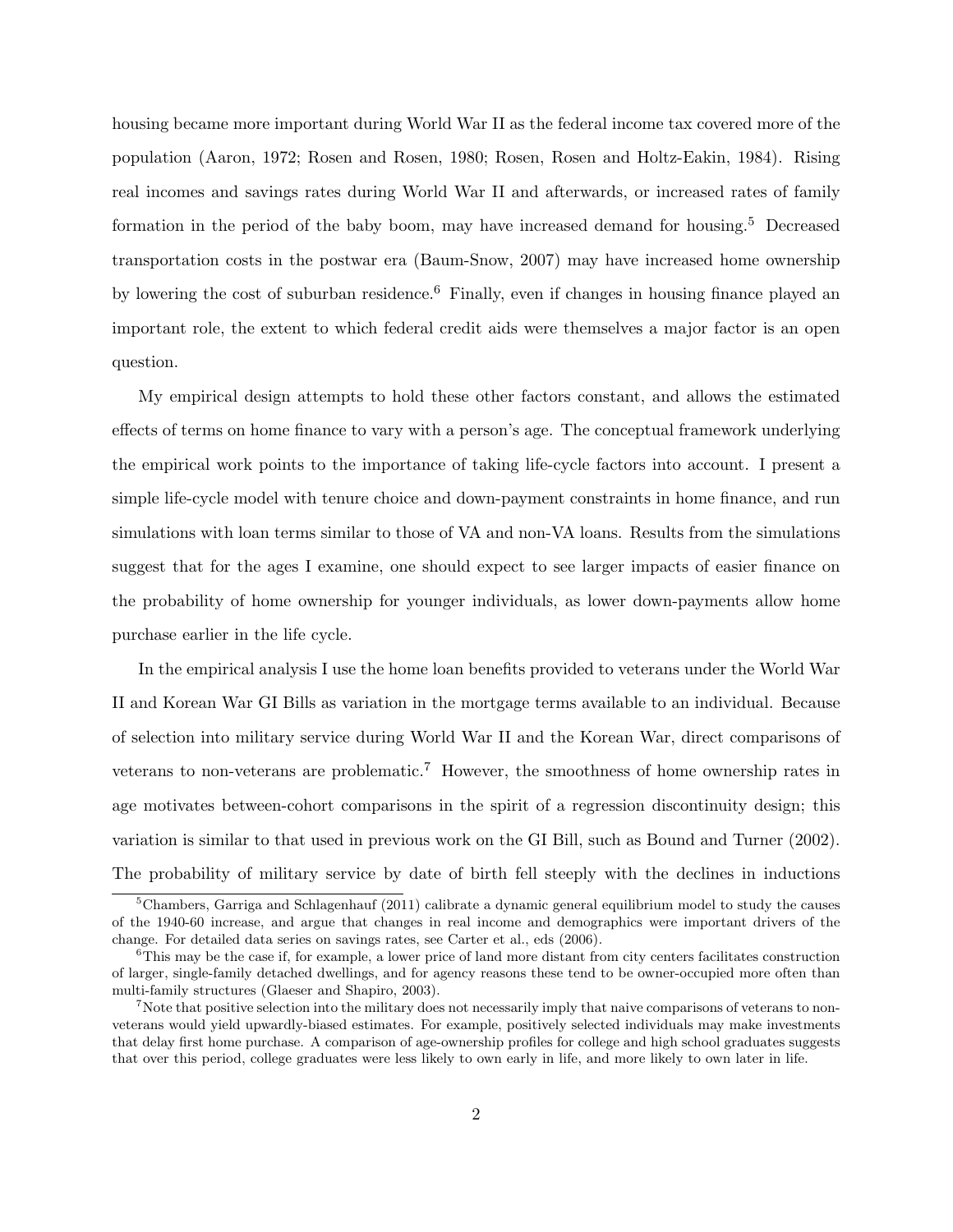under the draft at the end of World War II and the Korean War. Comparison between, rather than within, cohorts alleviates concerns that differences in later life outcomes are due to pre-existing differences in characteristics between veterans and non-veterans.<sup>8</sup> The presence of two 'breaks' – one associated with the end of World War II and one with the end of the Korean War – gives estimates at two ages in a single year. Testing for differences at each break in each Census from 1960 to 1980, I estimate the impact of veteran status at multiple ages and points in time.

The results of the analysis are consistent with the prediction that the effects of easier housing finance should decline with age. I find large effects of veteran status on the probability of home ownership in 1960 at both breaks. In 1960, men born at the World War II break were 32 years old, and about 53 percent owned their homes. I estimate an effect of 13 percentage points for men who were induced into military service at the break as a result of their date of birth. Men at the Korean War break were 26 years old in 1960, and about 28 percent were home owners. For these men, the analogous effect was 18 percentage points. Consistent with effects that decline with age, the 1960 Korean War estimate is larger than the World War II estimate in both percent and percentage point terms, and I find no evidence for positive effects of veteran status on home ownership at either break in 1970 or 1980, when a person born at either break would have been at least 36 years old. In other words, mortgage subsidies appear to have increased aggregate rates of home ownership by shifting home purchase earlier in life, rather than by shifting those who never would have purchased into home ownership.<sup>9</sup>

The GI Bills provided several other benefits as well, such as support for education, and military service itself also may have influenced an individual's demand for housing. I present several pieces of evidence suggesting that the observed effects of veteran status on home ownership are not due primarily to non-housing benefits or direct impacts of military service. First, to address possible differences in education or income, I note that there is evidence of higher income in 1960 only for veterans at the Korean War break, and estimates of the impact of veteran status on home

<sup>&</sup>lt;sup>8</sup>This research design does not address the issue that service itself may have direct impacts on later outcomes, a potential confound I address in Section 5.

<sup>9</sup> It is also possible that benefits increased the amount of housing consumed. A similar strategy applied to various measures of housing consumption give estimates with broadly similar trends, but which tend to be imprecisely estimated. In the paper I focus on the tenure decision; I discuss results for housing consumption in Appendix 3.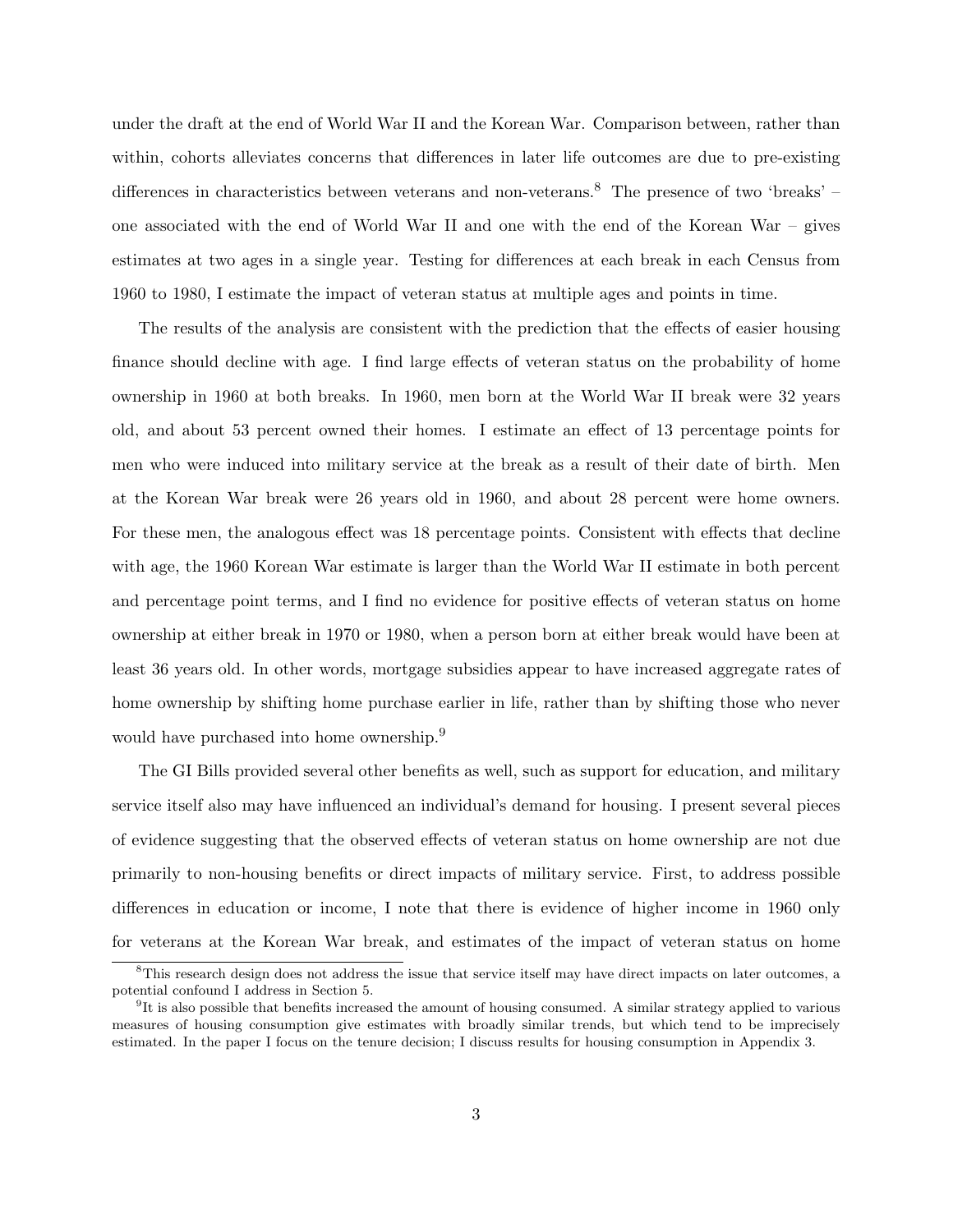ownership change little after controlling for income directly. Second, the housing outcomes of World War I veterans, who received some benefits but no national housing benefits, suggest that 'service effects' were not the driving force behind veterans' higher rates of ownership: World War I veterans at age 23 in 1920 and age 33 in 1930 appear no more likely to have owned their homes than similar non-veterans. Finally, over the decade following World War II, veterans' rates of home purchase responded significantly to plausibly exogenous year-to-year changes in the availability and generosity of the home loan benefit.

I use the baseline RD estimates to assess the contribution of VA home loan benefits to the overall increase in home ownership from 1940 to 1960.<sup>10</sup> The estimates suggest that about 39 percent of the increase for men of age 26, and about 26 percent of the increase for men of age 32, can be attributed to VA home loan benefits. I extrapolate from these age-specific estimates to calculate the share of the overall increase that can be attributed to the VA mortgage program. I find that the program can explain about 7.4 percent of the overall increase in home ownership from 1940 to 1960, and about 25 percent of the increase for men of the ages affected by the program. To the extent that the VA program increased house prices, as argued by Vigdor (2006), it is possible that this figure may be an overestimate, reflecting crowd-out of non-veterans rather than net increases in home ownership. However, investigation of cross-state variation in the veteran share of the population turns up little evidence that the estimates are driven by crowd-out: across a variety of controls and specifications, a greater veteran presence is, if anything, positively associated with non-veterans' rates of home ownership.

In addition to shedding light on the factors driving changes in housing markets in the 1940's and 1950's, this paper complements work on the impacts of veterans' education benefits (Bound and Turner, 2002; Stanley, 2003; Page, 2006) by investigating the effects of other major benefits provided under the GI Bills. A similar paper to this one is Yamashita (2008), who examines discontinuities in home ownership around the World War II break in 1960 and 1980 and finds similar results.<sup>11</sup> Boustan and Shertzer (2010) investigate the impact of World War II veteran status on residential

 $10$ Note that there is nothing special about using 1940 as a base year – the empirical exercise is an estimation of a counterfactual 1960 age profile of home ownership, which can be compared to any previous Census year.

<sup>&</sup>lt;sup>11</sup>I became aware of Yamashita's unpublished work after completing the main analysis and a draft of this paper. Our results for home ownership at the World War II break are similar, despite differences in implementation.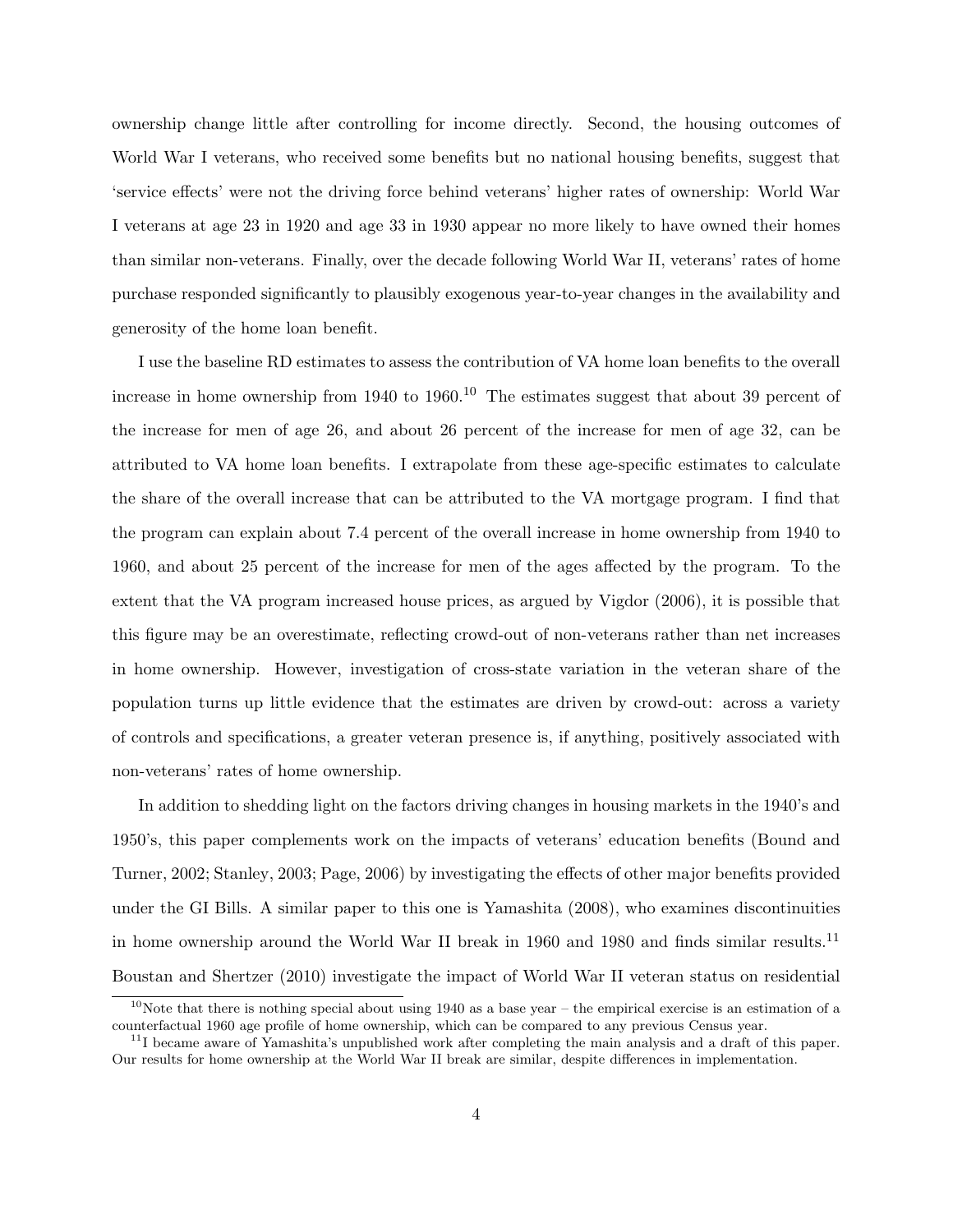location; as noted above, Vigdor (2006) also examines the VA home loan program, but focuses primarily on whether it affected house prices.

# 2 Background

#### 2.1 Trends in housing tenure over the 20th century

In the history of living arrangements in the United States over the 20th century, the period from 1940 to 1960 was distinctive in terms of the large overall increase in home ownership. Figure 1 shows the share of occupied dwelling units that were owner-occupied, the measure of 'home ownership' for which the most complete time series data exist.<sup>12</sup> Home ownership rose from 44 percent in 1940 to 62 percent in 1960. A fact that has gone unrecognized in much of the recent economics literature is that more than half of the overall increase over these two decades took place by the end of 1945. Since the VA home loan program gave out relatively few loans before the end of World War II, ideally one would be able to measure the contribution of the VA to the increase in home ownership after 1945. My empirical analysis, however, focuses on home ownership at the level of the individual rather than that of the dwelling unit, and therefore provides an estimate of the counterfactual 1960 home ownership rate at the individual level. Since 1940 is the last year before the creation of the VA home loan program for which microdata are available for calculating an individual-level home ownership rate, my discussion emphasizes the change from that year.

In the following descriptive statistics and the analysis below, I restrict the sample to US-born men 18 years old and above, and classify an individual as a home owner if he was the household head or spouse of the head in an owner-occupied dwelling.<sup>13</sup> By this measure, the increase in home

<sup>&</sup>lt;sup>12</sup>The data from the Decennial Census are available at  $http://www.census.gov/hhes/www/housing/census/$ historic/owner.html. The figures for 1944, 1945, and 1947 are estimates, from supplements to the October 1944, November 1945, and April 1947 sample surveys for the Monthly Report on the Labor Force (U.S. Bureau of the Census, 1945, 1946, 1947). The figure for 1956 is from the National Housing Inventory (U.S. Bureau of the Census, 1958).

 $13$ <sup>The following statistics are based on IPUMS Census microdata (Ruggles et al., 2008). The microdata list a single</sup> head and tenure status for each household. In addition to identifying owners in this way, I classify an individual as a renter if he is the head or the spouse of the head in a renter-occupied unit, or is a boarder in a dwelling owned by someone else, and as 'living with relatives' if he is otherwise related to the head. The remainder, always under 8 percent, encompasses group quarters, such as military barracks or rooming houses; domestic employees; and other arrangements that could not be classified. Microdata from the 1950 Census of Housing were destroyed after tabulation (U.S. Bureau of the Census, 1984), so in these statistics and the analysis below no information is given on living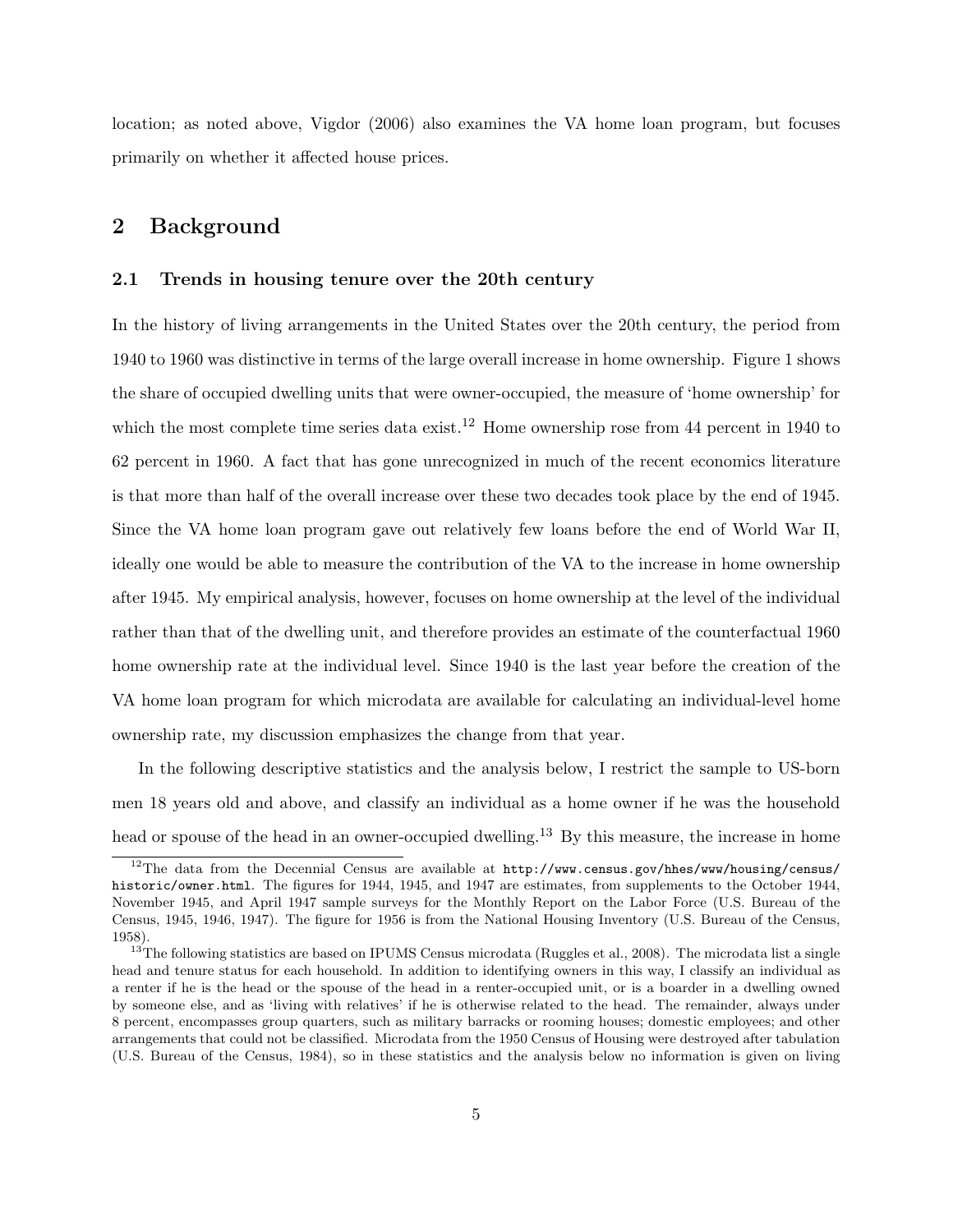ownership was also most striking from 1940 to 1960, increasing from 27 to 53 percent. Aggregate trends in individual-level living arrangements are shown in Appendix Figure A2.1.

The crucial characteristic of the mid-century increase in home ownership was that it largely represented a change in the age pattern of ownership. This is evident in Figure 2, which shows ownership rates for men 18 and above, by age, in Censuses from 1900 to 1980.<sup>14</sup> The age profile of home ownership was stable in every year up to 1940, and nearly linear up to age 60, but from 1960 onwards became strikingly more concave. Home ownership rates for men in their early 30's more than doubled, while home ownership among older age groups increased substantially less in these two decades.<sup>15</sup> The increase in ownership in the 1940's and 1950's thus largely represented earlier purchases among individuals who likely would have purchased later in life. In this respect, the increase in home ownership from 1940 to 1960 stands out from other periods of rising ownership, such as the 1920's, when the age structure of ownership remained largely unchanged.

To connect the aggregate increase to changes in age-specific ownership rates more formally, I present a simple decomposition of the change in the aggregate home ownership rate from 1940 to 1960. This decomposition provides a measure of the share of the aggregate increase that can be explained by changes in the age structure of the population. I decompose the 1940 to 1960 difference of .26 as follows:  $16$ 

$$
\overline{own}_{60} - \overline{own}_{40} = \sum_{g=18}^{G} (w_{g60} - w_{g40}) \overline{own}_{g60} + \sum_{g=18}^{G} (\overline{own}_{g60} - \overline{own}_{g40}) w_{g40},
$$

where g indexes age and  $w_{qu}$  is the share of individuals of age g in the population in year y. The first term gives the difference attributable to the change in the age structure of the population; the latter measures the difference due to increases in within-age rates of ownership. This calculation yields a value of .048 for the first term and .209 for the second, suggesting that increased home

arrangements in 1950.

 $14$ For visual clarity in interpreting the 1940-60 change, 1990 and 2000 are not shown. In these years, the age profile was somewhat less steep but its basic concavity persisted.

<sup>&</sup>lt;sup>15</sup>Conditioning on household head status gives, as one might expect, higher home ownership rates for both the youngest and the oldest age groups, and a nearly linear age profile of home ownership well beyond age 60 in 1940 and earlier.

<sup>&</sup>lt;sup>16</sup>In 1940 I apply sampling weights to calculate averages; the 1960 sample is a flat sample of the population and requires no weighting.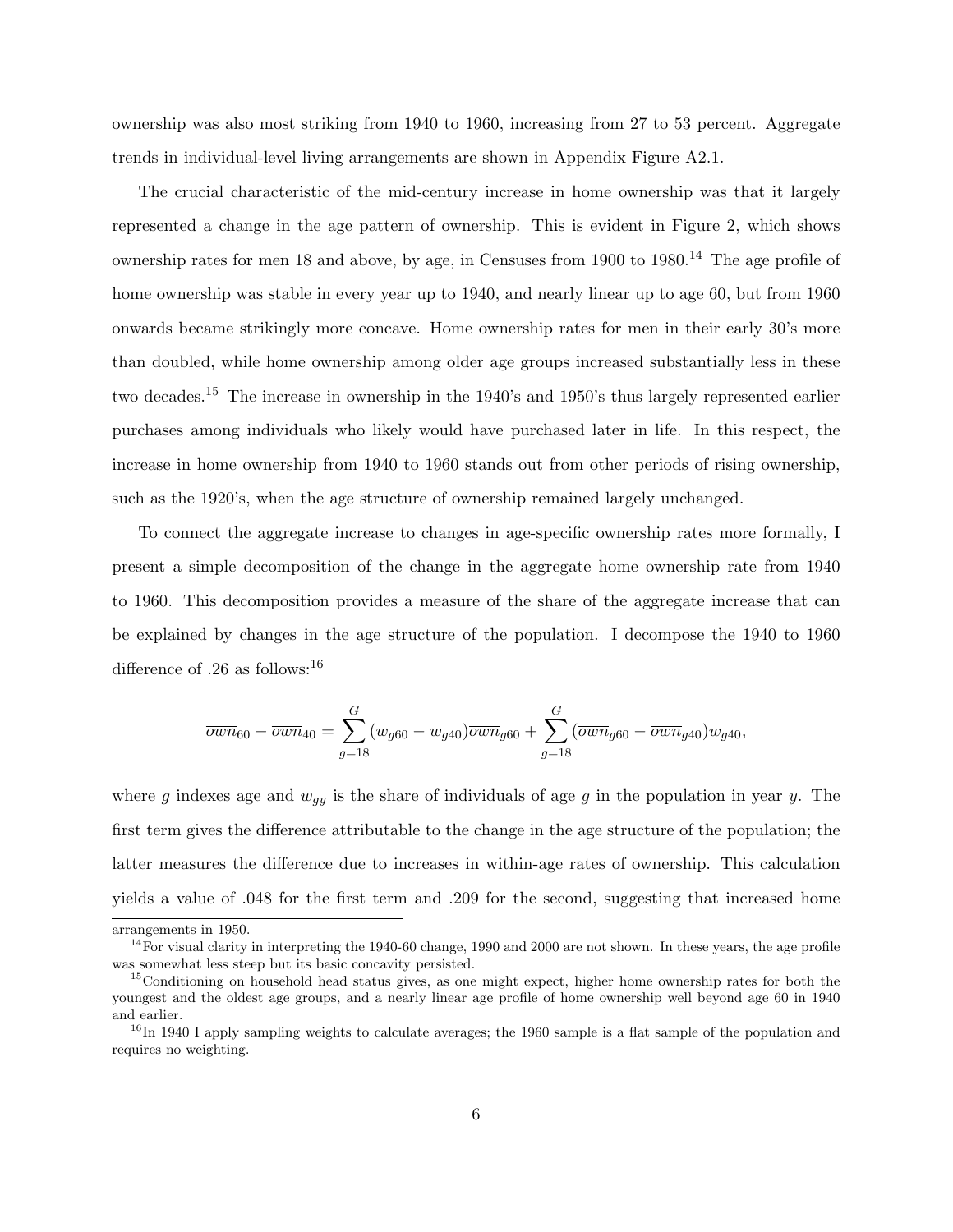ownership within age groups was far more important than changing age structure.<sup>17</sup> Furthermore, it suggests that holding the age structure constant at its 1940 distribution, within-age increases for individuals 45 and younger could account for over half of the observed aggregate increase from 1940 to 1960.

### 2.2 Broad changes in finance and the VA home loan guaranty program

The observed decrease in the age at first home ownership suggests that changes in finance played a central role in changes in housing markets between 1940 and 1960. Table 1 shows observed loan terms on the stock of first mortgages in 1950, 1960 and 1970, from the Census Residential Finance Survey, and compares these terms to 'typical' loan terms of the 1920's.<sup>18</sup> It also compares VA loans to those of the Federal Housing Administration (FHA), which provided insurance on somewhat less generous terms than VA loans, and to 'conventional' loans that had no government insurance.

Down-payments fell substantially between 1920 and 1960, as reflected by increases in the median loan-to-value ratio (LTV). In 1920 a down-payment of 40 to 50 percent would have been needed, but by 1960 the median down-payment for first mortgages was about 20 percent. The lower downpayments were concentrated in the government-insured market: VA-guaranteed loans typically had the lowest down-payments, with a median of about 9 percent, followed by FHA with a median of about 17 percent. A substantial share of VA loans had loan-to-value ratios of 100 percent or more: between one-fifth and one-third in each Census year from 1950 to 1970.

Lower down-payments were accompanied by lengthening loan maturities. Maturities lengthened in all sectors of the market, with VA and FHA providing the longest maturities. As a result, monthly payments remained more or less stable as loan-to-value ratios increased. Governmentinsured mortgages also typically had lower interest rates than conventional loans. In part, the lower rates reflected interest rate ceilings on government loans, as discussed below.

<sup>&</sup>lt;sup>17</sup>It makes little difference to use 1940 ownership and 1960 weights, or the average of 1940 and 1960 for ownership and weights, rather than this form of the decomposition. In both cases the decomposition yields values of about .04 for the term describing changing age structure and .22 for the term describing changing ownership rates.

<sup>&</sup>lt;sup>18</sup>Figures for the 1920's come from Aaron (1972), and originally from the NBER's Urban Real Estate Finance Project; Morton (1956) provides a description of the results and sample. As discussed there, the sample may not be fully representative of the population of loans in the 1920's. A full picture of lending in the 1920's would also require discussion of junior mortgages and the arrangements offered by Building and Loan associations (Snowden, 2010).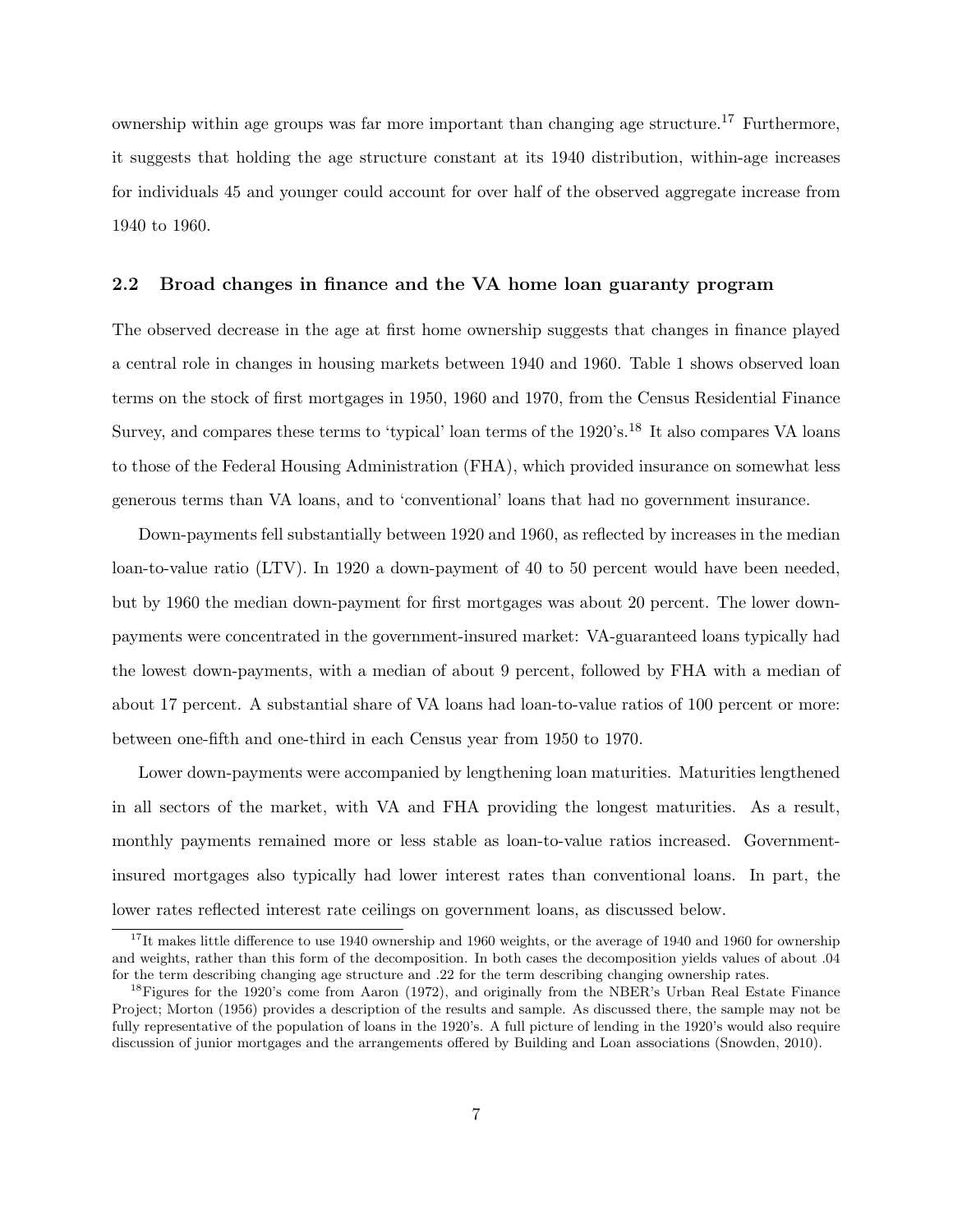VA loans typically had the lowest down-payments of the various types of loans, but even though they had lower interest rates as well, based on the median terms shown here they may not have had the lowest monthly payments. Using the median terms for 1950, for example, a 20-year VA loan with a 10 percent down-payment and 4 percent interest rate, used to purchase a  $\$7,500$  house,<sup>19</sup> would have a monthly payment of about \$41. The monthly payment for a 20-year FHA loan with a 20 percent down-payment and a 4.5 percent interest rate used to purchase the same house would have a lower monthly payment, about \$38. For this reason, in much of my discussion I emphasize down-payments rather than monthly payments, even though VA benefits did, all else equal, lower the latter.<sup>20</sup>

Terms for all types of loans became easier over time, and the median terms for FHA loans in particular came to resemble those for VA loans. By 1970, the median LTV for FHA loans had risen to 93 percent, compared to 95 percent for VA loans. Even into 1970, however, VA loans remained far more likely than other types of loans to have an LTV of 100 percent or more.<sup>21</sup>

The easier terms observed for VA mortgages were associated with a home loan guarantee program that was initially authorized under the Servicemen's Readjustment Act of 1944, better known as the GI Bill. Eligibility for this loan guarantee was one of several benefits extended to veterans, with the broad aim of speeding readjustment to civilian life.<sup>22</sup> The main VA home loan program, under Section 501, was a guarantee to lenders against losses on home loans that had been approved by the VA, up to a specified amount. It was not a loan directly from the government. If a borrower became delinquent, the mortgagee would typically be expected to foreclose and convey the property to the VA, which would compensate the lender for losses incurred. The guarantee thus eliminated much of the risk to the lender, allowing easier terms for borrowers. As of 1945, this guarantee was limited to 50 percent of the outstanding loan amount at any point in the life of the loan, up to

<sup>&</sup>lt;sup>19</sup>The median self-reported value of one-unit owner-occupied structures in 1950 was \$7,354: http://www.census. gov/hhes/www/housing/census/historic/values.html.

 $^{20}$ In the example above, if the VA loan had a 20 percent down-payment but other terms were the same, the monthly payment would be a little more than \$36.

 $21$ These trends are also evident in flow measures of lending terms, as reflected in Appendix Figure A2.2, which shows the loan-to-value ratio for mortgages originated in each year from 1946 to 1967. By 1960 the gap between the average LTV for newly originated VA loans and that for FHA loans had disappeared, although it widened again by the early 1960's.

 $22$ <sup>22</sup>The following discussion of the VA home loan program follows ORC Macro (2004) and Aaron (1972).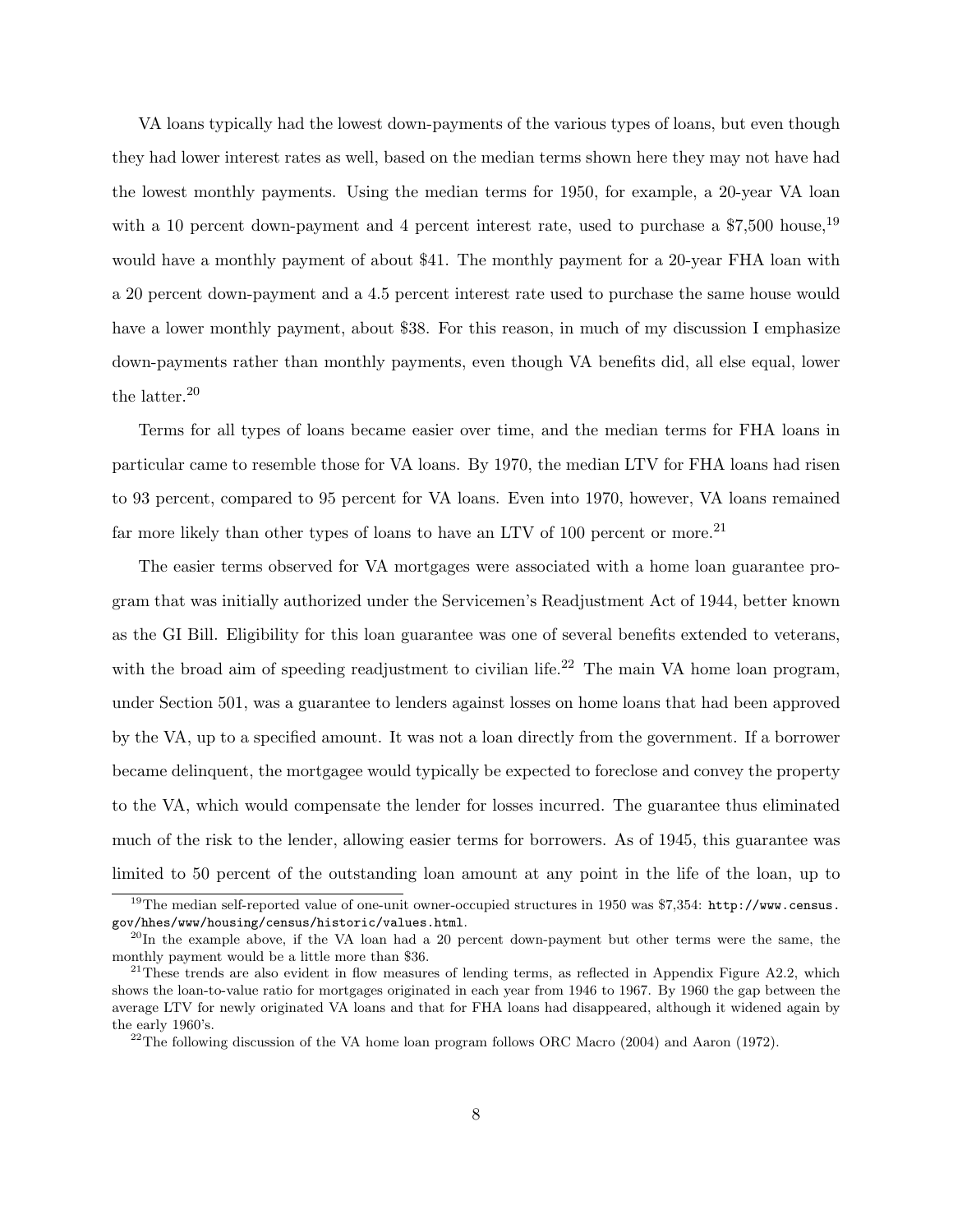a maximum of \$4,000, but the limit was relaxed in later years. Interest rates could not exceed a specified maximum rate, initially 4 percent. At the time, many observers argued that when returns on alternative investments were greater, the interest rate cap severely limited lenders' willingness to provide loans on VA terms, and hence led to unusual volatility in the number and volume of VA loans (Klaman, 1961). I return to this point in Section 5.

Eligibility for the veterans' housing benefit was determined by dates of service: an individual was eligible under the 1944 GI Bill if he or she had served for at least 90 days with some service occurring between September 16, 1940 and the official termination of the war, later determined to be July 25, 1947. The program was initially intended to last only a few years, but was later extended and re-extended several times before becoming permanent. Subsequent GI Bills covered veterans of other periods – the Korean War GI Bill (passed in 1952) covered individuals who served between June 17, 1950 and January 31, 1955, and the 'Cold War' GI Bill (passed in 1966) ultimately covered individuals who began service after January 1955, although slightly less generously. Active-duty servicemembers were made eligible under the Veterans' Housing Amendments Act of 1976.

A large share of veterans used the housing benefit, and loans granted under the VA program represented a substantial portion of the mortgage market in the postwar period. Estimates from the 1977 National Survey of Veterans suggest that of about 17 million male veterans of World War II and the Korean War living at the time, roughly 6.3 million had used a VA loan, and 5.5 million had used a VA loan for their first home (Hammond, 1980). Widespread use of the benefit made VA loans a substantial share of the overall market: over the period from 1946 through 1960, VA loans composed about 16 percent of the total dollar volume of all nonfarm mortgage recordings of  $$20,000$  or less, and about 12 percent of the total number.<sup>23</sup>

Responses from the 1977 Survey of Veterans also suggest that the availability of VA loans induced earlier home purchase, or purchase of a more expensive house, for a large segment of the veteran population.<sup>24</sup> For veterans who reported using a VA loan for their first home, the 1977 survey asked if they would have been able to purchase the home without the VA loan. About 61

<sup>&</sup>lt;sup>23</sup>These figures are my calculations using data from Housing and Home Finance Agency (1961). FHA was of comparable magnitude, making up about 13 percent of the total dollar volume between 1946 and 1960.

 $24$ The following estimates are based on the tabulations in Appendix E of Hammond (1980).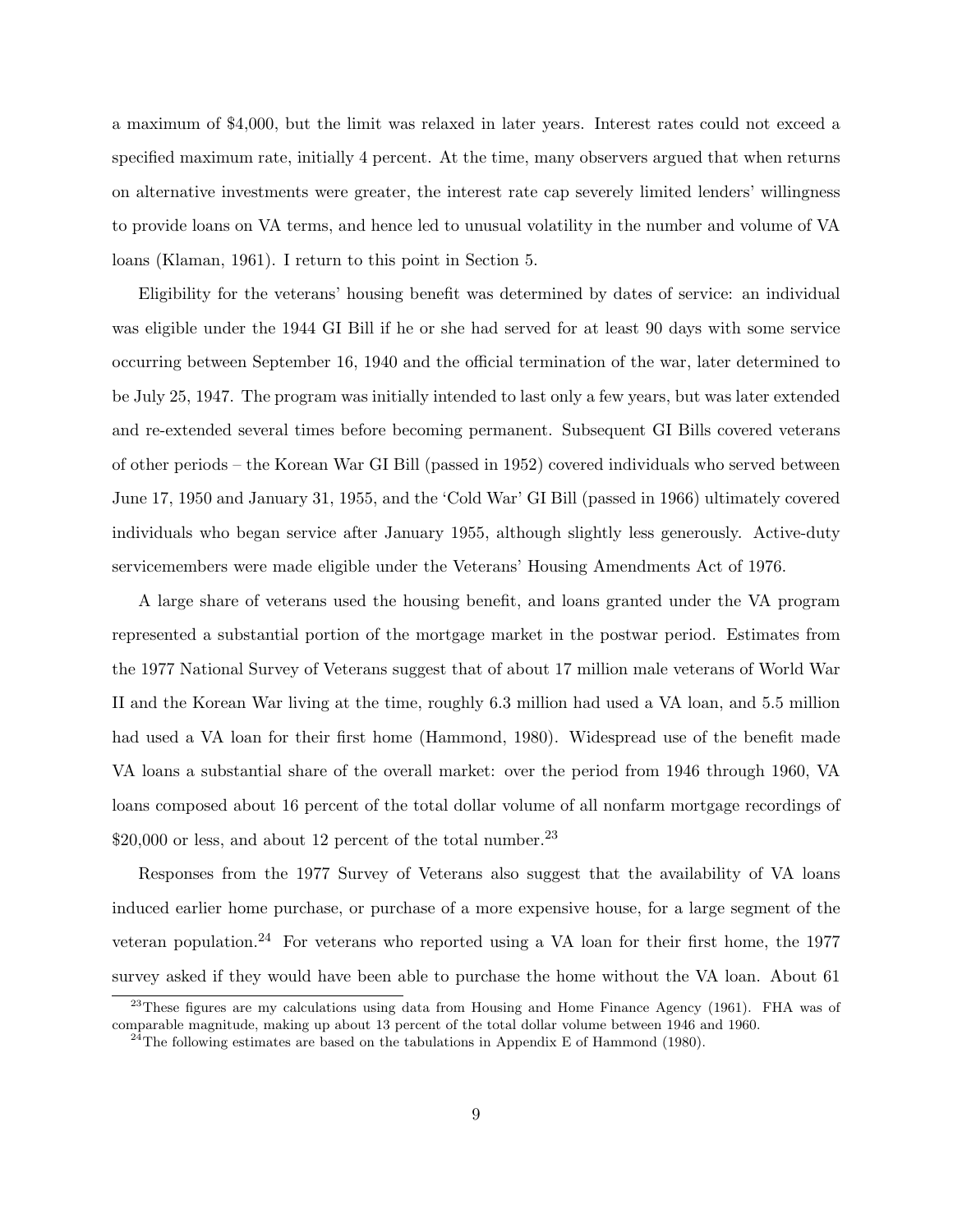percent of World War II and Korean War veterans who had used a VA loan for their first home reported that they would not have had a sufficient down-payment for the house without the VA loan; an additional 6 percent said that they would have purchased a less expensive house. About 30 percent said they could have purchased the home anyway (the remainder gave either multiple answers or no answer).

Given their scale, the VA and FHA programs almost certainly influenced terms in conventional lending. Aaron (1972) argues that the VA and FHA led to more liberal terms in conventional markets by demonstrating that smaller down-payments and longer maturities would not increase risk as much as lenders had anticipated. More concretely, the FHA in particular was credited with standardizing the analysis of mortgage lending risk, and its creation in 1934 with the intent of providing fully amortized, high-LTV mortgages also necessitated the modification of laws in many states that restricted state-regulated financial institutions from investing in mortgages with LTV's of more than 50 or 60 percent (Semer et al., 1976). The indirect effects of the FHA and VA were surely important, but in this paper I focus on the direct effect of the VA.

# 3 Conceptual framework

A simple life-cycle model of tenure choice clarifies the impact of a reduction in down-payments on home ownership rates of different age groups, providing a more formal basis for understanding the differential increases in ownership by age. Past theoretical work, such as Artle and Varaiya (1978), has typically assumed that all individuals prefer to own, either because 'pride of ownership' means the same house provides greater utility if owned rather than rented, or because favorable tax treatment or the elimination of a principal-agent problem between the landlord and tenant makes owner-occupied housing less costly than equivalent rental housing. If a down-payment is necessary to obtain financing for the purchase of housing, young people without sufficient assets for a down-payment may depress consumption early in life in order to have greater consumption later. Under these conditions, relaxing the down-payment constraint can induce earlier purchase as the burden of reduced consumption in the beginning phase of the life cycle is alleviated. Broadly speaking, since young individuals with few assets are most likely to face this constraint, they see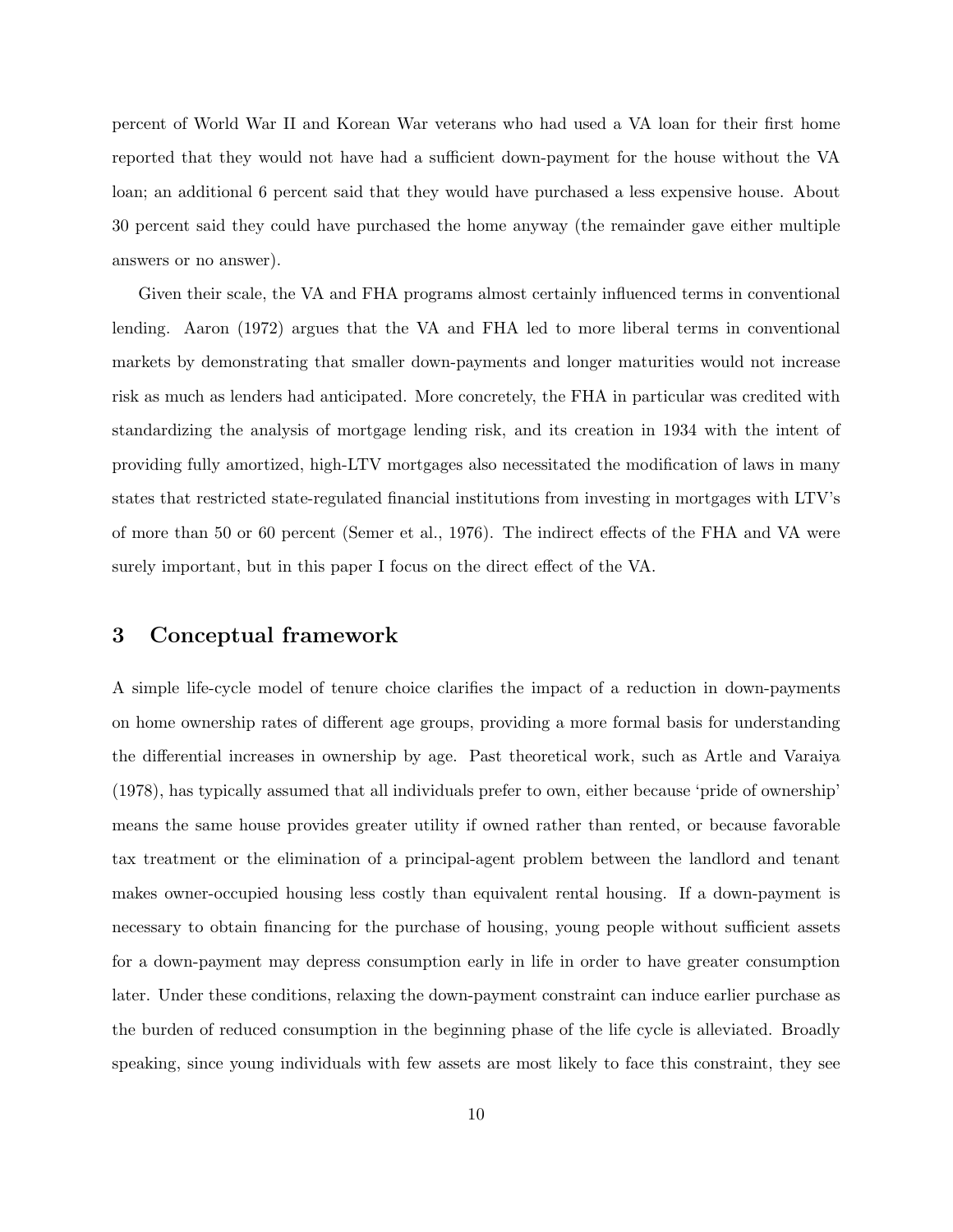larger increases in ownership from a relaxation of down-payments than do older individuals, who are likely to have already accumulated assets. However, if the required down-payment is not reduced to zero, the largest effects may not be for the youngest individuals, who still need to save for the smaller but positive down-payment. Simulations such as those in Hayashi, Ito and Slemrod (1988) and Sheiner (1995) have calibrated such models to fit recent periods, and have found evidence that these constraints are quantitatively important.<sup>25</sup>

A similar model and calibration clarifies the predictions of this framework at the ages I examine in the empirical analysis, in the context of the mid-century rise in home ownership. Consider the infinite-horizon optimization problem of an individual with discount rate  $r$ , whose per-period utility  $U(C_t, H_t)$  is defined over a composite consumption good  $C_t$  and housing  $H_t$ . All individuals begin life as renters, with no assets, but may purchase a house at  $T \in (0,\infty)$  subject to a downpayment constraint. I follow Hayashi, Ito and Slemrod (1988) in assuming that  $U(C_t, H_t)$  =  $\alpha \log C_t + (1 - \alpha) \log H_t$ . For simplicity, I impose the condition that housing is available only in a fixed quantity  $H_R$  for renters, and  $H_O$  for owners, and capture the idea that 'pride of ownership' may give greater utility from owning a given amount of housing rather than renting it by supposing that for an owner,  $H_t = \gamma H_O$ , where  $\gamma \geq 1$ .

An individual has income  $y_t$  each period. She may save only for home purchase, at an interest rate  $\rho$ , and chooses an amount of savings  $s_t$  in each period for which she is a renter. Normalizing the price of the consumption good to 1, the price of a unit of rental housing is  $R$ , and the analogous price of owner-occupied housing is P. Finally,  $\phi$  is a constant that converts the amount  $PH<sub>O</sub>$  into a per-period payment  $\phi P H_O$ . As discussed in the previous section, since maturities increased at the same time as down-payments fell, I will assume that changes in down-payments do not affect the per-period payment.

If an individual chooses to buy at some finite  $T$ , she solves

$$
\max_{\{s_t\}_{t=0}^T, \{C_t\}_{t=0}^\infty, T} \int_0^T e^{-rt} \left[ \alpha \log C_t + (1 - \alpha) \log H_R \right] dt + \int_T^\infty e^{-rt} \left[ \alpha \log C_t + (1 - \alpha) \log (\gamma H_O) \right] dt
$$

<sup>&</sup>lt;sup>25</sup>Ortalo-Magné and Rady (1999) emphasize the differential effects of reduced down-payments by age groups in a more general model with overlapping generations and supply constraints, with a similar finding that easier terms on housing finance leads to a shift towards ownership at younger ages.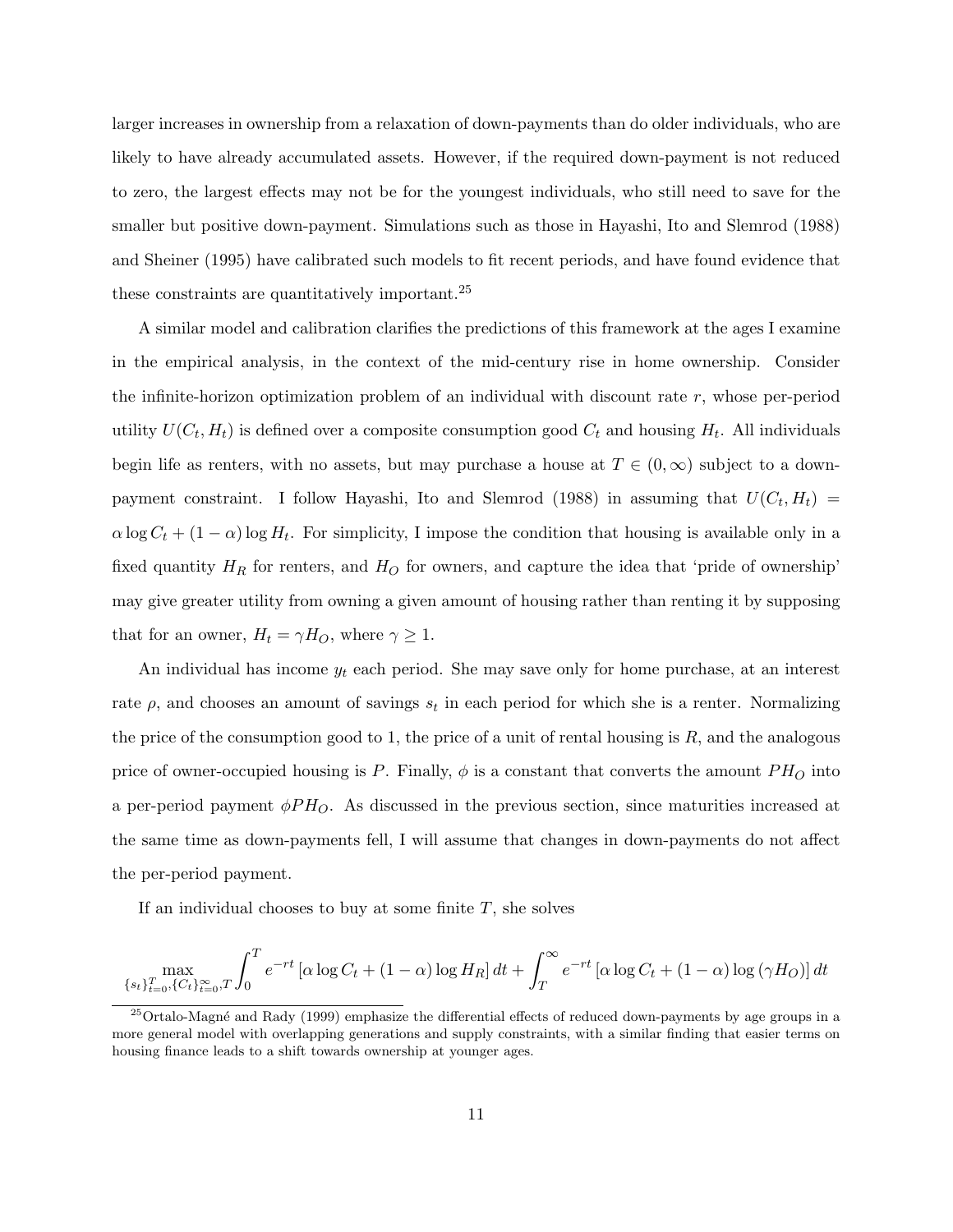subject to

$$
y_t = C_t + RH_R + s_t \text{ for } t < T \tag{1}
$$

$$
y_t = C_t + \phi P H_O \text{ for } t \ge T \tag{2}
$$

$$
\int_0^T e^{\rho [T-t]} s_t dt = \delta PH_O \tag{3}
$$

$$
s_t \geq 0 \ \forall \ t. \tag{4}
$$

I will consider the simple case in which income is constant at y and  $\rho = r$ . Under these conditions, the savings rate is constant, and reductions in down-payments lead to earlier home purchase. To calibrate the model, I assume that rented and owned housing are identical and deliver a single unit of housing services, or  $H_R = H_O = 1$ , but that owned housing gives greater utility than the same amount of rented housing, with  $\gamma = 1.5$ . I set  $\alpha = .8$ . Other parameters are meant to correspond specifically to housing market conditions in 1960. In particular, I set the annual rent at \$700 and the house price at \$12,000. I assume that the interest rate  $\rho$  and the monthly payment conversion factor  $\phi$  are both .05. The latter condition implies that per-period housing costs are lower for an owner than for a renter. Heterogeneity in the simulation comes from variation in income. I draw income from a truncated lognormal distribution with mean 8 (corresponding to an income of \$3,000), standard deviation 1, and a minimum income that allows everyone to afford the \$700 annual rent. Each person then chooses the optimal time of home purchase (or, equivalently, per-period savings).

The simulation results in Figure 3, shown for down-payments of 10 and 20 percent meant to correspond to VA and FHA terms, confirm that reductions in down-payments are likely to have especially large effects on younger individuals. The age-ownership profiles themselves, tracing the share of a cohort that owns over time, are somewhat more concave than those found in the data. However, the increases in home ownership at each age that result from reducing the down-payment from 20 to 10 percent reflect the differentially large impacts of lower down-payments on younger individuals. Importantly, there are some individuals who never choose to own under certain downpayment regimes, and lower barriers to ownership induce some of these individuals to become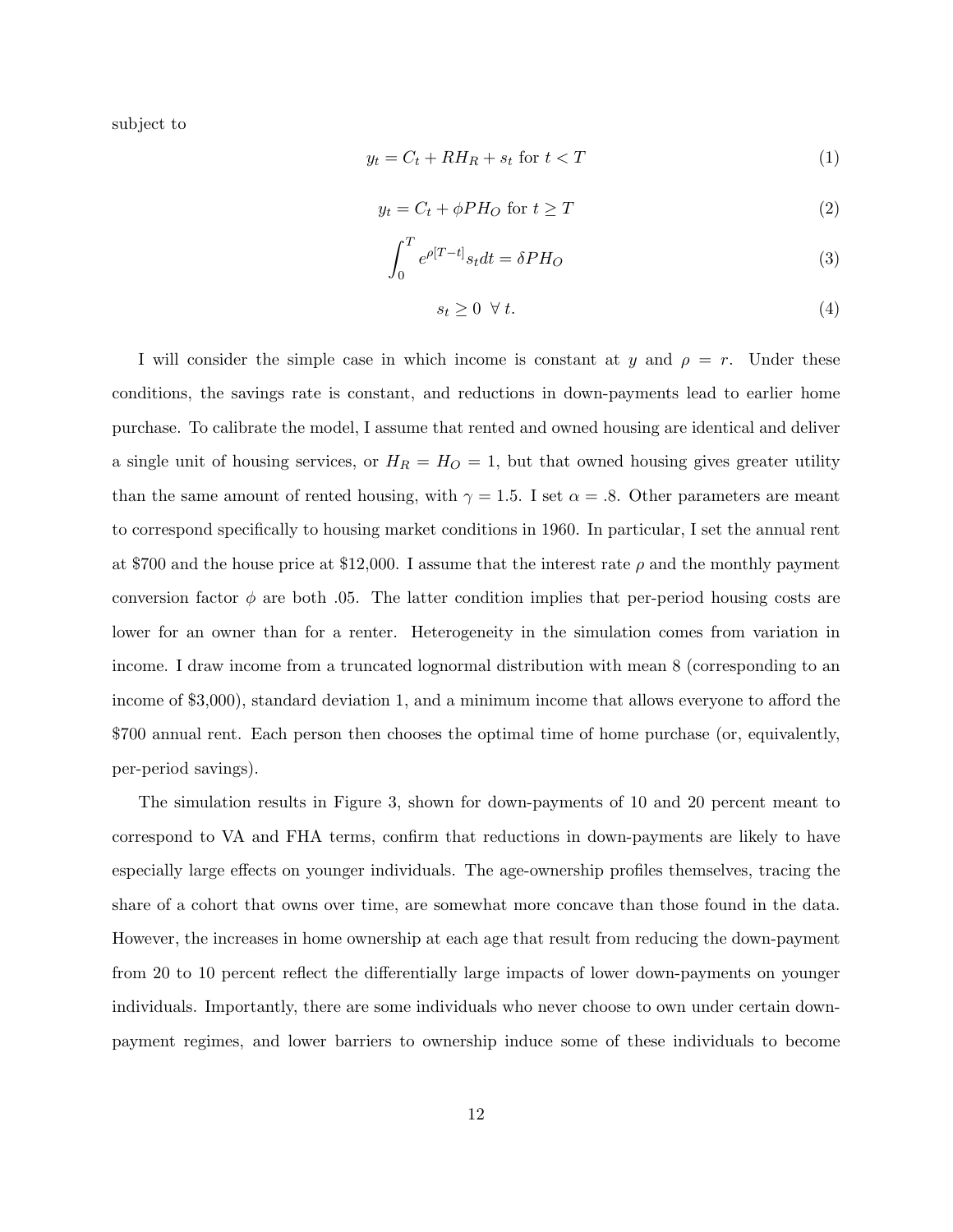owners at some point. It is therefore possible in principle that one would observe long-lasting effects of eligibility for lower down-payments on home ownership. However, the main result that I will bring forward into the analysis is that at the ages I examine, differences in home ownership between individuals facing different down-payments are likely to be larger when they are younger than when they are older.

### 4 Effects of Military Service and Benefits on Home Ownership

#### 4.1 Data and Empirical Design

The main empirical analysis is based on IPUMS Census microdata in 1960, 1970, and 1980 (Ruggles et al., 2008). I use the 1960 1 percent sample, an aggregation of the three 1 percent 1970 Form 2 samples, and a 3 percent sample drawn from the 1980 5 percent State sample. I use the remainder of the 1980 5 percent State sample, in addition to four remaining 1% samples from the 1980 Census, for the break searches described below (I refer to this as the 1980 'break' sample, to distinguish it from the 'analysis' samples). I restrict the sample to men born in the United States within the relevant bandwidth: for the pilot bandwidth, this includes men born from 1925 to 1936. Other sample restrictions are discussed in Appendix 1.

The steep declines in military service by date of birth for men coming of age at the end of World War II and the Korean War are evident in Figure 4, which shows the share of men in the 1960 Census who reported being veterans of the World War II or Korean War periods.<sup>26</sup> The two steep declines in the probability of military service were associated with cohorts coming of age for military service just as inductions fell at the end of hostilities in World War II in 1945, and similarly in the Korean War in 1953. Throughout this discussion, I will refer to the first break, associated with the decline in inductions in 1945, as the "World War II break" and to the second, corresponding to the decline in 1953, as the "Korean War break." To estimate the effect of service and benefits on home ownership or other outcomes, ideally there would be some marginal date of birth at which the

 $^{26}$ As noted above, veterans' benefits were not extended to veterans of other periods until 1966. I identify a veteran as an 'eligible veteran' in 1960 if he reports having served during the World War II or Korean War periods, and as an eligible veteran in 1970 and 1980 if he reports having served during any period. Appendix Figure A2.3 shows the share of the same cohorts that reported being veterans of any conflict in the later Census years.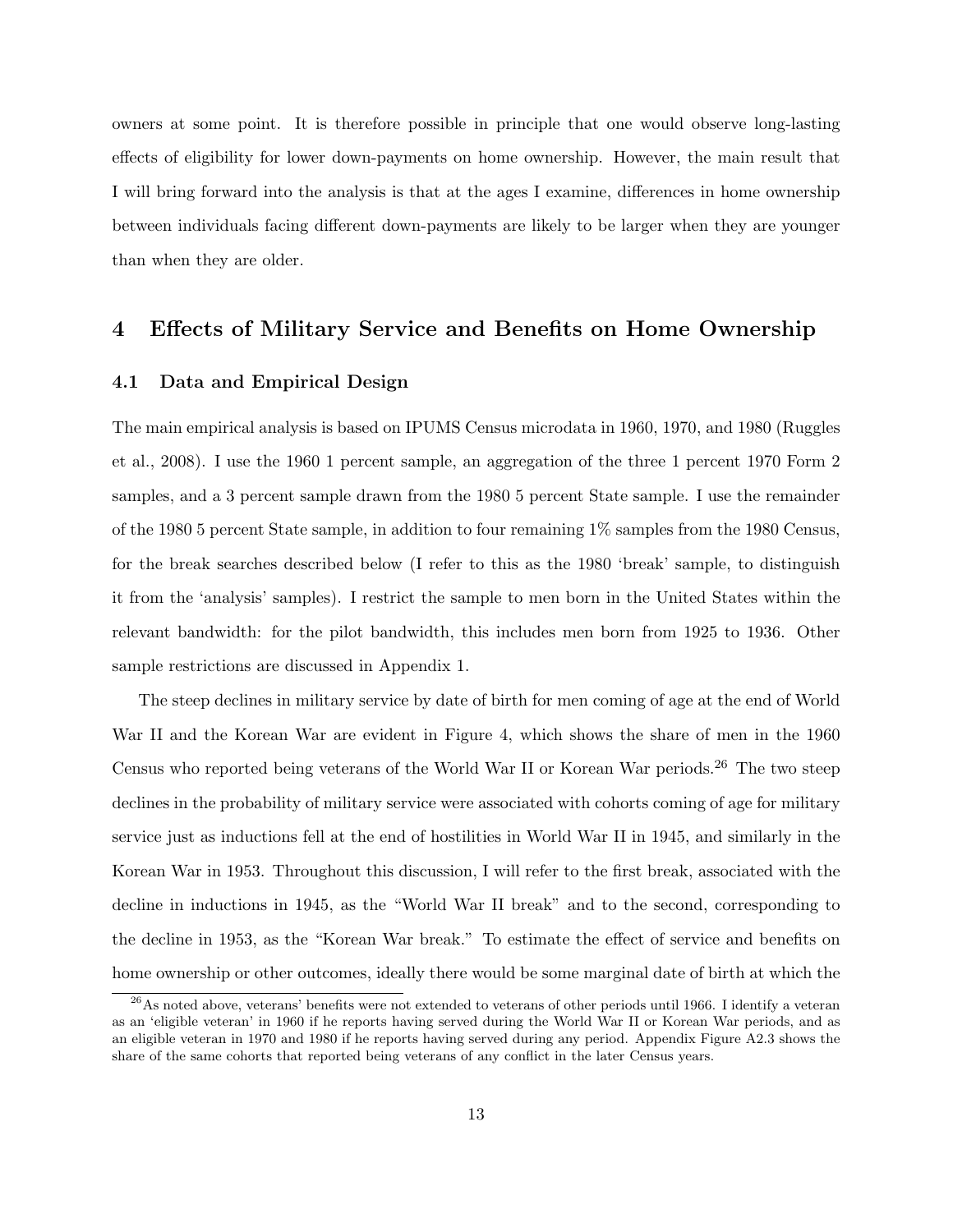probability of military service exhibits a discrete shift, to which a regression discontinuity design could be applied directly. As is evident in Figure 4, however, the actual declines in service rates were somewhat more continuous. I take three different approaches to using this variation while still allowing estimated effects to vary with age, and find similar results across the alternative strategies.

### 4.1.1 Preliminary estimates: cohort-trend models

As a first step, I estimate a 'cohort-trend' model similar to that used in much of the previous literature on the GI Bill. This approach rests on the assumption that the share of each cohort that served in the military was driven by military manpower needs and not by other between-cohort differences.<sup>27</sup> In each Census cross-section, I regress the average outcome for a birth cohort on the share of men who were benefits-eligible veterans in the cohort, controlling for an underlying trend. That is, in a single cross-section from year  $t$ , I estimate

$$
\overline{y}_{ct} = \alpha_t + \beta_t \overline{V}_{ct} + \gamma_t(c) + \lambda_t' \mathbf{X}_{ct} + \varepsilon_{ct}
$$
\n(5)

where c indexes cohorts,  $\overline{V}_{ct}$  is the share of men who were benefits-eligible veterans in birth cohort c in year t,  $\gamma_t(c)$  is either a linear or a quadratic cohort trend, and  $\mathbf{X}_{ct}$  is a vector of controls. This model has the benefit that it does not require a discrete shift in the probability of veteran status at a single date of birth. As a main specification, however, it is less natural for examining effects that may be heterogeneous in age, since it estimates an effect of veteran status averaged over the ages in the sample, rather than one at a clear cutoff. In my estimation of the model, I attempt to address heterogeneity of treatment effects by estimating the equation in fairly narrow windows around the two periods of decline, but turn to other specifications to estimate effects at specific ages more precisely.<sup>28</sup>

 $^{27}$ Examples are Bound and Turner (2002), Page (2006), and Bedard and Deschênes (2006). Angrist and Krueger (1994) use a slightly different form of variation that exploits within-year-of-birth differences in call-up rates.

<sup>&</sup>lt;sup>28</sup>Following Page (2006) and Bound and Turner (2002), I have also explored models that assume a parametric form of heterogeneity, interacting the veteran share with a linear or quadratic trend. With home ownership as an outcome, I found the results to be sensitive to different specifications of the underlying trend. Un-interacted versions within narrow windows are substantially more stable across specifications.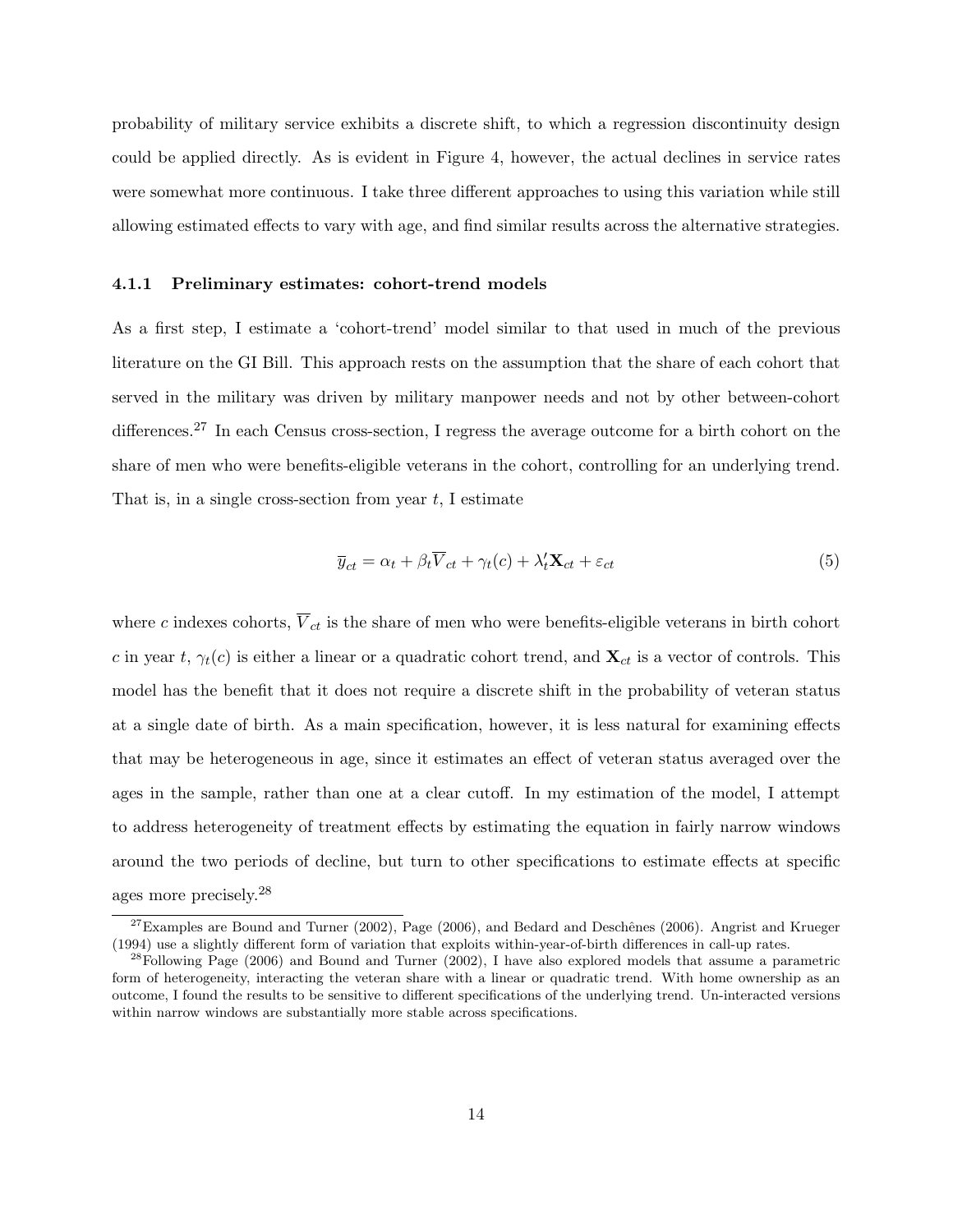#### 4.1.2 Main estimates: local linear specifications

The main estimates, more in the spirit of a regression discontinuity design, address heterogeneity in age by estimating local polynomial regressions at each break. A challenge in implementing this approach is to determine a specific cutoff; I do so using structural break estimation techniques in the 'break' sample, as described below. Given the cutoffs estimated in the break sample, I apply a regression discontinuity framework in the analysis sample to estimate the size of the decline in the probability of military service at each cutoff. The estimate is the difference between two counterfactuals: one predicting the probability of military service for an individual at the cutoff based on the cohorts immediately preceding him, and one predicting his probability of service based on the cohorts following him. Implementing the same approach with housing or other outcomes as the dependent variable, I then follow standard practice in fuzzy RD designs and scale the reduced form estimate by the estimate of the discontinuity in veteran status. In practice, the implementation uses a two-stage least squares estimator, in which I use birth before the cutoff as an instrument for veteran status. Because the declines at the cutoffs were not perfectly discontinuous, I also estimate specifications in which I drop the birth cohort that immediately precedes each cutoff and the cohort that immediately follows it, thus extending the extrapolation to the cutoff by an additional quarter.

The pilot bandwidth for the analysis is three years on either side of each break.<sup>29</sup> In the baseline specification, I follow Imbens and Lemieux (2008) and estimate a local linear regression within this bandwidth in the three Census cross-sections:<sup>30</sup>

$$
y_{it} = \alpha_t + \beta_t \mathbf{1}(\text{yqob}_{it} < c) + \gamma_t(\text{yqob}_{it} - c)\mathbf{1}(\text{yqob}_{it} < c) + \delta_t(\text{yqob}_{it} - c)\mathbf{1}(\text{yqob}_{it} > c) + \lambda_t' \mathbf{X}_{it} + \varepsilon_{it},
$$
 (6)

for individual i observed in year  $t \in \{1960, 1970, 1980\}$ , where c represents the relevant cutoff, yqob<sub>it</sub> his year and quarter of birth,  $\mathbf{1}(yqob_{it} < c)$  indicates that he was born before the cutoff,  $1(yqob_{it} > c)$  indicates birth after the cutoff, and  $(yqob_{it} - c)$  represents the time in quarters

<sup>&</sup>lt;sup>29</sup>A cross-validation procedure following Imbens and Lemieux (2008), applied to both the first stage and the reduced form, suggests a bandwidth of 3 or 4 years for housing outcomes; the cross-validation criterion is relatively flat for the first stage but suggests that a shorter bandwidth would be better. I choose the 3-year bandwidth, and present specifications with shorter bandwidths in Appendix Table A2.1.

<sup>&</sup>lt;sup>30</sup>The t subscripts indicate that coefficients are allowed to vary by Census year, and that individuals are not necessarily followed over time.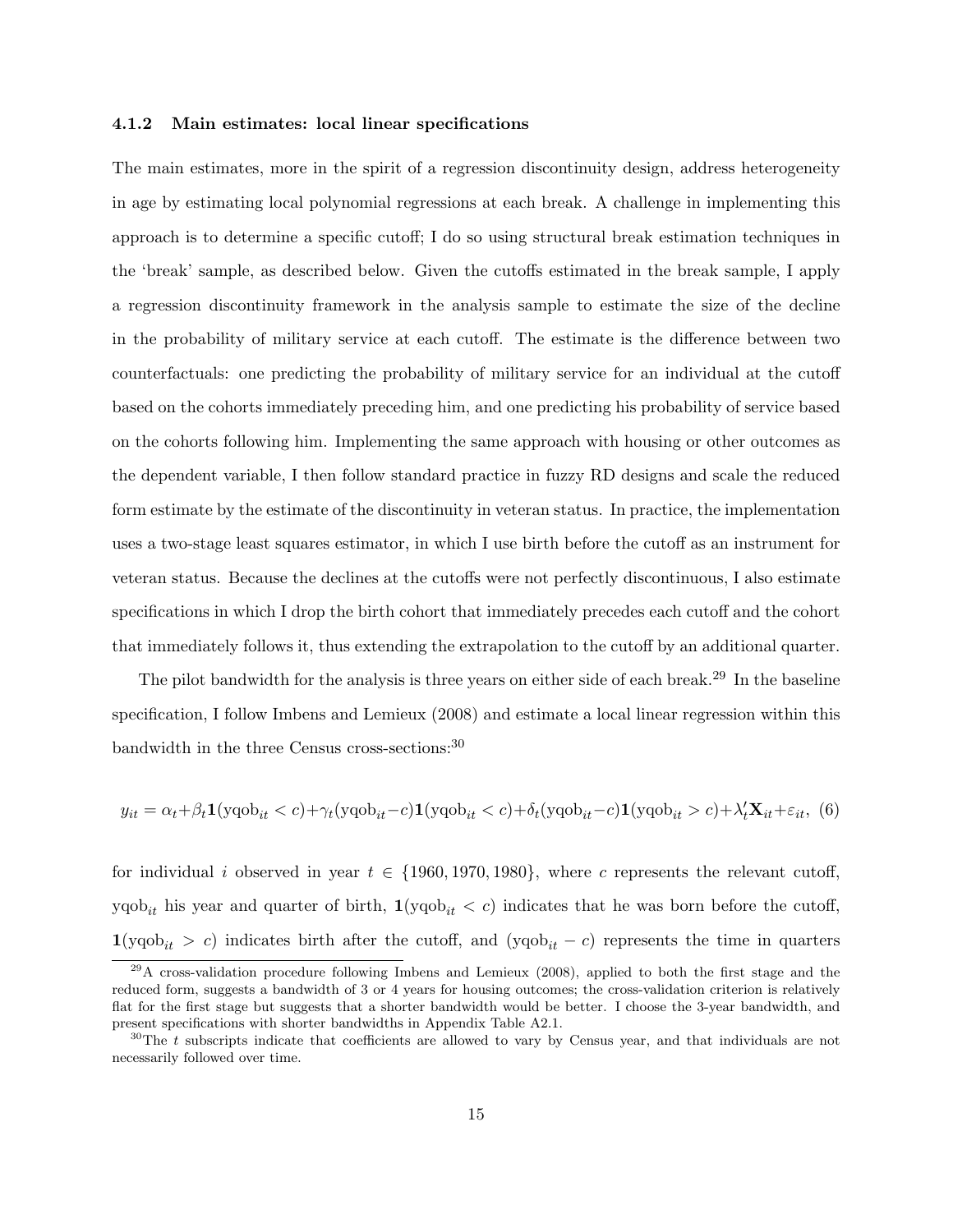between his date of birth and the cutoff.  $\mathbf{X}_{it}$  is a vector of controls, including fixed effects for the quarter of the year in which an individual was born, fixed effects for state of birth, and an indicator for nonwhites. Coarse measurement of date of birth suggests clustering standard errors by year and quarter of birth (Lee and Card, 2008), but conventional heteroskedasticity-robust standard errors are typically of similar magnitude or larger: in the tables that follow I present the latter.<sup>31</sup>

To determine the cutoffs, I apply the structural break estimation techniques used in, for example, Chay et al. (2005) and Card et al. (2008). To determine a location for the World War II cutoff, I use the 1980 break sample, and limit the sample to men born between 1925 and 1930. I then estimate separate models with candidate cutoffs placed between each pair of neighboring birth cohorts from 1926 to 1929, and choose the cutoff that gives the highest  $R^2$  in a regression with flexible linear trends. In the search for the Korean War cutoff, I restrict the sample to men born between 1931 and 1936, and consider candidate cutoffs between 1932 and 1935. Applied to either the probability of being a veteran of the World War II or Korean War period, or to being a veteran of any period, this technique places the World War II cutoff between 1927q4 and 1928q1 (which I will refer to as a cutoff of January 1, 1928) and the Korean War cutoff between 1933q3 and 1933q4 (which I refer to as October 1, 1933). Comfortingly, a visual inspection of the first stage suggests these cutoffs are reasonable.

#### 4.1.3 Supplementary estimates: re-centered local linear specifications

A final alternative, which I use as a further check on the main estimates, is to estimate 're-centered' specifications that exploit the local character of the draft. For the decline in service rates associated with the end of hostilities in Korea, for example, the absence of a single, discrete shift in the national series is due in part to a local component of the draft: men were liable to be drafted from age  $18\frac{1}{2}$ , but there was a general policy of drafting older men first, and in particular to exhaust the supply of men 19 and above in the local draft board area before drafting younger men (U.S. Selective Service System, 1953). Even if the decision rule of each local draft board entailed a discrete shift in the

 $31$ Another issue accounting for estimation of the location of the break in the standard errors; but as discussed by Card et al.  $(2008)$ , if a break does exist, the estimator of its location is *n*-consistent, and variance estimators that treat the location of the break as known are consistent.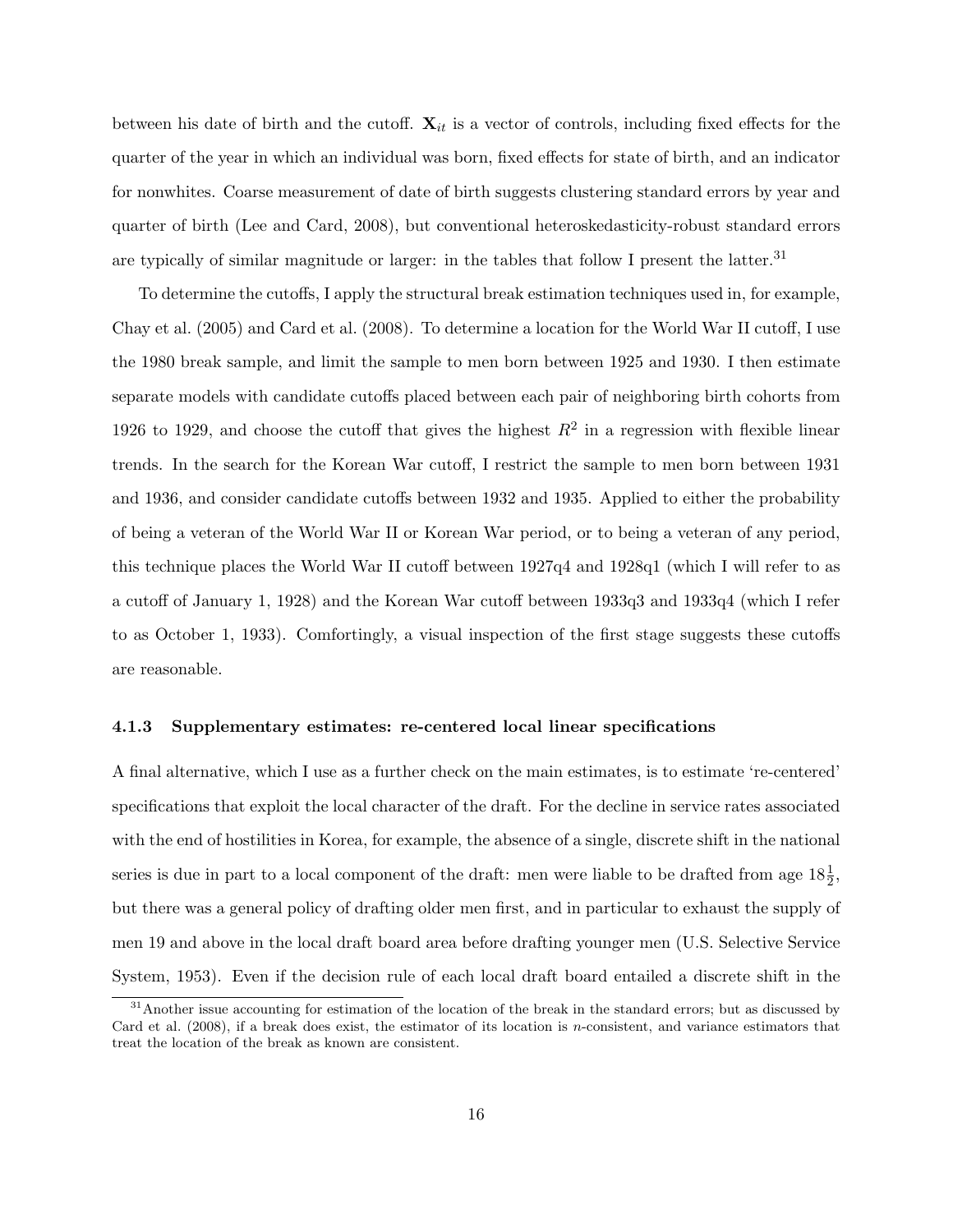probability of being drafted at some marginal date of birth, when averaged over all draft boards the actual share veteran by cohort could exhibit a more gradual decline.

Figure 5 depicts the rate of military service by date of birth for men born in Ohio and California, and provides evidence both that local variation in the draft may explain the non-discrete shift in the national series, and also that state of birth, in some cases, provides a reasonable proxy for an individual's local draft board regime. In both states discontinuities in the probability of military service are visually evident, but the location of the breaks differs between the two states.<sup>32</sup> I apply the same structural break technique as described above to estimate state-specific breaks in the 1980 break sample. I then 're-center' by generating a new running variable for each individual that represents the distance between his quarter of birth and the cutoff estimated for his state of birth. To address possible recall bias, or differences in the surviving veteran population in 1980 relative to 1960, I also estimate state breaks in the 1960 analysis sample (referred to below as '1960 breaks' to distinguish them from the '1980 breaks'), but given the potential biases arising from using the same sample for both the break search and analysis, I treat these results as supplementary.

### 4.2 Results

Table 2 presents means of key variables for the two cohorts around each break in each Census year, to aid in the interpretation of magnitudes of the effects estimated below. Men at the World War II break were 32 years old at the time of the 1960 Census. Slightly more than half owned their homes in 1960. The share rose to 73 percent in 1970, and to 80 percent in 1980. The men around the Korean War break were 26 in the 1960 Census, and 28 percent owned their homes. This increased to 66 percent in 1970, and to 79 percent in 1980. In the 1960 data, therefore, one observes these cohorts as they transition rapidly into home ownership; subsequent changes between decades reflected a leveling of the age-ownership profile.

<sup>&</sup>lt;sup>32</sup>Other states do not always exhibit discontinuities as visually evident as these, presumably because of more heterogeneity across draft boards within the states, marginal dates of birth falling in the middle of a birth quarter, or application of a different decision rule by draft boards. A full set of state graphs, with the corresponding break points, are posted at http://www.wellesley.edu/Economics/dfetter/.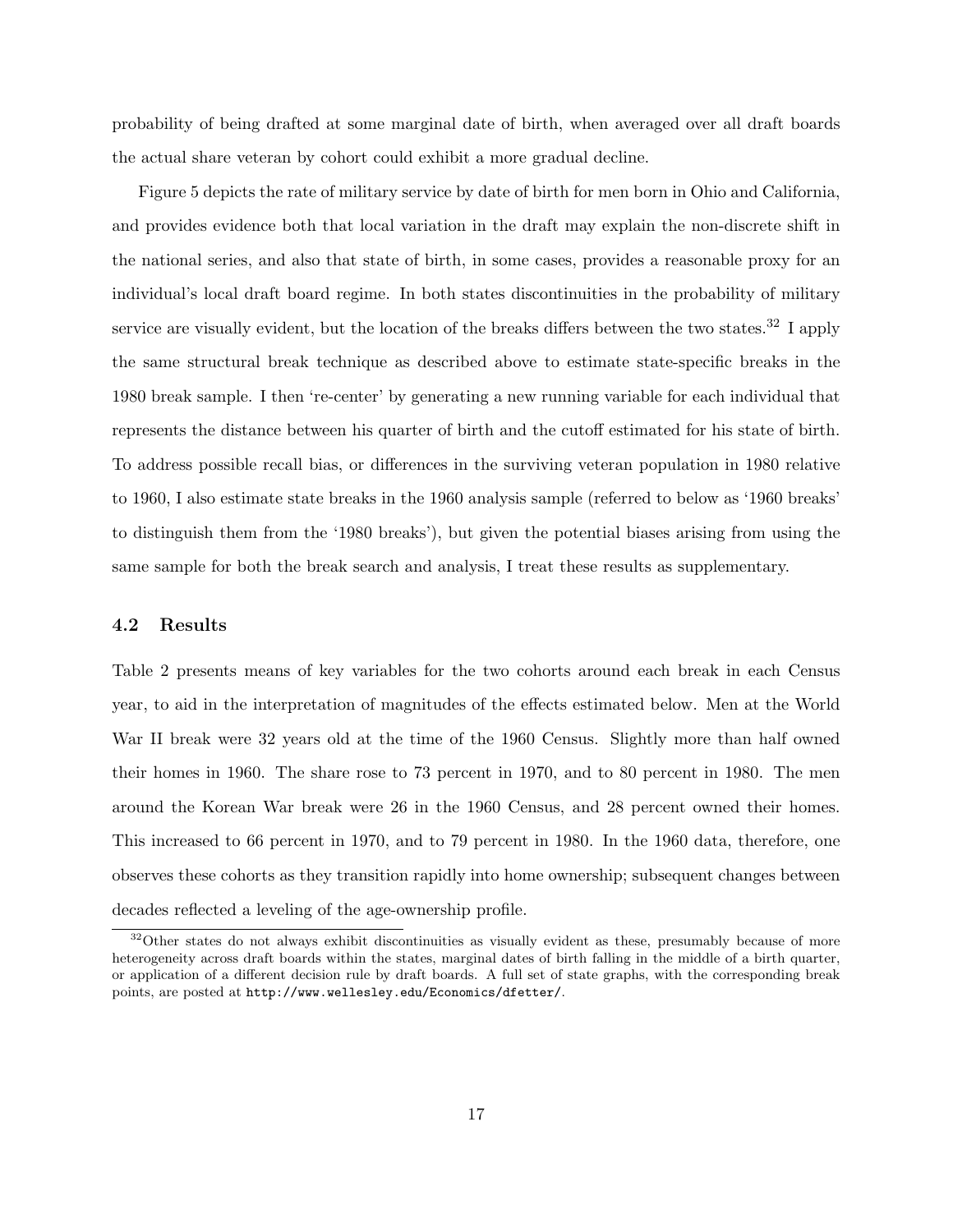#### 4.2.1 Preliminary estimates: cohort-trend models

As a baseline, I present estimates of the cohort-trend model of equation (5) in Table 3. Including men born from 1923 to 1938, as has been done in previous work, gives large, statistically significant positive estimates of the effect of veteran status on home ownership in 1960, although the magnitude varies with the specification of the underlying trend. Narrowing the sample to cohorts born within a few years of each break gives greater stability across different specifications of the trend, although it also reduces the sample size considerably. With controls, the cohort-trend model gives estimates of 13-15 percentage points at the World War II break and 19-20 percentage points at the Korean War break.<sup>33</sup> The Korean War estimates are significant at the 5 percent level using conventional standard errors (except column (6) of Panel B, significant at 7 percent); the World War II estimates are not. It is also notable that there is no evidence for a positive effect of veteran status on home ownership at either break in 1970 or 1980.<sup>34</sup> This finding is consistent with the prediction that the effect of easier finance should decline with age, as I discuss at greater length below.

### 4.2.2 Main estimates: local linear specifications

My preferred, local linear specifications give very similar, but more precise point estimates. Table 4 presents estimates of equation (6) without re-centering the data, and Figure 4 shows the corresponding means by cohort and estimated trends for both the first stage and reduced form. First-stage estimates of the decline in the probability of being a benefits-eligible veteran in 1960 are large and highly significant at each break: those in Panel A imply that men on the earlier side of the World War II break were 11 percentage points more likely to be eligible than those born slightly later. The corresponding estimate of the Korean War break is 16 percentage points.

<sup>&</sup>lt;sup>33</sup>Note that the World War II and Korean War veteran shares are not entered separately in equation (5). At the World War II break, where those on the earlier side mostly served in World War II, and those on the later side mostly served in the Korean War, this model imposes the restriction that the effects of military service and benefits in the two conflicts are the same as of year t (1960 or later). Justifications for doing so are that the housing benefits were very similar for the two conflicts, and that by 1960 men on both sides of the World War II break would have been back for several years. If the 'true' World War II effect as of 1960 was larger than the corresponding 'true' Korean War effect, my estimate at the World War II break is likely an overestimate; conversely, if the 'true' World War II effect was smaller then my estimate is probably an underestimate. With home ownership as an outcome, the results when both are entered separately are unstable across alternative specifications. Men at the Korean War break would have been too young to serve in World War II, so this caveat does not apply there.

 $34$ In 1970 the estimate at the Korean War break with controls is, in fact, significant and negative, although this is not the case in the local linear estimates discussed below.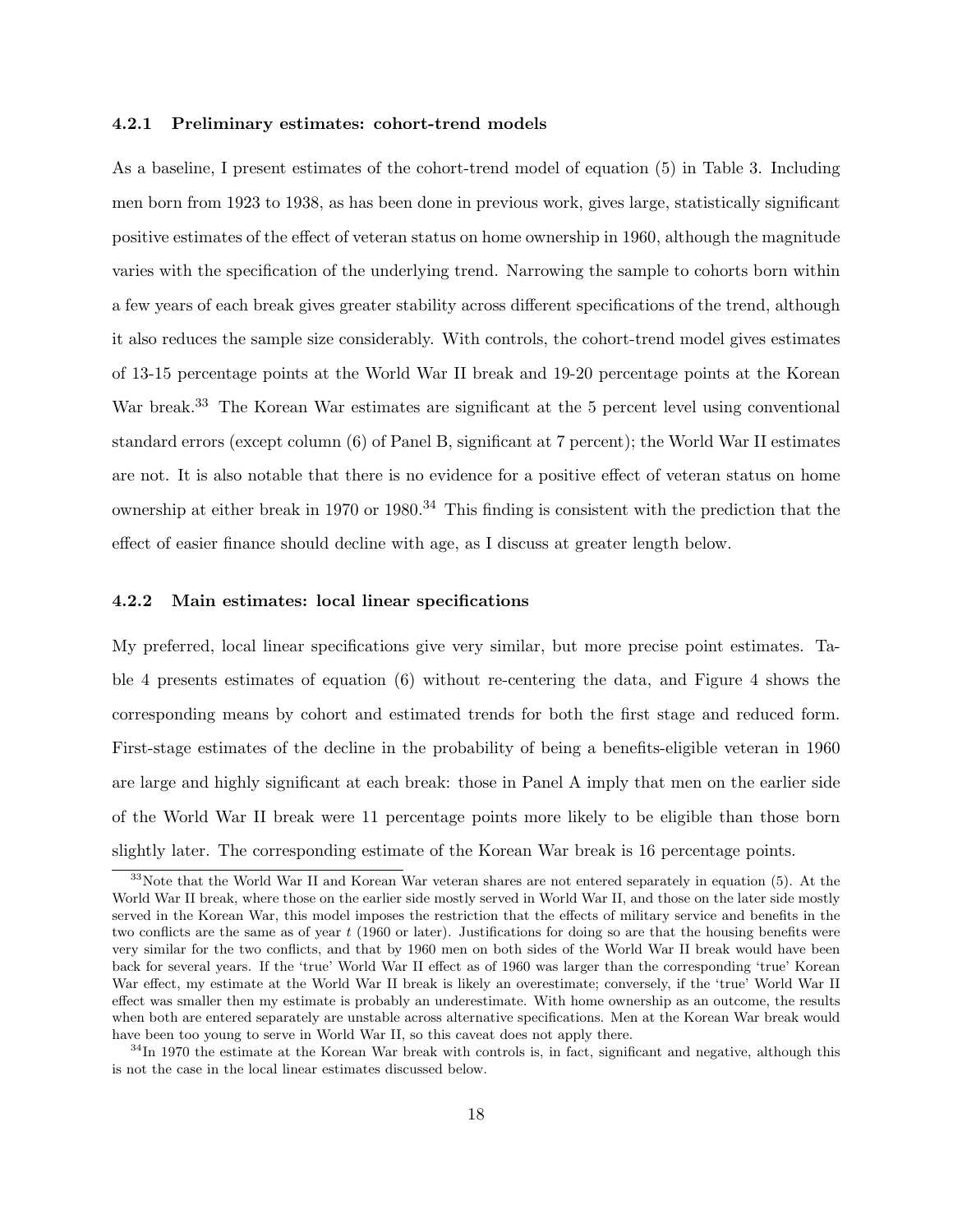The IV estimates in columns (3) and (6) suggest that being an eligible veteran led to large increases in the probability of owning one's home in 1960. For individuals coming of age at the end of World War II, the estimated treatment effect of service and benefits is 13 percentage points. The predicted probability of home ownership for a comparable non-veteran at the break is 43 percent, suggesting that service and benefits increased the rate of ownership at the World War II break by about 30 percent. For individuals coming of age at the end of the Korean War, the estimated treatment effect in 1960 is larger, at 18 percentage points.<sup>35</sup> The predicted probability of home ownership for comparable non-veterans is 22 percent at the break, giving an 80 percent increase in the probability of home ownership at the Korean War break. Estimates in Panel B address the issue of 'intermediate' levels of treatment right around the breaks by dropping the two cohorts on either side of each break. Doing so has little effect on the World War II estimate – it increases to 13.6 percentage points (an effect of 32 percent relative to a predicted probability of ownership for comparable non-veterans of 42.5 percent); the Korean War estimate falls to 13 percentage points (a 54 percent effect relative to a corresponding predicted value of 24 percent), but is of broadly similar magnitude and still statistically significant.

### 4.2.3 Supplementary estimates: re-centered local linear specifications

Re-centered local linear specifications present further evidence supporting the main estimates. Figure 6 shows the means and estimated trends at each break in 1960, and Table 5 presents the corresponding estimates. Downward shifts in the probability of home ownership are perhaps more visually evident in these graphs than in the un-recentered versions, but the point estimates are quite similar. Using the 1980 breaks gives estimates of 15 percentage points for each break in 1960, very similar to the main specifications. The 1960 breaks also give an estimate of 15 percentage points

<sup>&</sup>lt;sup>35</sup>The use of educational deferments during the Korean War somewhat complicates interpretation of the IV estimates at the Korean War break: as emphasized in the literature on the Vietnam-era draft (e.g., Card and Lemieux (2001)), men at risk of being drafted may have entered college as a way to avoid military service. Given that deferments were not introduced until 1951, after the Korean War had begun, this is likely to be more of an issue in interpreting the estimate at the Korean War break. I cannot definitively say how much of the reduced-form difference should be attributed to greater educational attainment among non-veterans in the cohorts at higher risk of being drafted. But in my 1960 analysis sample, a simple difference suggests that at age 26, college completion was associated with a lower probability of home ownership, by about 4.5 percentage points. If higher risk of being drafted increased rates of college completion, and if the true effect of college completion on home ownership at age 26 is negative, it suggests that my estimate at the Korean War break is biased downward.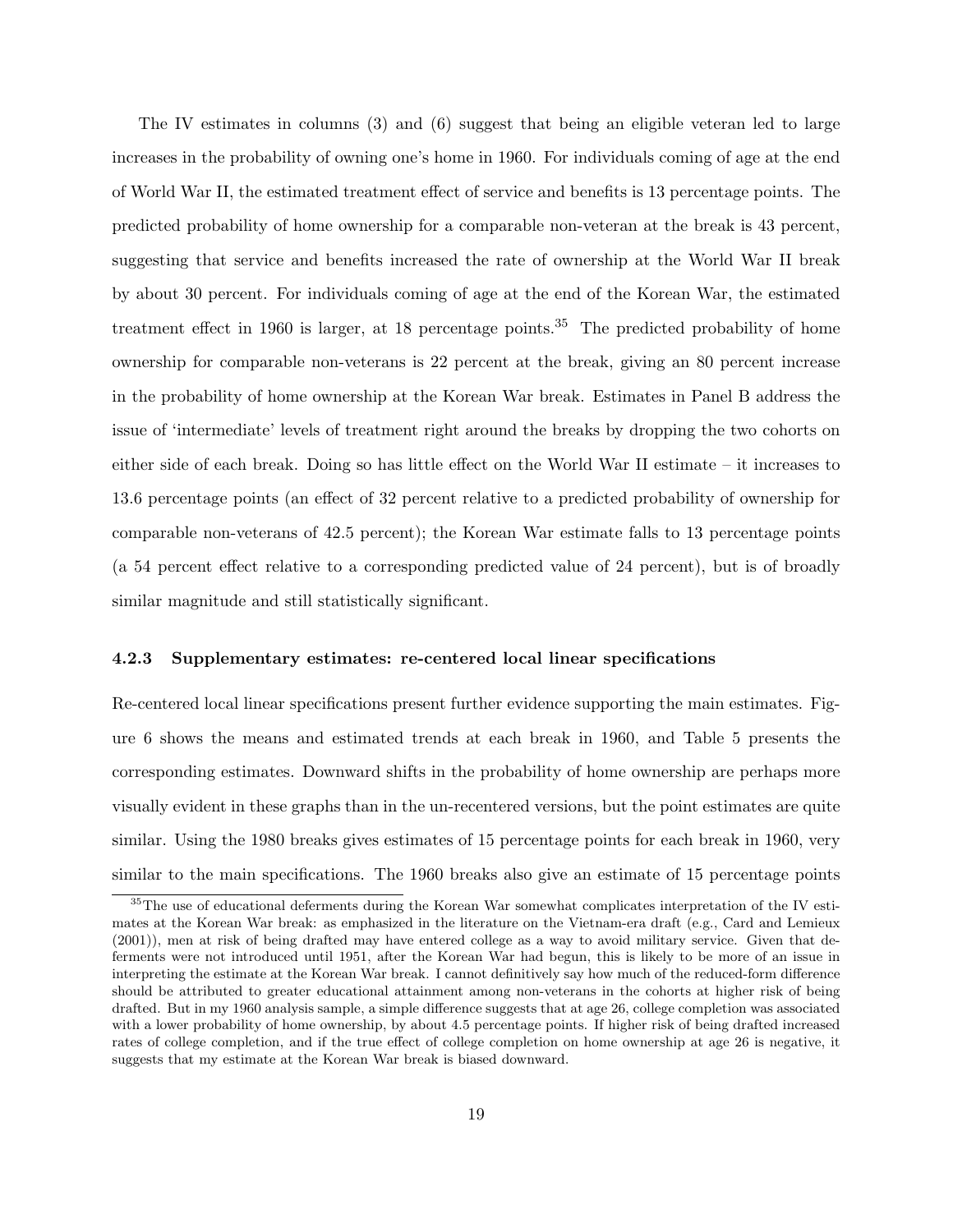at the World War II break in 1960, but a somewhat smaller estimate at the Korean War break. All of the estimates of the veteran effect on home ownership in 1960 are statistically significant at conventional levels.

#### 4.2.4 Interpretation: the pattern of effects by age

Section 3 suggested that effects of easier terms on housing finance should decline as individuals age and accumulate assets. One implication is that tracing the same cohorts over time, the size of the estimated difference in home ownership at each cutoff should decline. Indeed, the results for home ownership in 1970 and 1980 give no evidence of significantly higher ownership in either of the later years, at either break.<sup>36</sup> Point estimates are negative, for the most part indistinguishable from zero, and significantly different from the 1960 coefficients.

Interpreting convergence at the cutoffs over time as declining effects of finance does face the complication that terms on non-VA loans improved by the end of the 1960's. Table 1 suggests that VA loans were still available on easier terms than FHA loans in 1970, but at a level different from earlier years; a market-wide shift towards easier terms could lead to a smaller veteran-nonveteran difference in 1970 even without effects that vary by age. An alternative test for heterogeneity of effects by age that suffers less from this issue is to compare the World War II and Korean War estimates within a single Census year.<sup>37</sup> Across the cohort-trend and the local linear specifications in Tables 3, 4, and 5, estimates of the veteran effect at the Korean War break are larger in percent terms than those at the World War II break; they are also often as large or larger in percentage point terms. The estimated differences between the breaks within Census years are not statistically significant, but the general pattern of effects is consistent with the prediction that the effects of the VA program should decline with age.

<sup>36</sup>The magnitude of the first stage declines at the Korean War break between 1960 and 1970; this is due to a change in the definition of 'benefits-eligible' veteran from being a veteran of the World War II or Korean War period to being a veteran of any period, as described in Section 2.

 $37$  Just as a comparison of estimates at the same break over time may confound an 'age' effect with a 'time' effect, a comparison of estimates at the two breaks within the same cross section may confound an 'age' effect with a 'cohort' effect. If the characteristics of compliers are different at the two breaks, for example, comparison within a single Census year is a comparison of local average treatment effects for two different populations. Neither comparison is entirely satisfactory, but by exploiting the presence of two breaks to make both comparisons, I am able to provide at least some degree of cross-validation.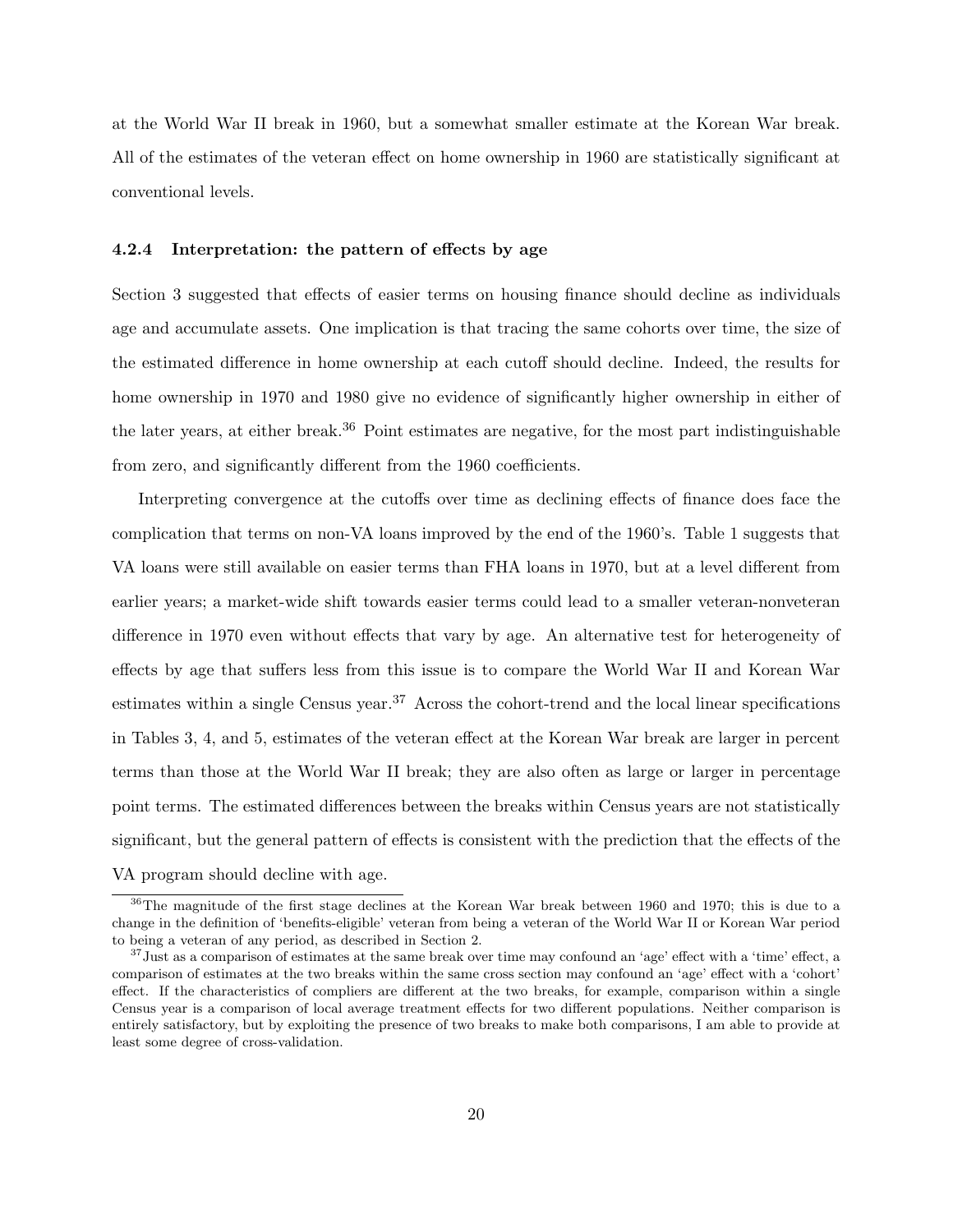The estimated effects of service and benefits on home ownership are quite stable across specifications: the alternative approaches all provide evidence of large, positive effects of veteran status on home ownership early in life, and attenuation of the effect of veteran status in later years. Generalizing the results to mortgage subsidies that are not bundled with other benefits or military service itself requires disentangling the different aspects of the 'veteran treatment'; this is the task of the next section.

# 5 Evaluating alternative explanations

The results presented above answer the question of what impact the combination of an individual's military service and eligibility for veterans' benefits had on his housing outcomes, but does not necessarily isolate the effect of easier mortgage financing. It is not immediately obvious whether one should expect service or other benefits to have had a positive or negative effect on the probability of home ownership. Military service may have reduced rates of ownership on return to civilian life if separation from the labor market lowered earnings. On the other hand, service may have increased the probability of ownership if temporary separation from civilian life led to preferences for earlier household formation, or lower desired mobility, after service was complete. Education benefits may have increased ownership rates either through higher permanent income or other complementarities with home ownership; other benefits, such as job training, may have also increased earnings. To the extent that higher education benefits increased desired mobility during college attendance,<sup>38</sup> they could have instead reduced the probability of home ownership at younger ages. In three complementary analyses below, I assess the potential importance of these other factors.

### 5.1 Possible impacts of other benefits

There are several reasons to think it unlikely that veterans' eligibility for education and training benefits explains the positive effects on home ownership that I find in 1960. Past work on the draft and educational benefits on educational attainment, such as Stanley (2003), has emphasized

<sup>&</sup>lt;sup>38</sup>Studying the Vietnam draft, Malamud and Wozniak (2010) suggest that one channel through which education may increase mobility is through attending college in a different state.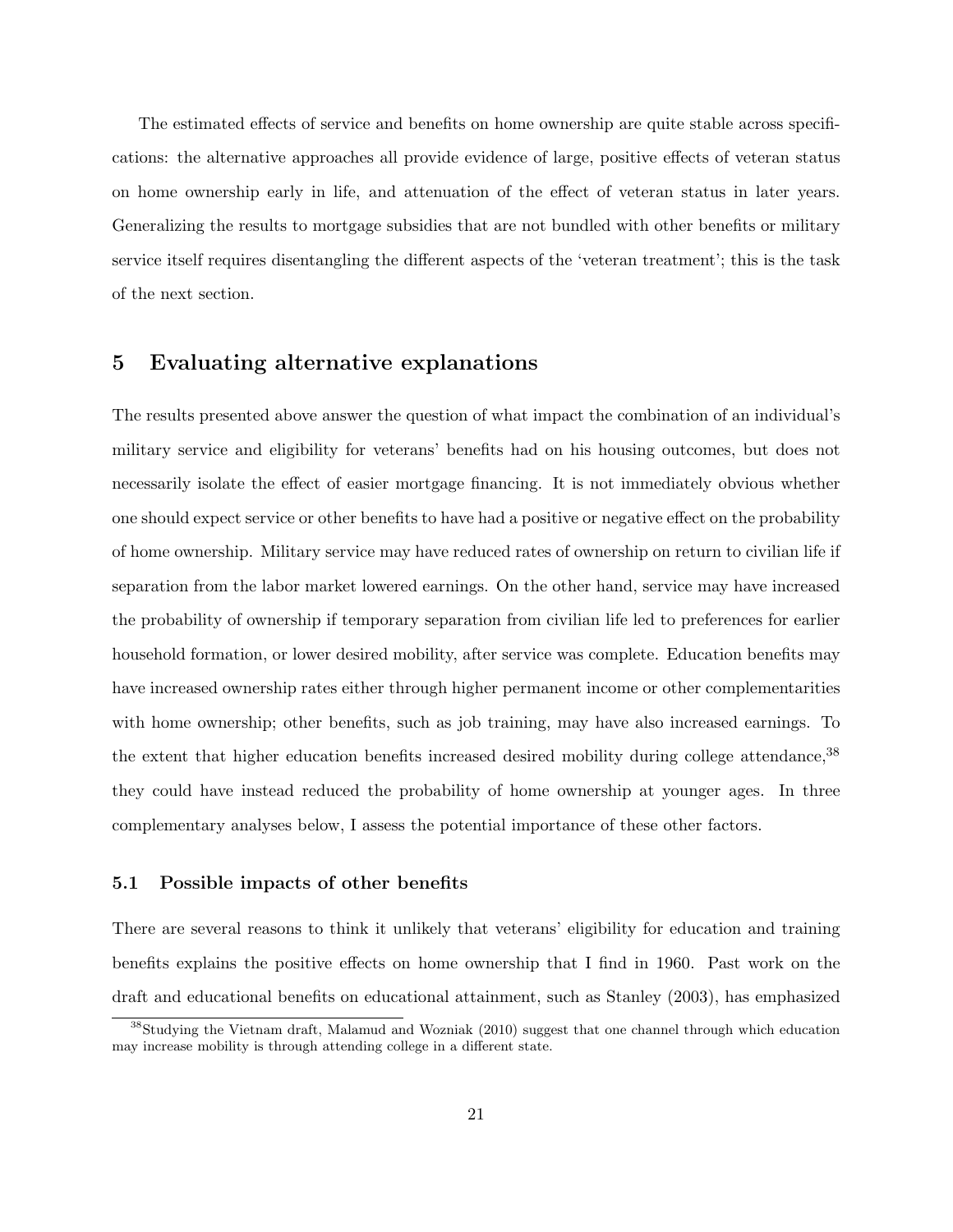that the World War II GI Bill was largely compensatory in its effects, making up for the large disruption effects of military service on education. At the Korean War break, the ownership effects in 1960 are likely too early to be due to Korean War veterans taking advantage of their education benefits. I find that a similar application of the regression discontinuity design estimates a net positive effect of service and benefits on various measures of educational attainment in 1970, in line with the findings of Bound and Turner (2002). Yet the same type of estimate also suggests that high school completion rates were lower for earlier cohorts at the World War II break in all three Census years, and provides no evidence for greater educational attainment for veterans at the Korean War break in 1960. Moreover, even to the extent that education benefits under the GI Bills more than compensated for the disruption of education during military service, the costs of service also included forgone labor market experience, which likely depressed wages (Angrist, 1990).

In the absence of complementarities between education and ownership as a form of housing tenure, the natural argument for a positive effect of education benefits on home ownership in 1960 is through increased income. More broadly, other benefits, such as on-the-job training or preferences in hiring, may have increased income for veterans as well. As a rough summary measure of the possible effects of education or other benefits, it is therefore natural to test for discontinuities in income across cohorts. However, the rapidly changing curvature of the income profile for these age groups makes an application of the RD framework somewhat more problematic.<sup>39</sup> Nevertheless, I test for discontinuities in the log of total personal income, conditional on positive income, using all of the approaches above and present the estimates in Table  $6.^{40}$  There is little evidence based on these specifications that income could be driving the results for the World War II break: most point estimates are negative and not significant at conventional levels. For the Korean War break, some specifications suggest higher income for veterans, although it is worth noting that the estimates decline in both size and significance when estimated using a shorter bandwidth, as suggested by a cross-validation procedure.

To explore further whether or not the documented effects of veteran status on home ownership

<sup>&</sup>lt;sup>39</sup>Indeed, a cross-validation procedure suggests using a shorter bandwidth for income than for home ownership.

 $^{40}$ As is evident in Table 2, almost all men at the cutoff earned positive income by 1960. I find no evidence of a discontinuity in the probability of positive income at either break.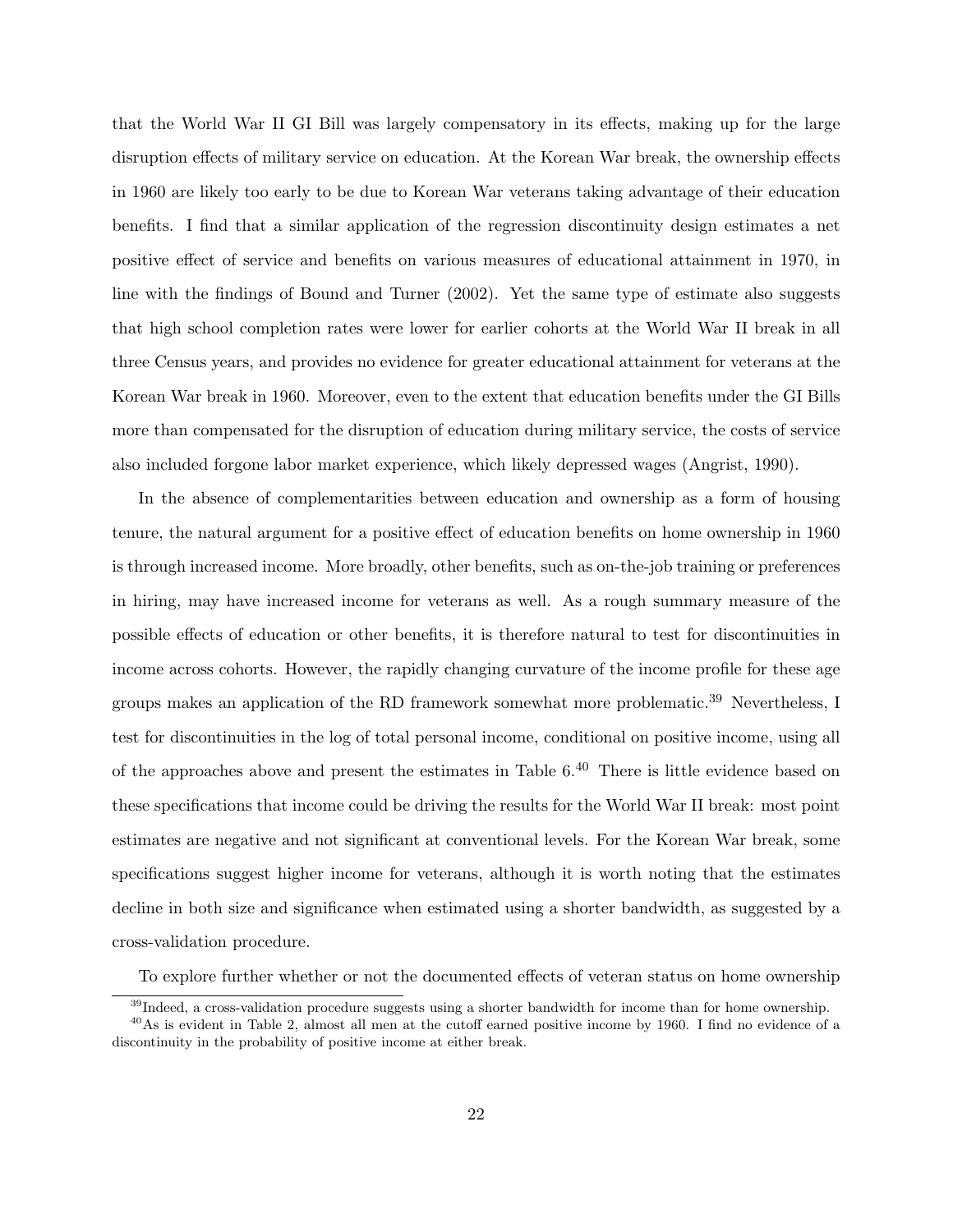could be due to increased income, in the remainder of Table 6 I re-estimate the main specifications adding log income as a right-hand-side variable. In most specifications, controlling for income leads to small increases in the estimates at the World War II break and small decreases in the estimates at the Korean War break, but the estimates remain positive, statistically significant, and comparable in magnitude. These results, of course, do not imply that other benefits played no role in higher home ownership rates for veterans, but they do suggest that other benefits were not the primary cause.

#### 5.2 Estimating service effects: World War I veterans

No national program of home loan benefits existed for veterans of the First World War. A similar regression discontinuity analysis gives an estimate of the possible direct effects of service in World War I that one may consider in evaluating the relevance of service effects to explaining the observed differences in home ownership at the World War II and Korean War breaks. Due to state and national veterans' benefits that did exist after World War I, the estimates I present are likely an upper bound on possible direct effects of service. These benefits included a generous national bonus and slightly smaller bonuses in 21 states, as well as home loan benefits in four states.<sup>41</sup>

I use IPUMS data from the 1920 and 1930 Censuses. These Censuses do not record year or quarter of birth, only age in years. I calculate an approximate year of birth assuming each individual's birthday fell after the day of the Census. Because the 1920 Census did not ask for veteran status, I report only reduced form estimates for 1920, but I report both reduced form and IV estimates for  $1930.^{42}$ 

The upper panel of Figure 7 shows the share of each birth cohort reporting service in World War I in the 1930 Census. Applying the same break search procedure as in the main analysis, I locate a break between 1896 and 1897.<sup>43</sup> A cross-validation procedure applied to both the first

 $^{41}$ Dillingham (1952) provides a review of the national bonus, which was to be paid out in full in 1945 but which could be used as a security for borrowing as early as 1925; the full amount of the bonus was eventually paid out in 1936. A survey of all state veterans' benefits provided after World War I is given in U.S. House of Representatives (1945).

 $^{42}$ As shall be seen, the reduced form results in 1920 show little that would merit a two-sample IV procedure.

<sup>&</sup>lt;sup>43</sup>In particular, I limit the sample to men born from 1891 to 1902, place candidate cutoffs between each pair of neighboring years of birth from 1892 to 1900, and estimate a piecewise linear model allowing flexible trends on either side of each candidate cutoff. The break between 1896 and 1897 yields the model with the highest  $R^2$ .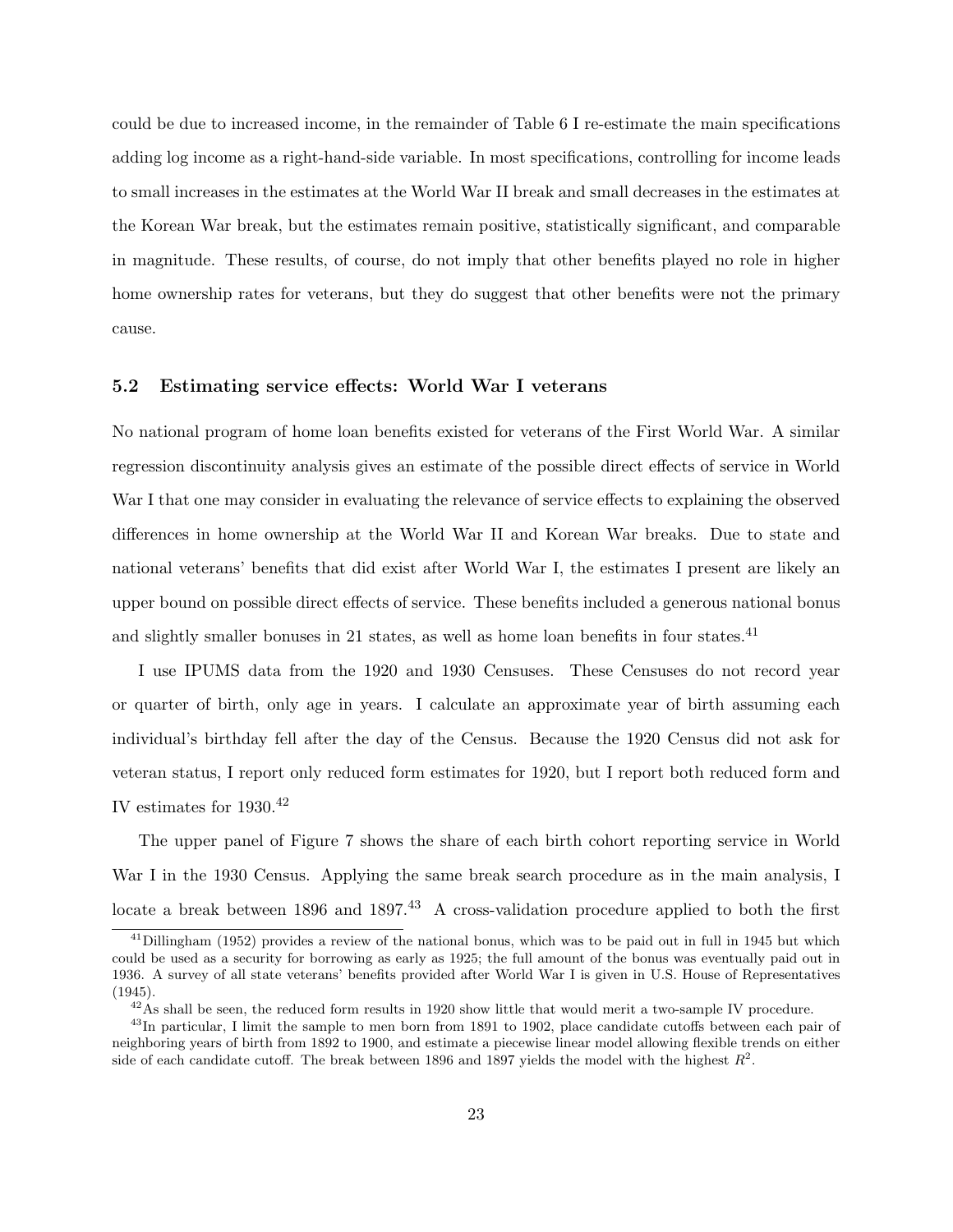stage and reduced form suggests a bandwidth of 5 years; the results below are not sensitive to the choice of bandwidth.

The results in Table 7 and the lower panel of Figure 7 offer no evidence that service in World War I led to earlier home purchase. Although the first stage is large and significant, reduced form coefficients in both 1920 and 1930 are very close to zero and fairly precise, as is the scaled estimate for 1930. Moreover, to the extent that the benefits that were extended to World War I veterans raised their rates of home ownership relative to non-veterans, it suggests that on net, the direct effects of service were negative, not positive. The experience of World War I veterans thus weighs against the notion that direct effects of service can explain the observed discontinuities for veterans of World War II and the Korean War in 1960.

### 5.3 Further evidence on service effects: timing of purchase

The timing of use of the VA housing benefit, and home purchase for veterans, provides complementary evidence that the effects of veteran status on home ownership in 1960 were not driven by service-induced preferences for earlier household formation. While the government provided a guarantee to lenders, obtaining a loan still required that a private lender was willing to give a veteran a loan on VA terms. An analysis of the timing of veterans' home purchase relative to non-veterans suggests that in periods when VA loans became more appealing to suppliers of funds, and thus available at lower down-payments, veterans were differentially more likely to purchase homes.

In the decade following World War II, the number and volume of VA loans exhibited large swings from year to year. The year-to-year volatility in VA lending is evident in the upper panel of Figure 8, in which the bold line shows the number of VA loans closed, by quarter, from 1946 through 1956. While the number peaked soon after World War II and again after the Korean War, the latter peak appears not to be due solely to the return of Korean War veterans. I use annual figures on the share of loans made under the World War II entitlement (U.S. Veterans Administration, 1962) to estimate the number of loans to World War II veterans from 1952 onwards. The large share of World War II veterans in the 1955 peak suggests that it was not driven solely by the return of veterans from the Korean War.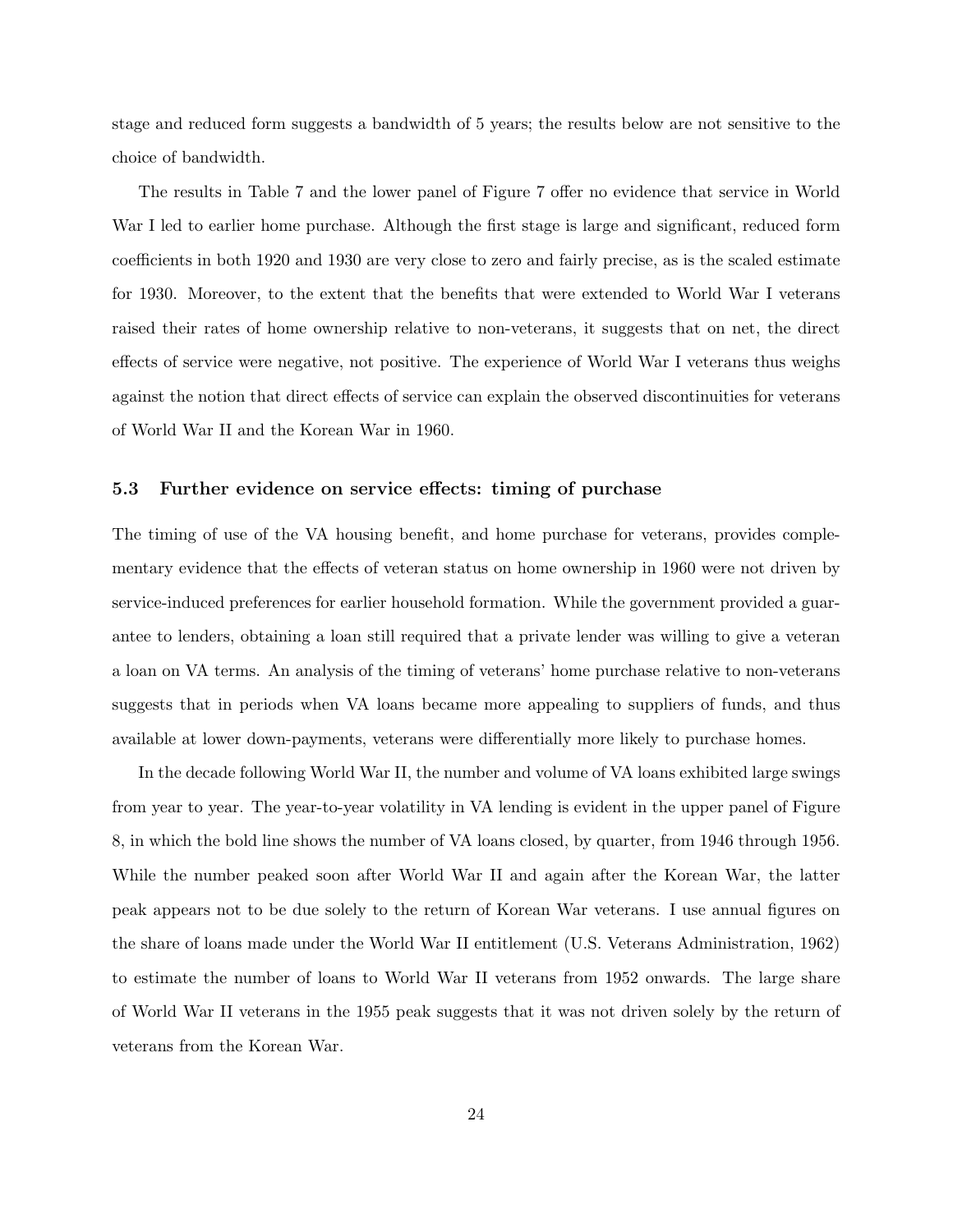Given the presence of three large spikes in use of the benefit among World War II veterans, a natural question is what drove these fluctuations, if not veteran demand shocks. An explanation given by many contemporary observers, such as Klaman (1961) and the Veterans Administration itself (e.g., U.S. Veterans Administration (1948)), was that they were driven by lenders' willingness to supply loans on VA terms. In particular, the interest rate ceiling on VA loans discussed in Section 2.2 meant that as yields on alternative investments increased, the market could adjust only by reducing the supply of funds for VA mortgages and changing other terms of the loans, such as down-payments.<sup>44</sup> Conventional loans, on the other hand, had no interest rate ceiling, while FHA loans had an interest rate ceiling that was higher than that on VA loans and tended to be less binding.<sup>45</sup> As a result, non-VA loans did not exhibit the same degree of year-to-year volatility over this period that VA loans did.<sup>46</sup> The lower panel of Figure 8 shows the difference between the maximum interest rate for VA loans and the annualized yield on lowest-risk corporate bonds. It is unmistakable that over this period rises and declines in the number of VA loans track similar changes in the difference between VA rates and the yield on corporate bonds, while any similar trend for non-VA loans appears much more muted.

Rationing VA loans through higher down-payments may have been one way that markets adjusted. The top panel of Figure 9 shows the difference between the average LTV for VA loans and that for FHA loans originated in each year, and the bottom panel shows the annual mean of the difference between the VA cap and the yield on corporate bonds. In years when VA loans would have been more (less) appealing to suppliers of funds, the difference in average loan-to-value ratios between VA and FHA loans was greater (smaller).

To the extent that the increases in the number of VA loans reflect the supply of funds rather than demand shocks, it is informative to ask whether periods when VA loans were available on easier terms, relative to the alternatives, saw differentially greater rates of home purchase by veterans.

<sup>44</sup>Grebler (1960) noted that trading VA mortgages at prices below par was seen as having an "aura of 'unethical' practice," and hence that mortgage discounts failed to adjust the yield on VA mortgages.

<sup>45</sup>In the 1950 Residential Finance Survey, over 99 percent of the stock of VA mortgages had an interest rate of 4%, precisely at the cap, while roughly 25 percent of the stock of FHA mortgages had interest rates below the FHA cap of 4.5% that was in place prior to 1950. In 1950, this cap was lowered to 4.25%.

<sup>&</sup>lt;sup>46</sup>Conventional loans did exhibit more pronounced seasonality than VA loans did, probably for reasons having to do with the institutional structure of the market: see Klaman (1961), page 123.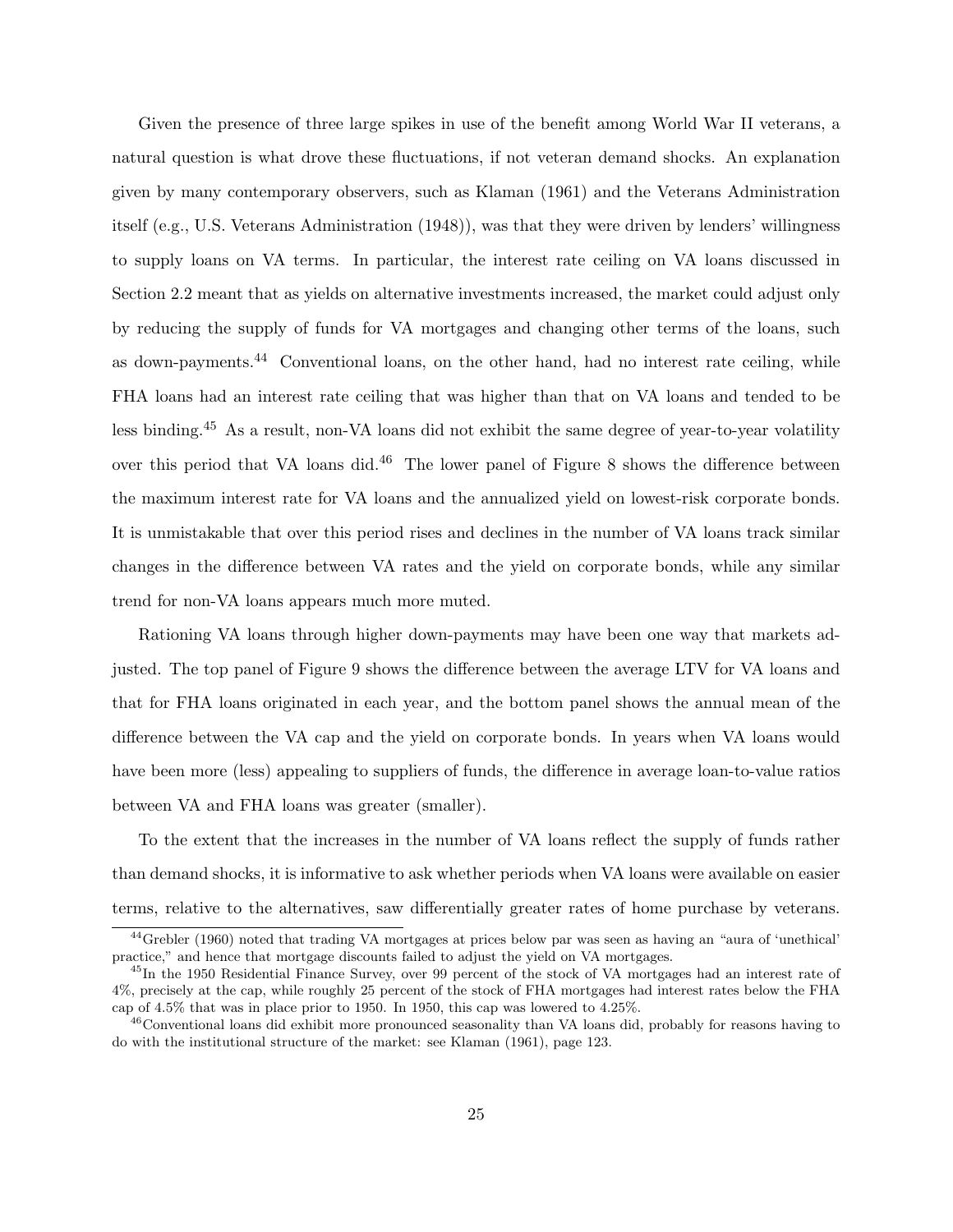The early years of the Survey of Consumer Finances, which was carried out annually beginning in 1947, provide a rare source of data to do so. The SCF did not ask about entry into home ownership consistently over time, but did ask reasonably consistently about purchase of a home the previous year, and collected data on whether the head of each 'spending unit' was a veteran up through the 1957 survey.<sup>47</sup> To focus on the age group most likely to be entering home ownership, in each year I limit the sample to spending units whose heads were between 25 and 34 years old.<sup>48</sup>

From the middle panel of Figure 9, it appears that in years when veterans had differentially greater increases in access to credit, they also purchased homes at differentially higher rates. Spending units with World War II veterans are more likely to purchase than those without veterans in each year.<sup>49</sup> But the difference was greater in years when the top and bottom panels would suggest that VA loans would be easier to obtain, or available with differentially lower down-payments. Table 8 presents a quantitative estimate of this result: column (1) implies that an increase of 0.1 in the difference between the VA rate and the corporate bond yield is associated with an increase in the rate of house purchase that is greater by 0.008 for veterans, a little more than 10 percent of the average share of spending units buying a house each year.

It is possible that these patterns simply reflect a situation in which military service induces preferences for earlier home purchase, and in which veterans do not face liquidity constraints but rather simply delay or accelerate their purchase to occur when VA loans are more available. But these results seem more supportive of the hypothesis that eligibility for housing benefits led to earlier purchase by relaxing borrowing constraints, and less supportive of the hypothesis that military service itself drives the results shown in Section 4.2.

<sup>&</sup>lt;sup>47</sup>The spending unit is the basic unit of observation in the SCF. It is defined as a group of related individuals living in the same dwelling who pool their incomes for major items of expense. A married couple is always grouped together, and an individual who does not earn an income over a certain threshold cannot form a separate spending unit. Between 1947 and 1957, there were about 3,000 spending units interviewed in each year.

<sup>48</sup>Unfortunately age is measured quite coarsely in the SCF, making it impossible to control for age more finely. Hence, in any year the average age of veterans is likely to be different from non-veterans. From patterns of military service by birth cohort, one can infer that for this age group, non-veterans would tend to be older than veterans up until the last two or three years.

 $^{49}$ In this figure I exclude spending units with Korean War veterans, to de-emphasize any effects driven by purchase immediately after a veteran's return from war. Including them leads to no obvious difference in the graph.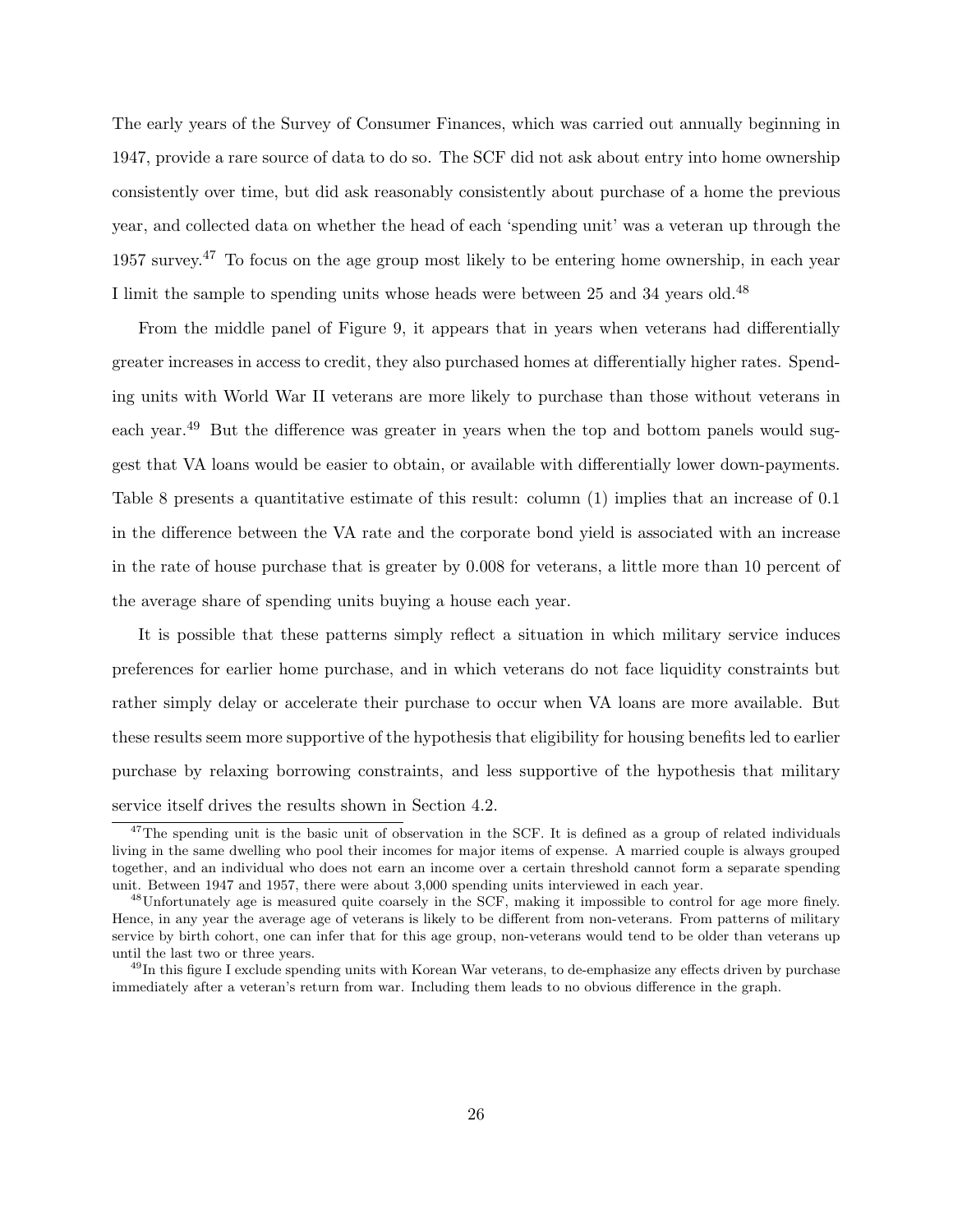# 6 Discussion: Aggregate effects

The regression discontinuity estimates I present above can be used to calculate the share of the increase in ownership from 1940 to 1960 at ages 26 and 32 that can be explained by military service and veterans' benefits. With some further assumptions, they can also be used in a rough calculation of the share of the overall change from 1940 to 1960 that can be explained by the VA home loan program. These calculations assume that the estimates of the effect of changing an individual's eligibility can be applied to the thought experiment of changing the eligibility of a large portion of the population. I attempt to shed some empirical light on the magnitude and direction of possible general equilibrium effects below.

### 6.1 Estimates of the impact of the VA on the overall rate of ownership

The main estimate of the effect of veteran status at the World War II break, in Table 4, is 13 percentage points. In 1940, 19 percent of men 32 years old owned their homes versus 53 percent of individuals 32 years old in 1960; 69 percent of 32 year-old men were benefit-eligible veterans in 1960. These figures imply that about 26 percent of the increase for individuals of age 32 can be attributed to service and benefits. Similarly, the estimated effect of veteran status at the Korean War break, for individuals 26 years old, is 18 percentage points. Of 26 year-old men in 1940, 9 percent were home owners, versus 29 percent in 1960. Of 26 year-old men in 1960, 44 percent were eligible veterans. The same calculation suggests that about 39 percent of the increase for 26 year-olds can be attributed to service and benefits.

It is necessary to extrapolate from the estimates at each discontinuity in order to estimate the share of the overall increase in home ownership from 1940 to 1960 that can be explained by the effects of service and benefits. Given only two points, I assume a linear decline in the percent effect with age, and use the two estimates to extrapolate to ages around the discontinuity. The assumption of linearly declining effects in percent terms implies a zero effect of the VA at ages 36 and above. This is is consistent with the finding of no discontinuity in home ownership at the Korean War cutoff in 1970 and later, when these individuals were 36 and older. As might be expected from age requirements for service during the Korean War period, no men 22 or below are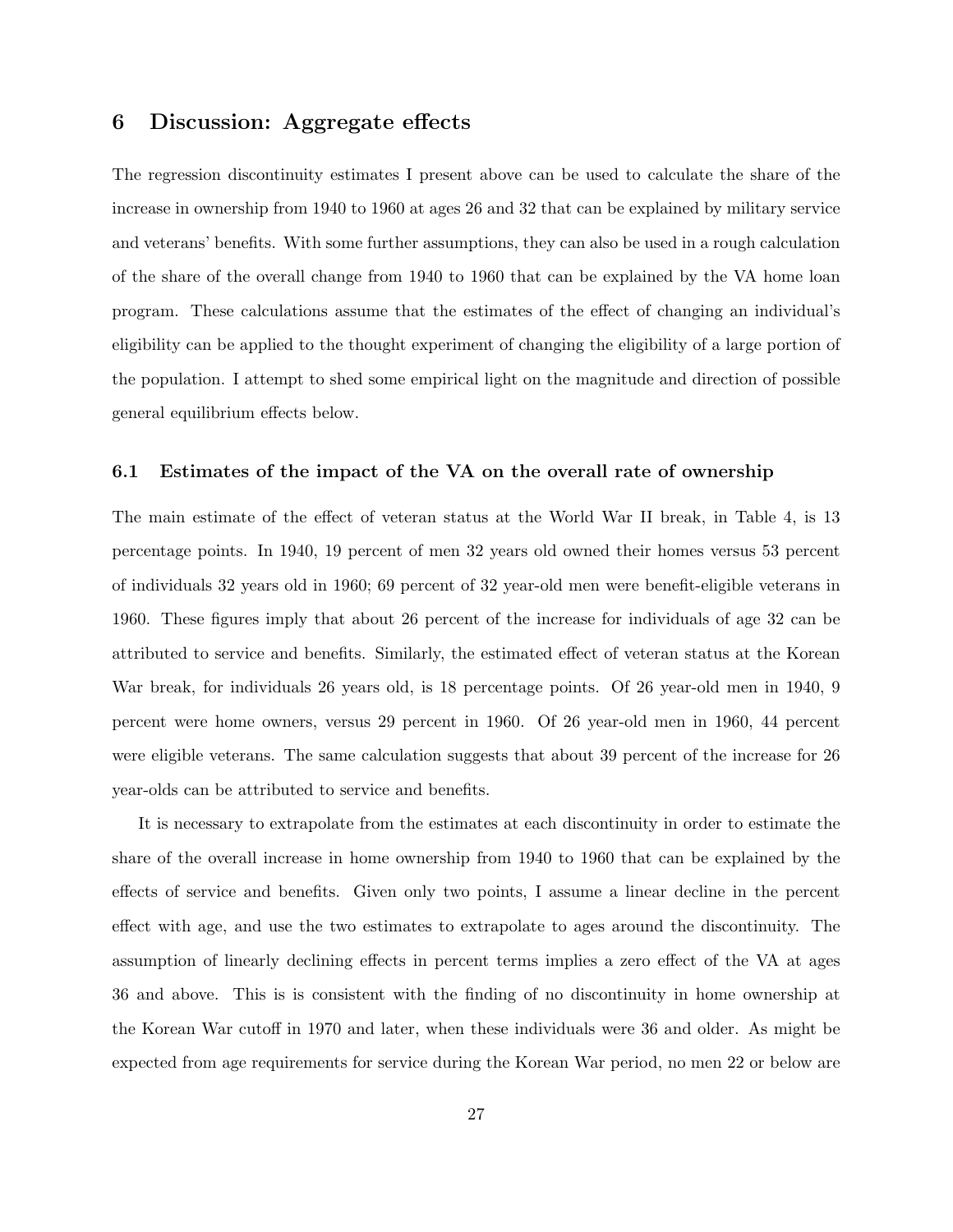recorded as being benefits-eligible veterans in 1960. Thus any effects in this calculation are limited to individuals between 23 and 35.

The calculation suggests that VA home loan benefits can explain a substantial share of the aggregate trend in home ownership from 1940 to 1960. Using the observed share veteran and home ownership rates in 1960, along with the extrapolated effects on home ownership, I calculate the increase in aggregate ownership due to the VA as  $\sum_{g=23}^{35} w_{g60} \hat{\beta}_g \text{Pr}(\text{vet})_{g60}$ , where g indexes ages,  $w_{g60}$  gives the share of men 18 and above that were of age g in 1960, and  $\hat{\beta}_g$  is the estimated percentage point effect for men of age g. This calculation suggests that the rate of home ownership for men 18 and above would have been about 1.9 percentage points lower in 1960 in the absence of the VA program, or 7.4 percent of the overall increase from 27 to 53 percent. A similar calculation suggests that the VA can explain 25 percent of the 1940 to 1960 increase in home ownership for men at the 'affected' ages from 23 to 35 (for whom ownership rates rose from 13 to 41 percent).

A point estimate of a 1.9 percentage point difference in the 1960 home ownership rate appears reasonable in the context of veterans' survey responses in the 1977 National Survey of Veterans (discussed in Section 2.2). The results of the 1977 Survey suggest that there were approximately 3.23 million veterans in 1977 who had used a VA loan for their first home but would not have had a sufficient downpayment for it without their VA eligibility. A plausible interpretation of this figure is that roughly this many individuals would have delayed home ownership if they had been ineligible for the VA program. This number is not directly comparable to my estimates, which instead represent how many veterans were home owners in 1960 but would not have been without the VA benefit. However, the 1979 Survey of Veterans (SOV-II), while not asking about whether veterans could have purchased without a VA loan, did ask about the year of first home purchase. I calculate the share of veterans from the 1979 survey who used a VA loan for their first home and first bought between 1955 and 1960, and assume that roughly this fraction of the 3.23 million veterans would not have been home owners in 1960 in the absence of VA eligibility.<sup>50</sup> This calculation suggests that the home ownership rate would have been about 1.6 percentage points lower in the absence of

 $50$ The baseline assumption of a five-year difference is motivated by a comparison of estimated age-ownership profiles under the two counterfactuals of all individuals being eligible for the VA and of none being eligible. The estimates suggest that conditional on owning eventually, VA benefits lowered the age that the median individual became an owner by roughly 5 years.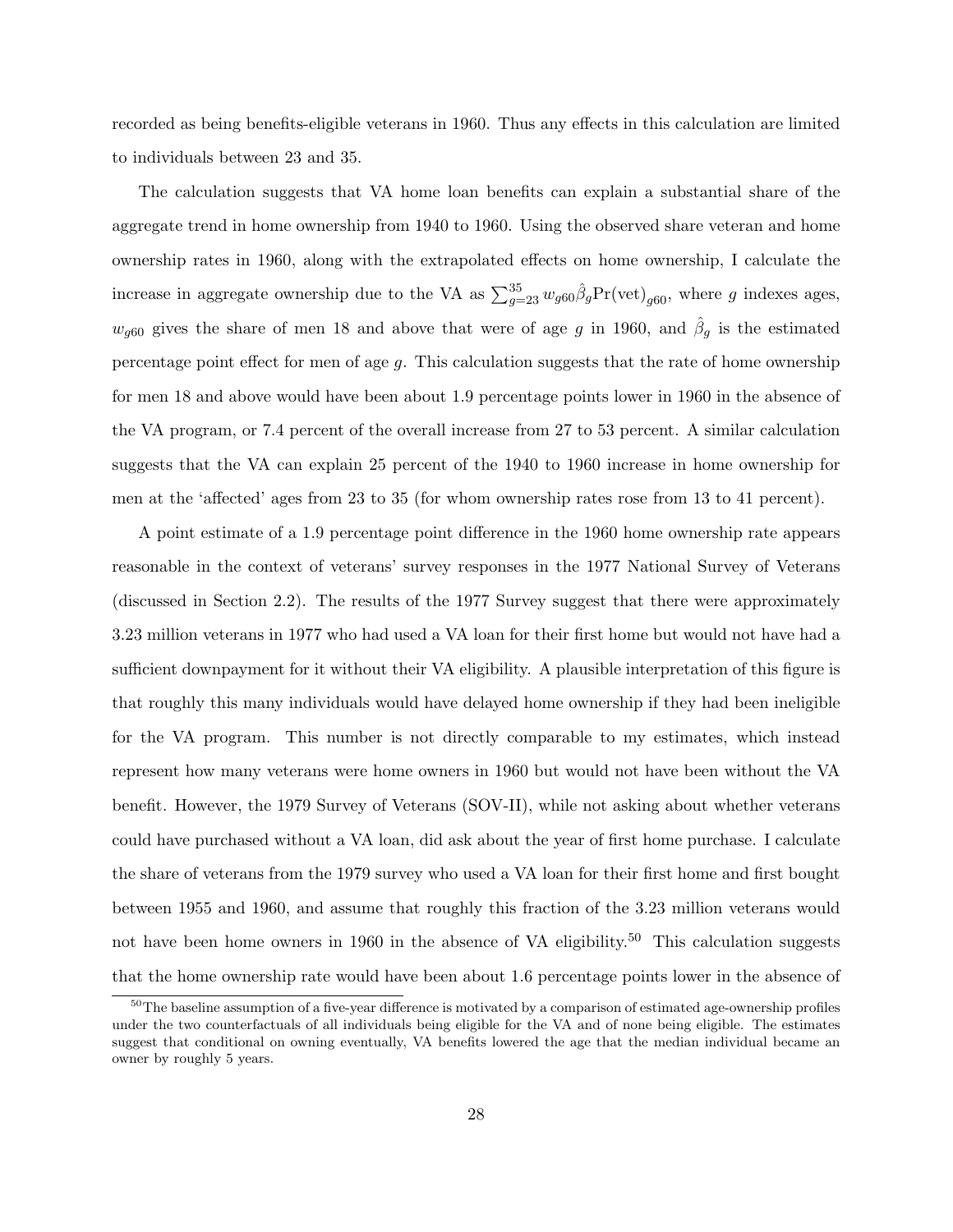the VA, reasonably close to my point estimate of 1.9 percentage points.<sup>51</sup> Using instead the share first buying between 1956 and 1960, the estimate would instead be 1.2 percentage points; using the share buying between 1954 and 1960 it would be 2.0 percentage points.

It is important to note that these estimates are for a specific point in time, and it is likely that if one were able to perform a similar analysis on earlier years, estimates would be higher, given the convergence of terms on other loans to VA terms over the 1950's. On the other hand, effects on the rate of home ownership in later years would probably be lower, due in part to the aging of the veteran population. It is also worth noting that since terms on all loans were becoming easier over the postwar period, this figure is probably a lower bound for the impact of broader changes in finance.

Vigdor (2006) also provides an estimate of the impact of the VA program on home ownership, calculating that about 20 percent of the increase from 1940 to 1970 was due to veterans' home loan benefits. This result is based on a direct comparison of veterans to non-veterans that controls for a variety of characteristics, including age. My estimates suggest smaller effects, with the difference likely due to characteristics of selection into military service during World War II and Korea. As emphasized in the literature on the education benefits of the GI Bill (Bound and Turner, 2002; Page, 2006; Stanley, 2003), non-veterans who were of the right age to have served in World War II were likely strongly negatively selected, and thus less likely to own in 1970 for other reasons.

### 6.2 Are the estimates driven by crowd-out of non-veterans?

To the extent that the VA mortgage program affected house prices or the demand for home ownership among non-veterans, these estimates may over- or understate the aggregate effect of the VA. It is natural to suppose that the relaxation of liquidity constraints increased prices for all prospective

<sup>&</sup>lt;sup>51</sup>The details of the calculation are as follows. About 3.233 million veterans of World War II and/or the Korean War, but not of later conflicts, reported in 1977 that they would have had an insufficient down-payment for their first home without the VA loan. Data from the 1979 Survey of Veterans suggests that about 26 percent of that group first purchased a home between 1955 and 1960. For comparison with the counterfactual estimate from my main analysis, I then multiply by the share of World War II and Korean War veterans in 1960 who were US-born (0.972), since my calculations from the Census use only native-born men. The resulting estimate of the number of men who were owners in 1960 but who would not have been if they were ineligible for the VA program is 817,043, or about 1.6 percent of the number of native-born men of age 18 and above in 1960 (51,125,748, from the 1960 Census of population).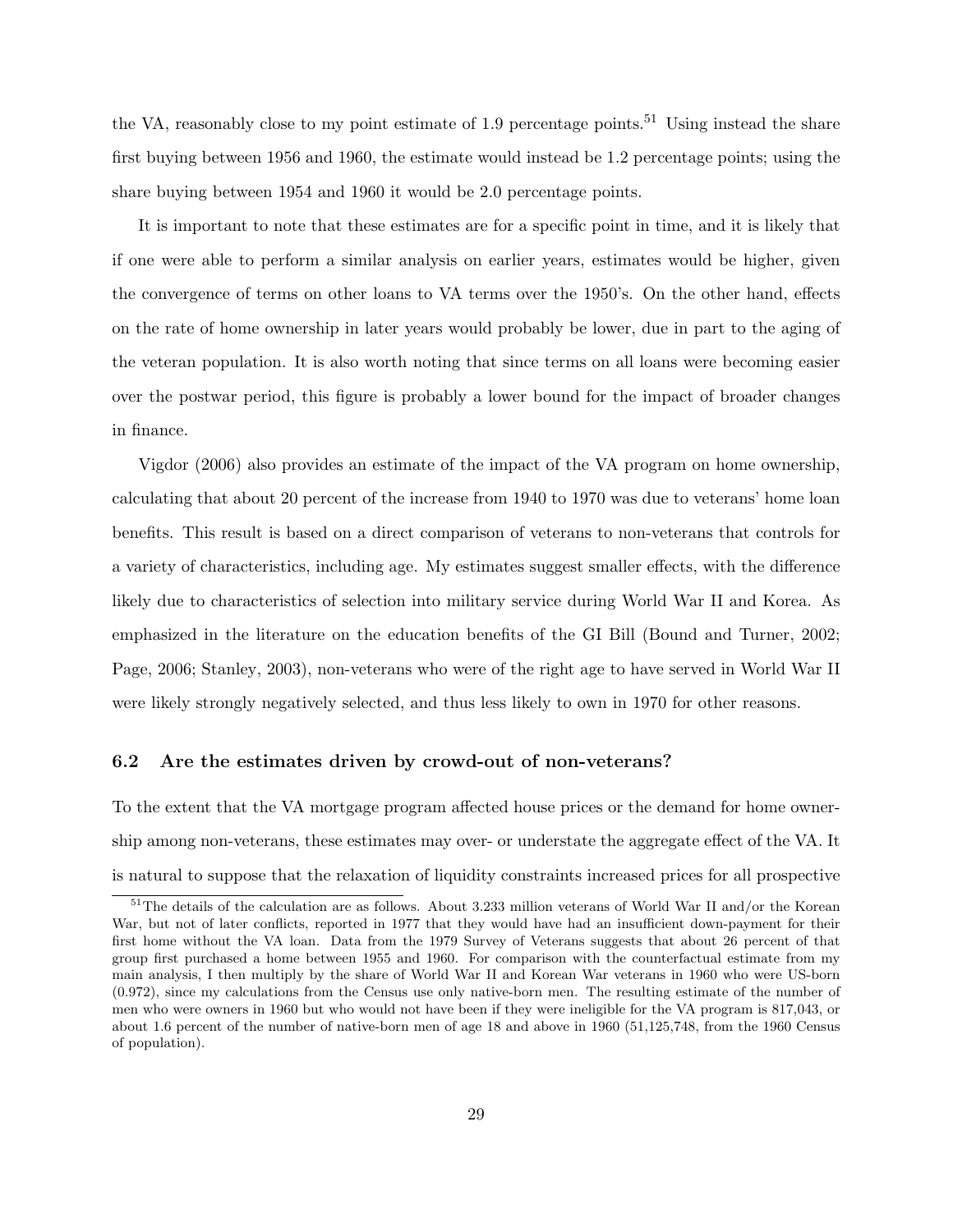buyers, as suggested by Shiller (2005) and Vigdor (2006), and hence that the estimates above partly reflect crowd-out of non-veteran owners as well as net additions to the stock of home owners. On the other hand, it is also easy to imagine that general equilibrium effects may have been positive on net. As one example, the change in market demand associated with the VA may have induced suppliers to incur the fixed costs of building new suburban housing developments. Here I attempt to shed some empirical light on the probable direction of these effects, focusing primarily on whether the estimates are likely to be overstated as a result of crowd-out of non-veterans.

If the VA benefit did not add to the stock of owners, but rather shifted ownership from nonveterans to veterans, then all else equal, we should observe that in housing markets with a greater presence of veterans, non-veterans were less likely to own their homes.<sup>52</sup> The approach I take here is to compare non-veterans' probability of home ownership in states with a greater or lesser presence of World War II and Korean War veterans in the market, both in a 1960 cross-section and in a panel specification using the 1940 and 1960 IPUMS samples.<sup>53</sup>

To take into account confounding factors that could be correlated both with the propensity to own and the state's share veteran in 1960, I rely on work by Acemoglu, Autor and Lyle (2004), which argues that the variation in state mobilization rates for World War II can be understood as a combination of 'economic' factors (share farmers, average education, and share non-white), 'non-economic' factors (the age structure of the population and the share German-born), and other variation that cannot be explained by existing data, such as idiosyncratic behavior of local draft boards. In the regressions I present below I attempt to isolate the last source of variation by controlling for this set of state characteristics, as well as the urban share of the population in 1940.

Even if the state veteran shares are orthogonal to omitted determinants of home ownership in 1960 once these state characteristics are held constant, there is an additional complication that in states with more veterans, the characteristics of the marginal (and hence the average) veteran may be different. To alleviate this concern, I include specifications that restrict the sample to men who were born too late to serve in WWII, and compare their propensity to own across states with more

 $52$ It could also be that a greater presence of veterans in a housing market changed veterans' propensity to own, but since this is not a necessary implication of the crowd-out story, I do not examine it here.

<sup>&</sup>lt;sup>53</sup>A state is admittedly somewhat coarse as a representation of a housing market, but no finer level of geographical information is currently available in the 1960 IPUMS.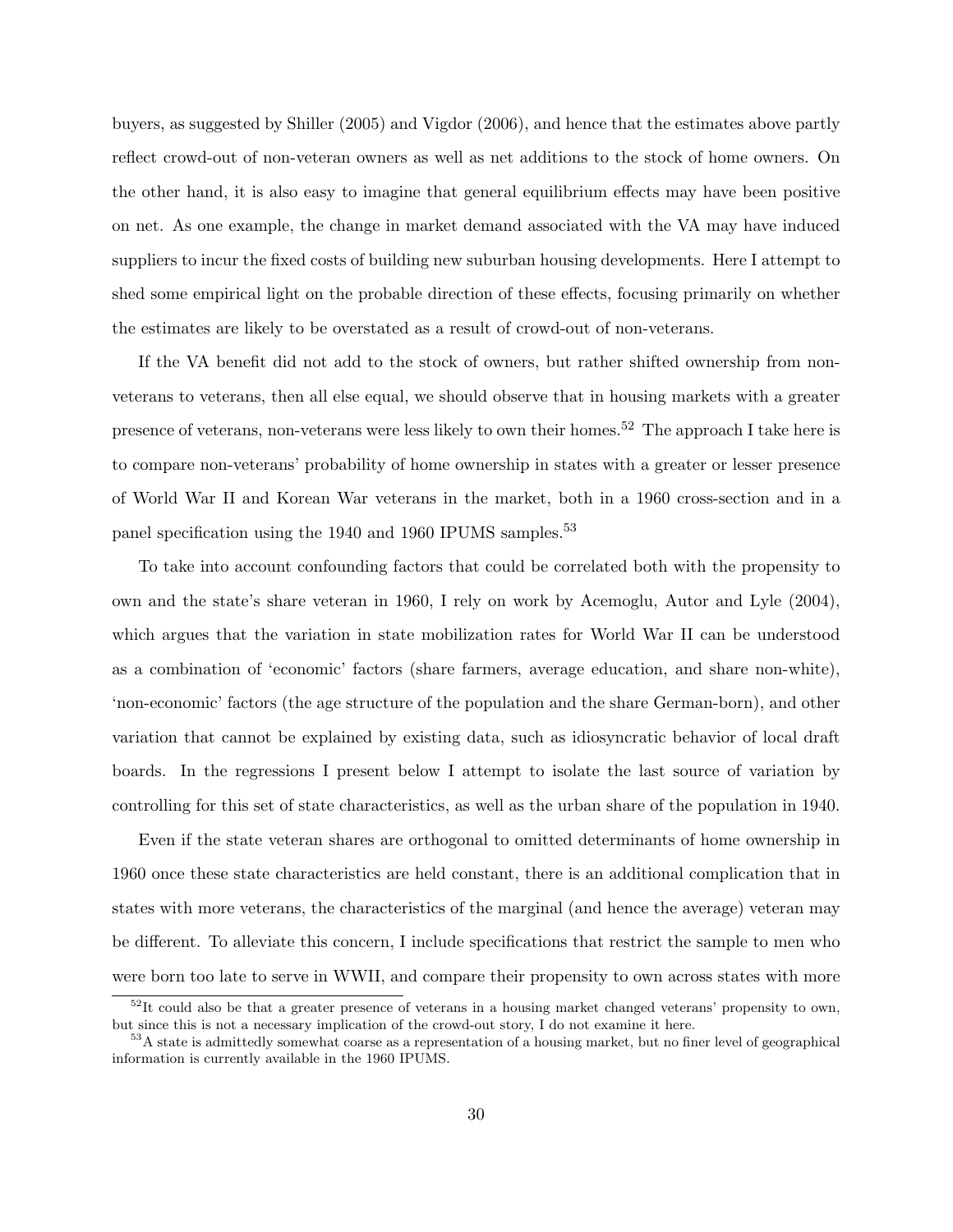or fewer WWII veterans, while controlling for the state's Korean War veteran share.

Column (1) of Table 9 presents a comparison of non-veterans across states in a 1960 crosssection that controls only for individual-level characteristics. Column (3) presents analogous panel specifications, with fixed effects for year and state of residence, that use IPUMS samples from 1940 and 1960 and define all men as 'non-veterans' in 1940. The coefficient on the variable of interest – the share of men 18 and above in the state who were eligible for benefits in 1960 – is not significantly different from zero in either specification.<sup>54</sup> Columns (2) and (4) control for 1940 state characteristics and Census division fixed effects, interacted with time dummies in the panel specification. Inclusion of these characteristics appears to alleviate a downward bias in the coefficient on the state veteran share.<sup>55</sup> The cross-section specification in column  $(2)$  gives a coefficient estimate of 0.791, suggesting that for non-veterans aged 23-35 in 1960, those living in a state with a veteran share greater by 5 percentage points were about 4 percentage points more likely to own their homes in 1960. The panel specification in column (4) gives a very similar coefficient estimate of 0.794. The cross-section and panel estimates are significantly different from zero at the 10 and 5 percent levels, respectively.

As discussed above, even if the specifications in Panel A adequately control for all relevant characteristics correlated with the state's veteran share, it may be that the observed differences are driven by the link between a state's veteran share and the characteristics of the marginal veteran. For men too young to have served in World War II, however, once we control for the Korean War veteran share, in principle the World War II veteran share should have no relationship with the characteristics of the marginal veteran. In Panel B, I present similar specifications that limit the sample to men aged 23-29 in 1960. The coefficient of interest is the share of men who were World War II veterans. The coefficient estimates in the cross-section and panel specifications are similar, at 0.874 and 0.750, respectively, both significant at the 5 percent level. In states with a greater

<sup>&</sup>lt;sup>54</sup>The share of all men 18 and above who were World War II or Korean War veterans may not be the relevant measure of benefits-eligible veterans in the housing market. But defining the veteran presence instead as, for example, the share of men aged 18 to 45 (or 18 to 35, 18 to 55, or 18 to 65) gives qualitatively similar estimates.

<sup>&</sup>lt;sup>55</sup>This appears to be driven largely by the variables measuring agricultural activity in 1940: the share of men who were farmers and the urban share of the population. Due to agricultural exemptions in the World War II draft, rural states tended to have lower mobilization rates; at the same time, they had both high levels of home ownership and large increases between 1940 and 1960.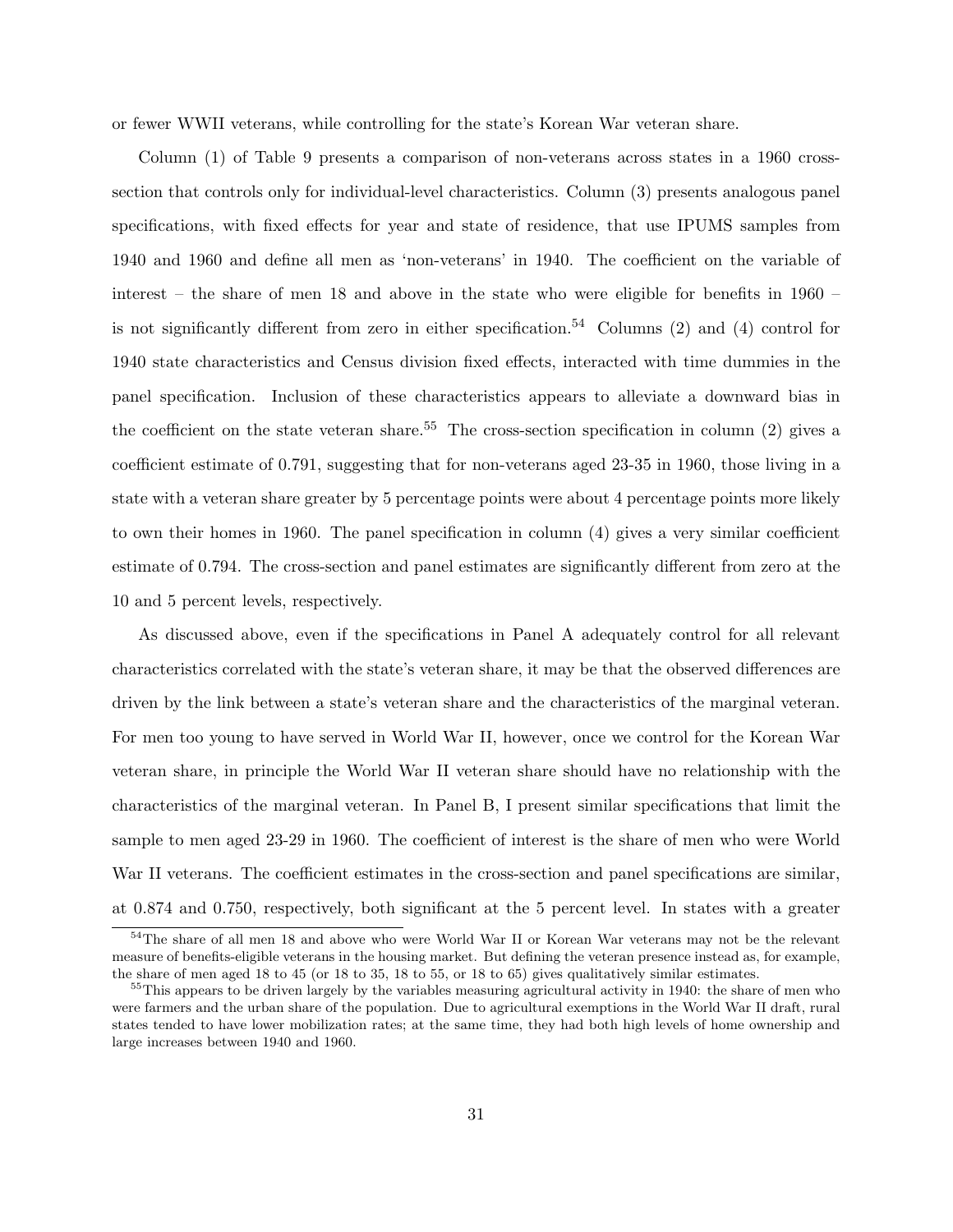presence of eligible veterans, non-veterans appear to have been more likely to own in 1960.

The finding of a positive relationship between the share veteran in a market and the probability of home ownership for non-veterans is in line with the findings of Vigdor (2006). While emphasizing that veterans' benefits may have increased prices relative to rents, Vigdor also finds that controlling for an individual's veteran status, the probability of home ownership in a 1970 cross-section is higher in metropolitan areas with more veterans – although the difference is smaller (but still positive) for individuals of low SES.

Isolating fully transparent variation in states' veteran shares in 1960 is beyond the scope of this paper, so the conclusions we may draw from these results are necessarily more speculative than for the RD estimates presented above. The finding of a significant, positive relationship between veteran shares and non-veterans' probability of home ownership, however, weighs against an interpretation of the RD results as reflecting crowd-out of non-veterans rather than net additions to the set of home owners.

# 7 Conclusion

What role did government interventions in mortgage markets play in the mid-century increase in home ownership? The change in the age profile of home ownership from 1940 to 1960 suggests that much of the increase was associated with a decrease in the age at entry into ownership, for which one natural explanation would be a trend towards easier terms in mortgage borrowing. Yet the many concurrent changes in housing markets over this period make it difficult to isolate the effect of government mortgage market interventions.

To shed light on this question, this paper uses sharp changes in the probability of military service by birth cohort, for men coming of age at the end of hostilities in World War II and the Korean War, to estimate the effect of veterans' home loan benefits on the probability of home ownership from 1960 to 1980. Men more likely to have served by merit of their date of birth had significantly higher rates of home ownership in 1960, with some evidence of larger effects at younger ages. At the same time, the positive effect diminished as the affected cohorts aged. These findings are consistent with the prediction of a standard life-cycle model that relaxing borrowing constraints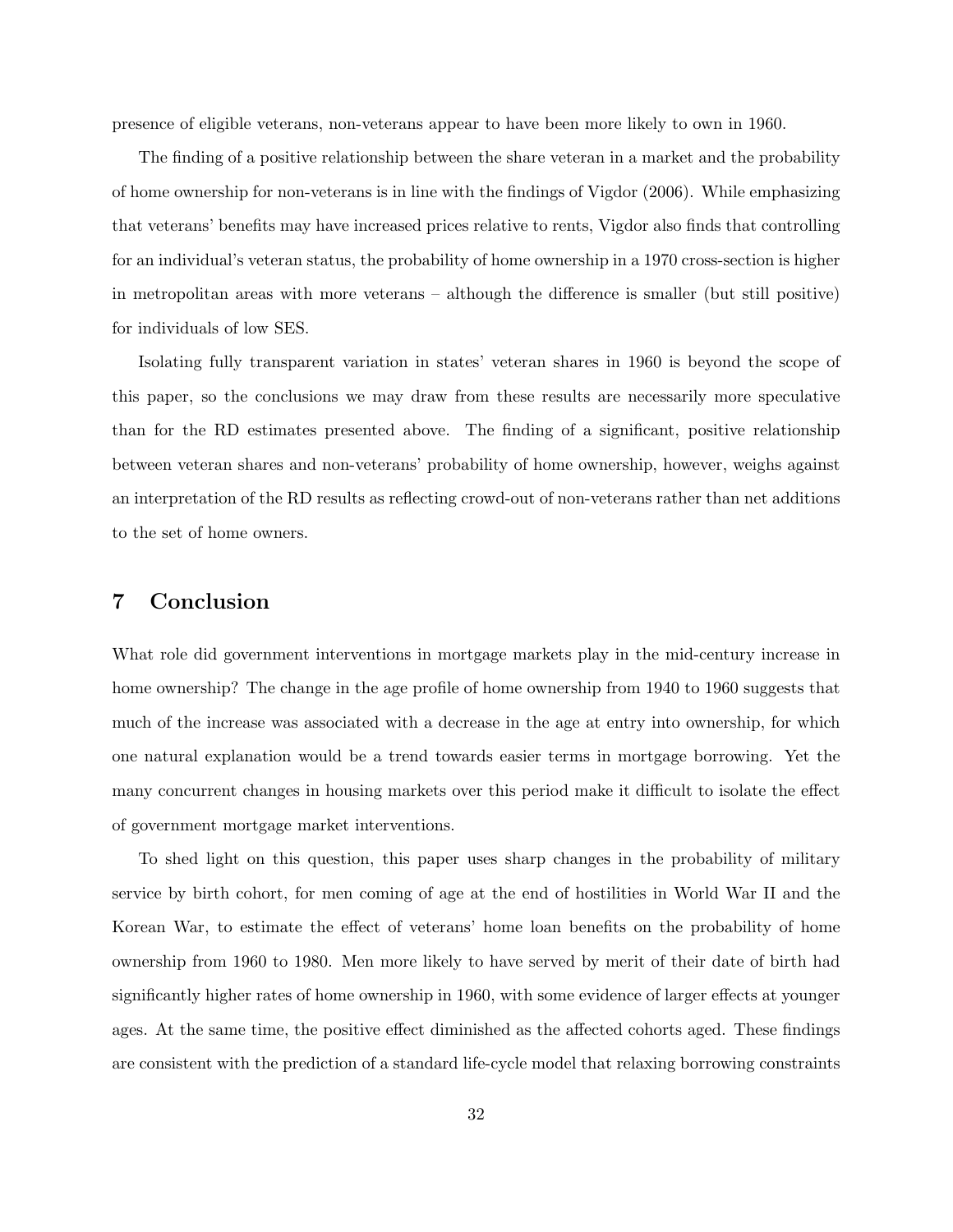should have the largest effects on younger individuals. Non-housing veterans' benefits and direct effects of military service appear not to explain the observed differences, leaving veterans' housing benefits as the most likely explanation for the effect of veteran status.

A simple calculation of the effect of service and benefits on the overall home ownership rate suggests that in the absence of this treatment, the rate of home ownership would have been about 1.9 percentage points lower in 1960 than it was. This suggests that VA housing benefits may explain about 7.4 percent of the overall change in home ownership for men 18 and above from 1940 to 1960, and 25 percent of the change for the affected cohorts.

The results underscore the idea that programs subsidizing borrowing, to the extent that they raise home ownership rates, are likely to do so primarily by shifting purchase earlier rather than by leading to home ownership for individuals who would never have purchased otherwise. In this respect these results are in line with arguments in more recent periods that FHA financing primarily serves to accelerate ownership (Goodman and Nichols, 1997).

This paper presents evidence that changes in mortgage markets played a critical role in the observed increase in home ownership in the mid-20th century. But it is noteworthy that much of the 1940 to 1960 increase occurred before the end of World War II, when construction of new housing was severely curtailed. The dramatic rate of increase in home ownership from 1940 to 1945 suggests that further research into changes in housing markets during World War II is necessary to understand the mid-20th century increase in home ownership more fully.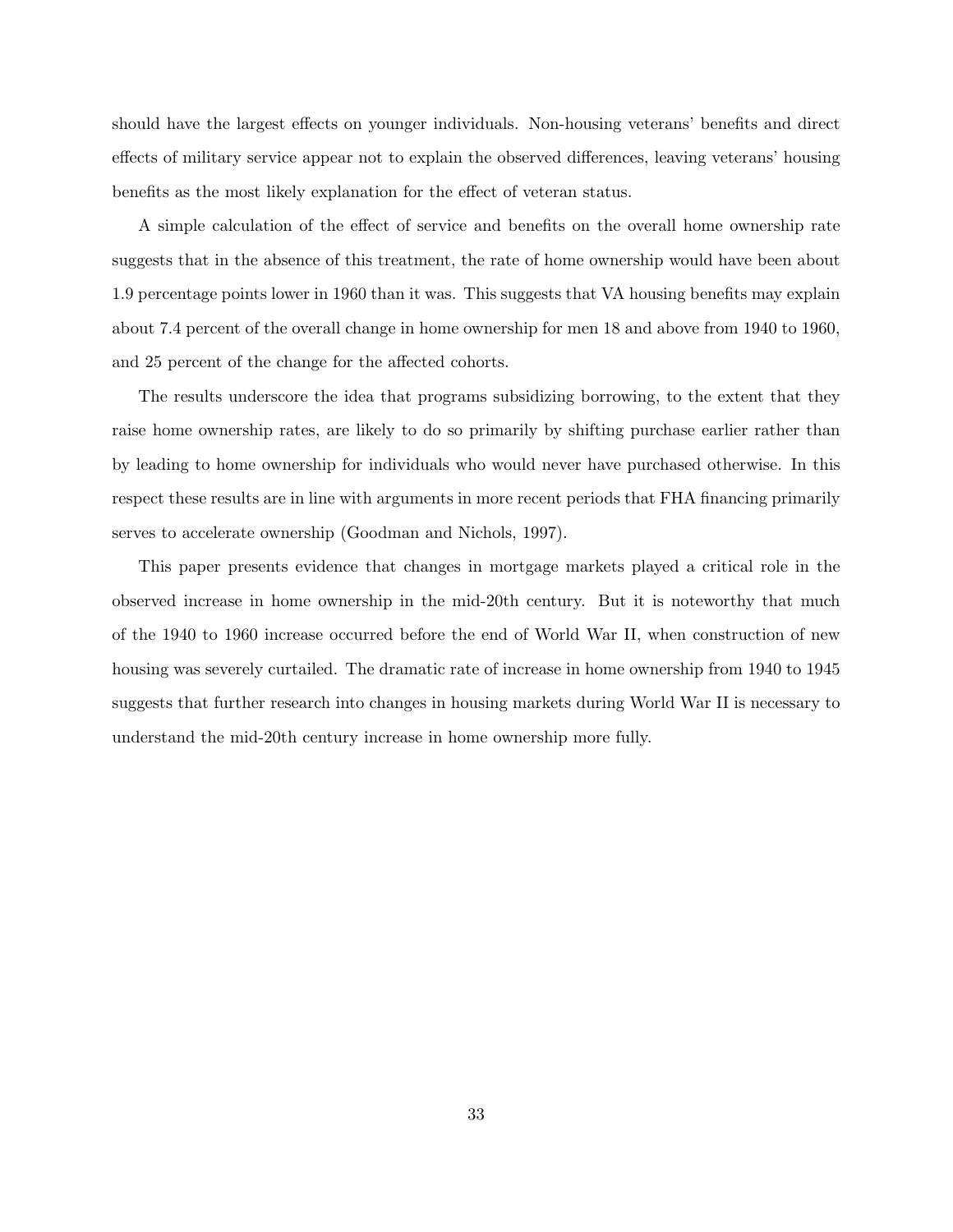# References

- Aaron, Henry J., Shelter and Subsidies: Who Benefits from Federal Housing Policies?, The Brookings Institution, 1972.
- Acemoglu, Daron, David H. Autor, and David Lyle, "Women, War, and Wages: the Effect of Female Labor Supply on the Wage Structure at Midcentury," Journal of Political Economy, 2004, 112 (3), 497–551.
- Angrist, Joshua D., "Lifetime Earnings and the Vietnam Era Draft Lottery: Evidence from Social Security Administrative Records," American Economic Review, 1990, 80 (3), 313–336.
- and Alan B. Krueger, "Why Do World War II Veterans Earn More than Nonveterans?," Journal of Labor Economics, 1994, 12 (1), 74–97.
- Artle, Roland and Pravin Varaiya, "Life Cycle Consumption and Homeownership," Journal of Economic Theory, 1978, 18, 38–58.
- Baum-Snow, Nathaniel, "Did Highways Cause Suburbanization?," Quarterly Journal of Economics, 2007, 122 (2), 775–805.
- Bedard, Kelly and Olivier Deschênes, "The Long-Term Impact of Military Service on Health: Evidence from World War II and Korean War Veterans," American Economic Review, 2006, 96  $(1), 176-194.$
- Bound, John and Sarah Turner, "Going to War and Going to College: Did World War II and the G.I. Bill Increase Educational Attainment for Returning Veterans?," Journal of Labor Economics, 2002, 20 (4), 784–815.
- Boustan, Leah Platt and Allison Shertzer, "Demography and Population Loss from Central Cities, 1950-2000," NBER Working Paper 16435, 2010.
- Card, David, Alexandre Mas, and Jesse Rothstein, "Tipping and the Dynamics of Segregation," Quarterly Journal of Economics,  $2008$ ,  $123$  (1), 177–218.
- $\Box$  and Thomas Lemieux, "Going to College to Avoid the Draft: The Unintended Legacy of the Vietnam War," American Economic Review, 2001, 91 (2), 97–102.
- Carter, Susan B., Scott Sigmund Gartner, Michael R. Haines, Alan L. Olmstead, Richard Sutch, and Gavin Wright, eds, Historical Statistics of the United States, Earliest Times to the Present: Millennial Edition, Cambridge University Press, 2006.
- Chambers, Matthew, Carlos Garriga, and Don E. Schlagenhauf, "Did Housing Policies Cause the Post-War Boom in Homeownership? A General Equilibrium Analysis," 2011. Towson University Department of Economics Working Paper No. 2011-01.
- Chay, Kenneth Y., Patrick J. McEwan, and Miguel Urquiola, "The Central Role of Noise in Evaluating Interventions That Use Test Scores to Rank Schools," American Economic Review, 2005, 95 (4), 1237–1258.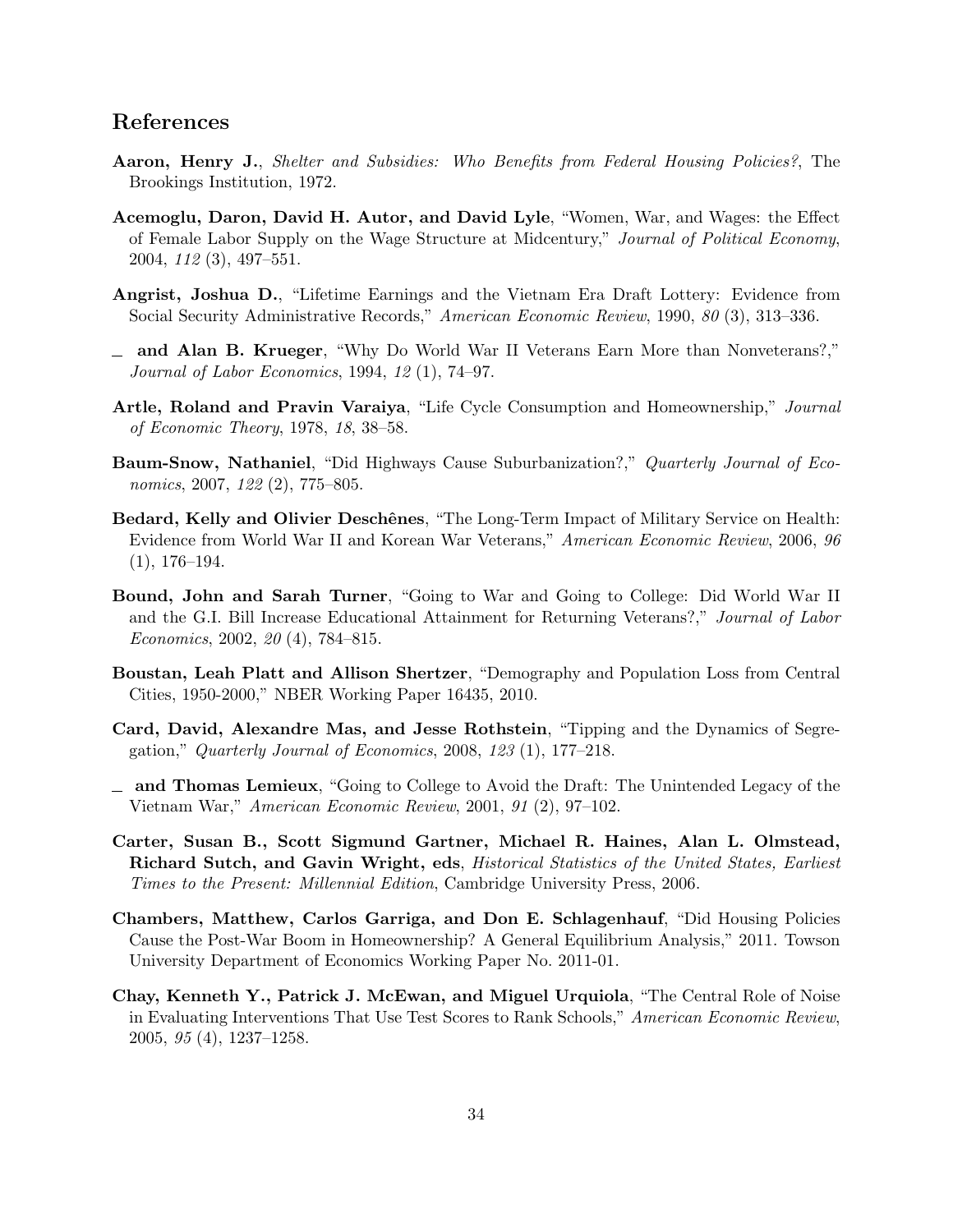- Chiuri, Maria C. and Tullio Jappelli, "Financial Market Imperfections and Home Ownership: A Comparative Study," European Economic Review, 2003, 47, 857–875.
- Collins, William J. and Robert A. Margo, "Race and Home Ownership: A Century-Long View," Explorations in Economic History, 2001, 38, 68–92.
- Dillingham, William P., Federal Aid to Veterans, 1917-1941, University of Florida Press, 1952.
- Duca, John V. and Stuart S. Rosenthal, "Borrowing Constraints and Access to Owneroccupied Housing," Regional Science and Urban Economics, 1994, 24, 301–322.
- Economic Behavior Program, Survey Research Center, University of Michigan, "Survey of Consumer Finances, various years," Institute for Social Research, Social Science Archive 1973. Distributed by Inter-university Consortium for Political and Social Research, 1999.
- Glaeser, Edward and Jesse Shapiro, "The Benefits of the Home Mortgage Interest Deduction," Tax Policy and the Economy, 2003, 17 (1), 37–82.
- Goodman, John L. and Joseph B. Nichols, "Does FHA Increase Home Ownership or Just Accelerate It?," Journal of Housing Economics, 1997, 6, 184–202.
- Gordon, Robert J., ed., The American Business Cycle: Continuity and Change, University of Chicago Press, 1986. NBER Studies in Business Cycles, Vol. 25.
- Grebler, Leo, Housing Issues in Economic Stabilization Policy, National Bureau of Economic Research, 1960. Occasional Paper No. 72.
- Haines, Michael R., "Historical, Demographic, Economic, and Social Data: The United States, 1790-2002," Ann Arbor, MI: Inter-university Consortium for Political and Social Research 2010. doi:10.3886/ICPSR02896.
- Hammond, Richard, National Survey of Veterans: Summary Report, U.S. Veterans Administration, 1980.
- Haurin, Donald R., Patric H. Hendershott, and Susan M. Wachter, "Borrowing Constraints and the Tenure Choice of Young Households," Journal of Housing Research, 1997, 8, 137–154.
- Hayashi, Fumio, Takatoshi Ito, and Joel Slemrod, "Housing Finance Imperfections, Taxation, and Private Saving: A Comparative Simulation Analysis of the United States and Japan," Journal of the Japanese and International Economies, 1988, 2, 215–238.
- Herzog, John P. and James S. Earley, Home Mortgage Delinquency and Foreclosure, Columbia University Press, 1970.
- Housing and Home Finance Agency, Housing Statistics, Historical Supplement, Vol. 14(10) October 1961.
- Imbens, Guido W. and Thomas Lemieux, "Regression Discontinuity Designs: A Guide to Practice," Journal of Econometrics, 2008, 142, 615–635.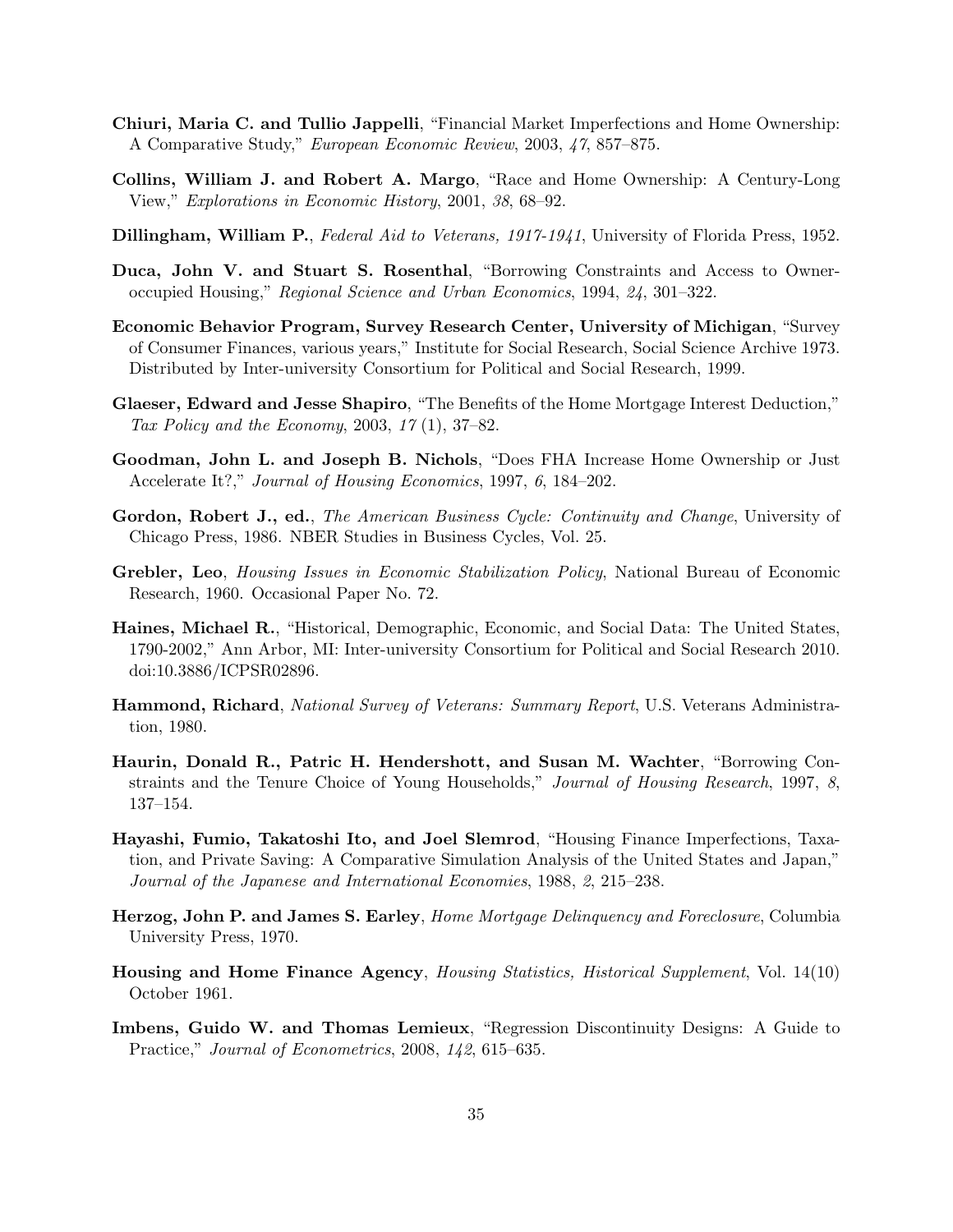**Jackson, Kenneth T.**, Crabgrass Frontier, Oxford University Press, 1985.

- Klaman, Saul B., The Postwar Residential Mortgage Market, Princeton University Press, 1961.
- Lee, David S. and David Card, "Regression Discontinuity Inference with Specification Error," Journal of Econometrics, 2008, 142, 655–674.
- Linneman, Peter and Susan M. Wachter, "The Impacts of Borrowing Constraints on Homeownership," AREUEA Journal, 1989, 17, 389–402.
- $\overline{\phantom{a}}$ , Isaac F. Megbolugbe, Susan M. Wachter, and Man Cho, "Do Borrowing Constraints Change U.S. Homeownership Rates?," Journal of Housing Economics, 1997, 6, 318–333.
- Malamud, Ofer and Abigail K. Wozniak, "The Impact of College Education on Geographic Mobility: Identifying Education Using Multiple Components of Vietnam Draft Risk," NBER Working Paper 16463, 2010.
- Morton, Joseph E., Urban Mortgage Lending: Comparative Markets and Experience, Princeton University Press, 1956.
- ORC Macro, "Evaluation of VA's Home Loan Guaranty Program, Final Report," 2004. Available at http://www.homeloans.va.gov/pdf/final%20report.pdf.
- Ortalo-Magné, François and Sven Rady, "Boom In, Bust Out: Young Households and the Housing Price Cycle," European Economic Review, 1999, 43, 755–766.
- Page, Marianne, "Father's Education and Children's Human Capital: Evidence from the World War II GI Bill," 2006. UC Davis Department of Economics Working Paper No. 06-33.
- Rosen, Harvey and Kenneth T. Rosen, "Federal Taxes and Homeownership: Evidence from Time Series," Journal of Political Economy, 1980, 88 (1), 59–75.
- $-$ ,  $-$ , and Douglas Holtz-Eakin, "Housing Tenure, Uncertainty, and Taxation," The Review of Economics and Statistics, 1984, 66 (3), 405–416.
- Ruggles, Steven, Matthew Sobek, Trent Alexander, Catherine A. Fitch, Ronald Goeken, Patricia Kelly Hall, Miriam King, and Chad Ronnander, "Integrated Public Use Microdata Series: Version 4.0," Minnesota Population Center 2008.
- Schwartz, Alex F., Housing Policy in the United States, 2nd ed., Routledge, 2010.
- Semer, Milton P., Julian H. Zimmerman, Ashley Foard, and John M. Frantz, "Evolution of Federal Legislative Policy in Housing: Housing Credits," in "Housing in the Seventies: Working Papers" US Department of Housing and Urban Development 1976.
- Sheiner, Louise, "Housing Prices and the Savings of Renters," Journal of Urban Economics, 1995, 38, 94–125.
- Shiller, Robert J., Irrational Exuberance, second ed., Princeton University Press, 2005.
- Snowden, Kenneth A., "The Anatomy of a Residential Mortgage Crisis: A Look back to the 1930's," NBER Working Paper 16244, 2010.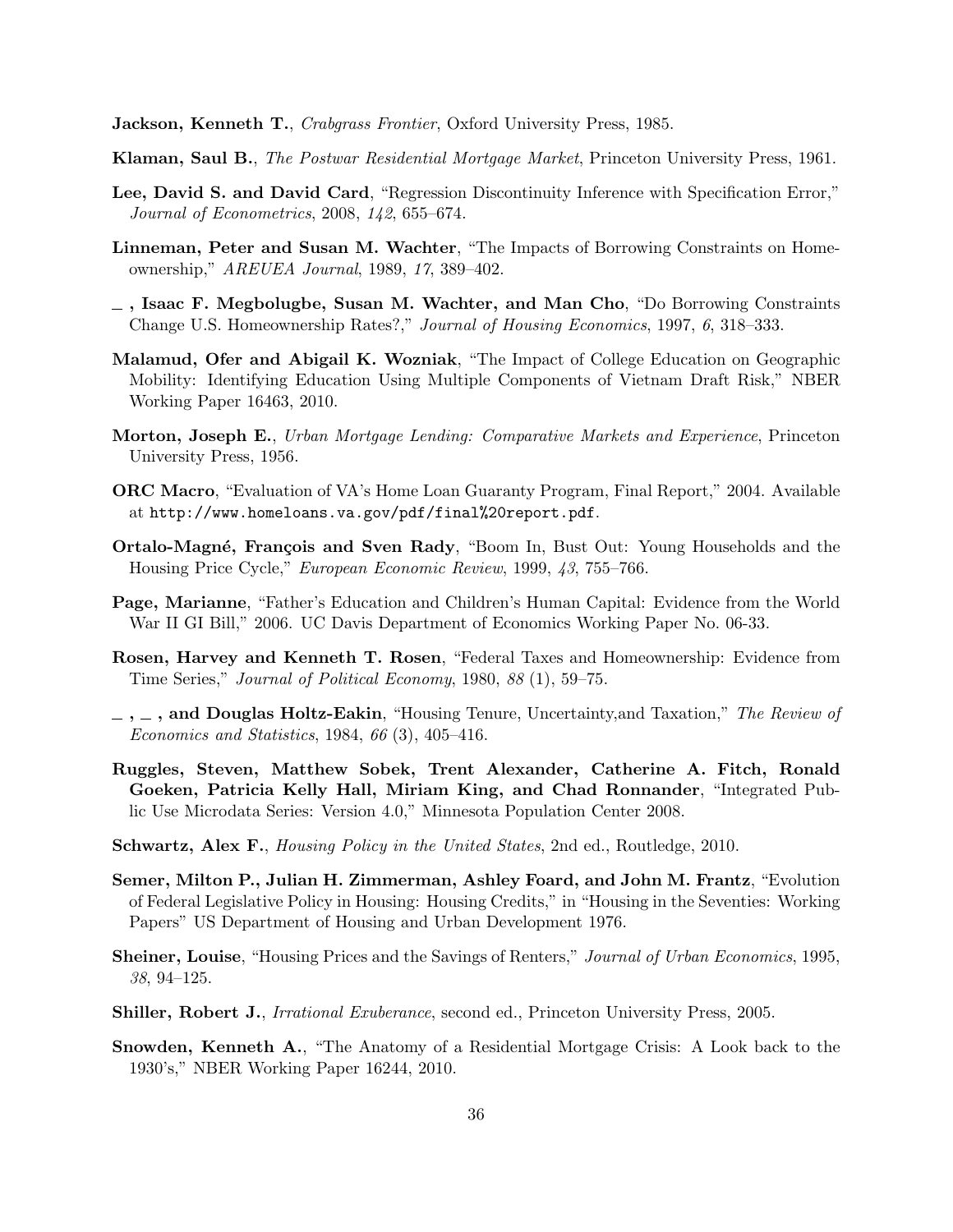- **Stanley, Marcus, "College Education and the Midcentury GI Bills," Quarterly Journal of Eco**nomics, 2003, 118 (2), 671-708.
- U.S. Bureau of the Census, "Characteristics of Occupied Dwelling Units, for the United States: October, 1944," July 1945. Housing – Special Reports, Series H-45, No. 2.
- , "Characteristics of Occupied Dwelling Units, for the United States: November, 1945," May 1946. Housing – Special Reports, Series H-46, No. 1.
- , "Housing Characteristics of the United States: April, 1947," October 1947. Current Population Reports – Housing, Series P-70, No. 1.
- , 1956 National Housing Inventory, U.S. Government Printing Office, 1958.
- , "Census of Population, 1950: Public Use Microdata Sample," Washington, DC: US Department of Commerce, Bureau of the Census and Madison, WI: University of Wisconsin, Center for Demography and Ecology 1984. Distributed by Inter-university Consortium for Political and Social Research, 1999. doi:10.3886/ICPSR08251.
- U.S. Department of the Treasury, "Reforming America's Housing Finance Market: A Report to Congress," 2011. Downloaded from http://www.treasury.gov/initiatives/Documents/ Reforming%20America%27s%20Housing%20Finance%20Market.pdf.
- U.S. House of Representatives, "State Veterans Laws, Special compilation to January 1, 1945," U.S. Government Printing Office 1945. 78th Cong., 2d Session, House Committee Print No. 10.
- U.S. Selective Service System, Annual Report of the Director of Selective Service for the Fiscal Year 1953, United States Government Printing Office, 1953.
- U.S. Veterans Administration, Annual Report for Fiscal Year Ending June 30, 1948, U.S. Government Printing Office, 1948.
- , Annual Report, 1962, U.S. Government Printing Office, 1962.
- Vigdor, Jacob L., "Liquidity Constraints and Housing Prices: Theory and Evidence from the VA Mortgage Program," Journal of Public Economics, 2006, 90, 1579–1600.
- Yamashita, Takashi, "The Effect of the G.I. Bill on Homeownership of World War II Veterans," 2008. Available at http://academic.reed.edu/economics/yamashita/Homeownerhip.pdf.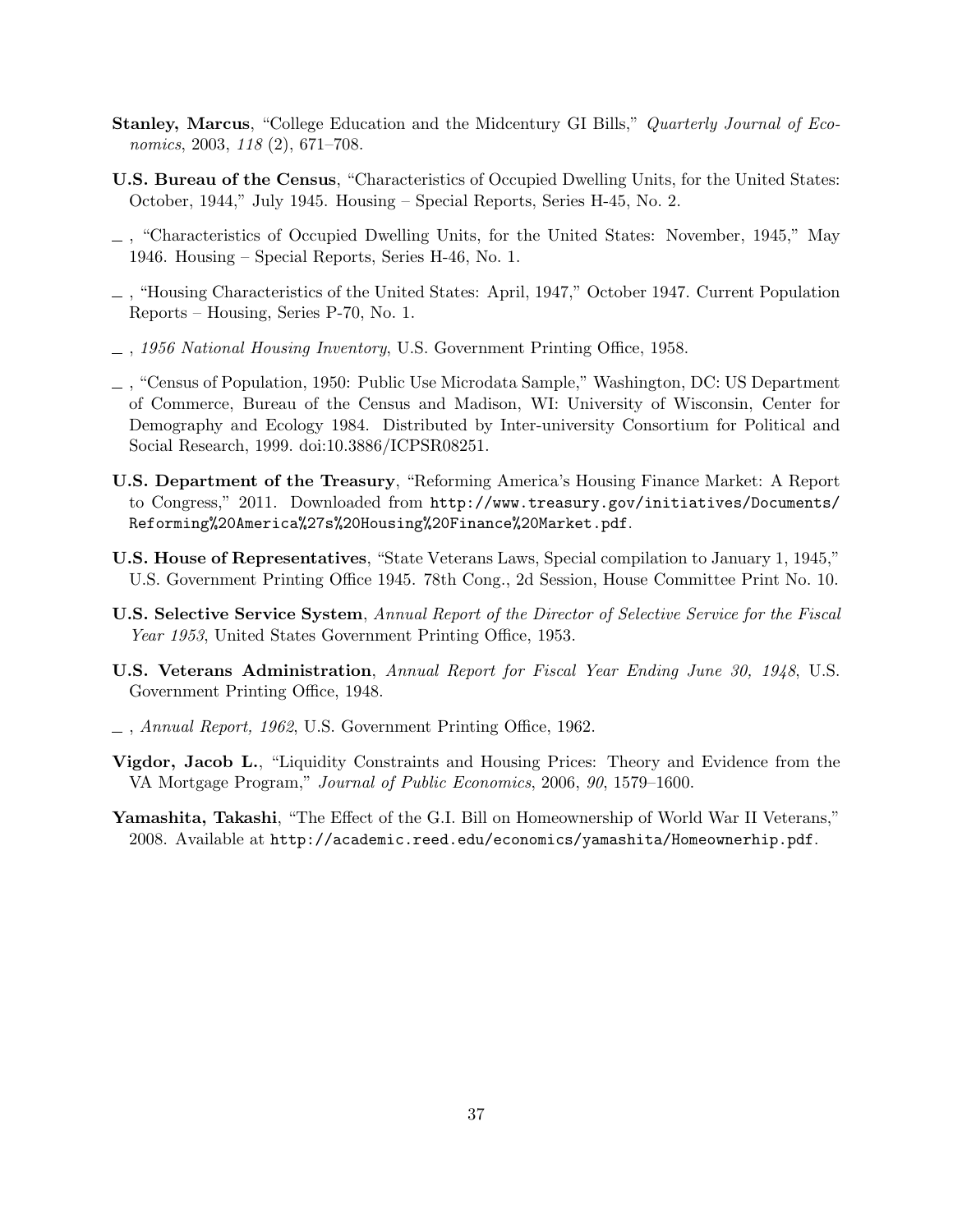

Figure 1: Rate of owner-occupancy over the 20th century

Notes: Figure shows share of occupied dwelling units that are owner-occupied. See text for sources.



Figure 2: Home ownership by age, 1900-1980

Notes: Figure shows share of men of each age from 18 to 80 who are home owners in each Census year. Lower lines are 1900-1940, upper lines are 1960-1980. Data are from Ruggles et al. (2008). For definitions, see text.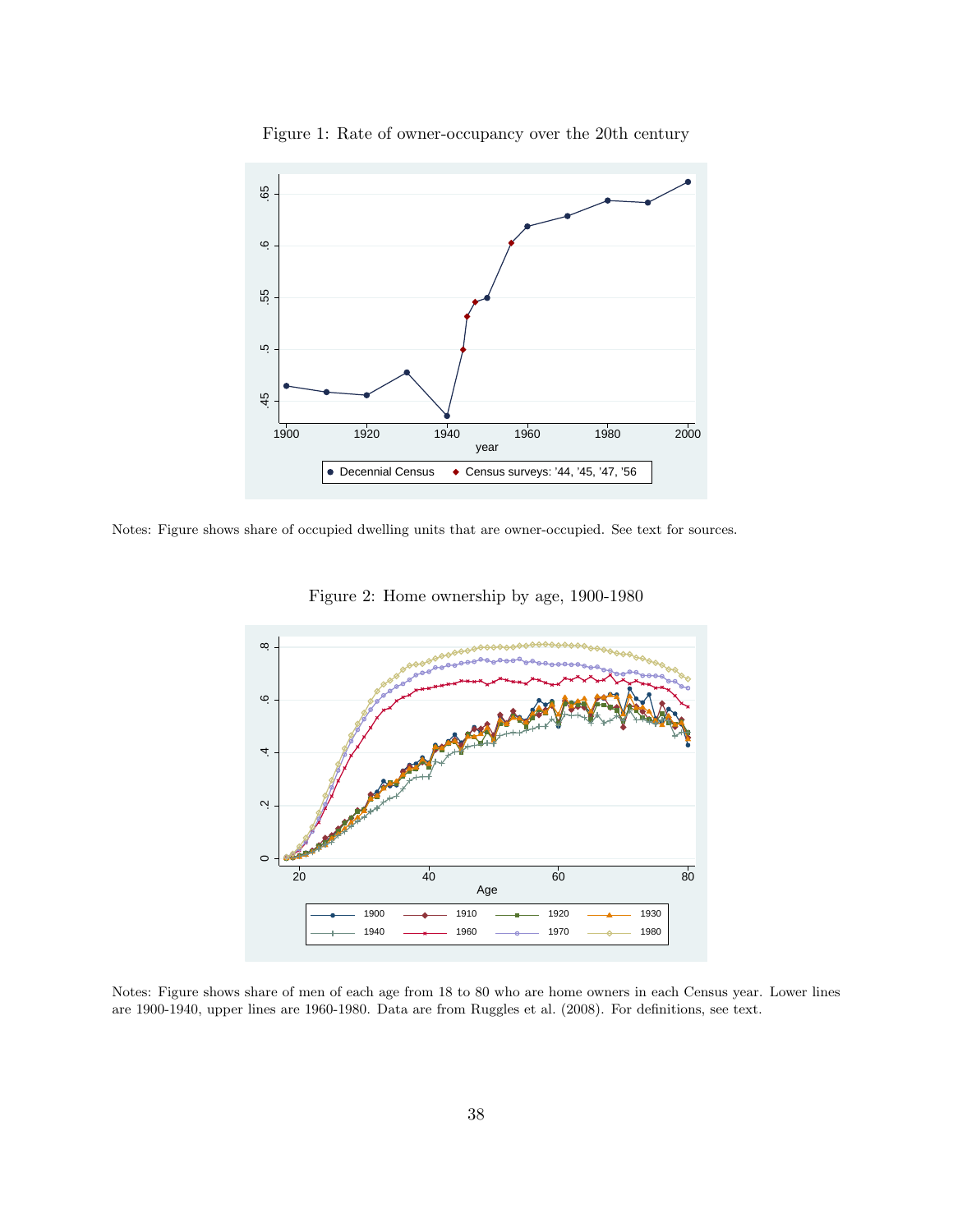

Figure 3: Simulated home ownership profiles for 10% and 20% down-payments

Notes: Figure shows home ownership rates by age calculated in the simulation described in Section 3, for downpayments of 10% ( $\delta = .1$ ) and 20% ( $\delta = .2$ ). Heavy line shows difference between home ownership in low downpayment and high down-payment regime at each age.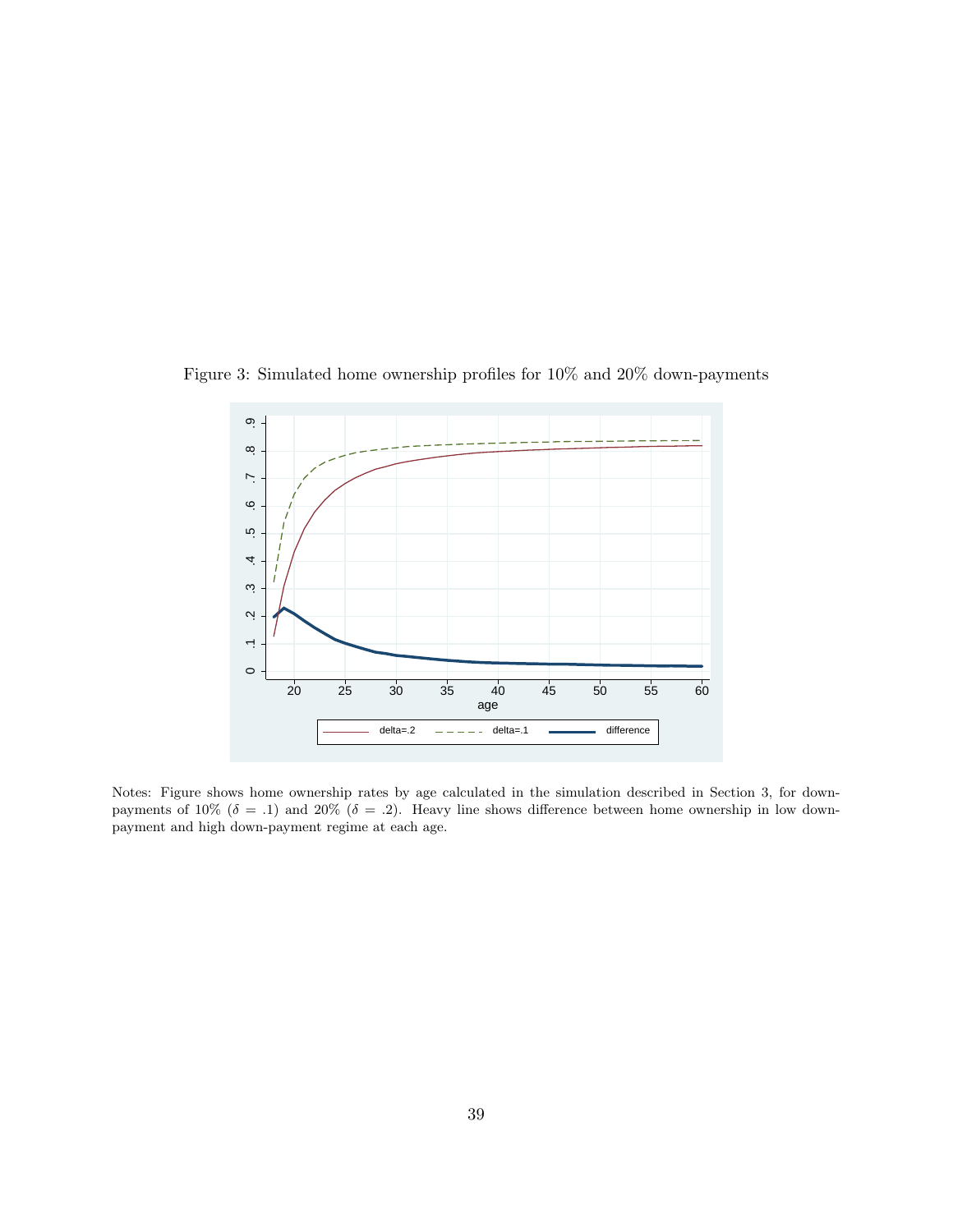



Notes: Top panels show share of each birth cohort that reported being a veteran of the World War II or Korean War period in the 1960 Census. Bottom panels show share of each cohort owning home. Solid and dashed lines show linear fits that estimate the regression function at the boundary point. Solid Notes: Top panels show share of each birth cohort that reported being a veteran of the World War II or Korean War period in the 1960 Census. Bottom panels show share of each cohort owning home. Solid and dashed lines show linear fits that estimate the regression function at the boundary point. Solid lines are estimated using all cohorts; dashed lines are estimated excluding the two cohorts on either side of the indicated threshold. lines are estimated using all cohorts; dashed lines are estimated excluding the two cohorts on either side of the indicated threshold.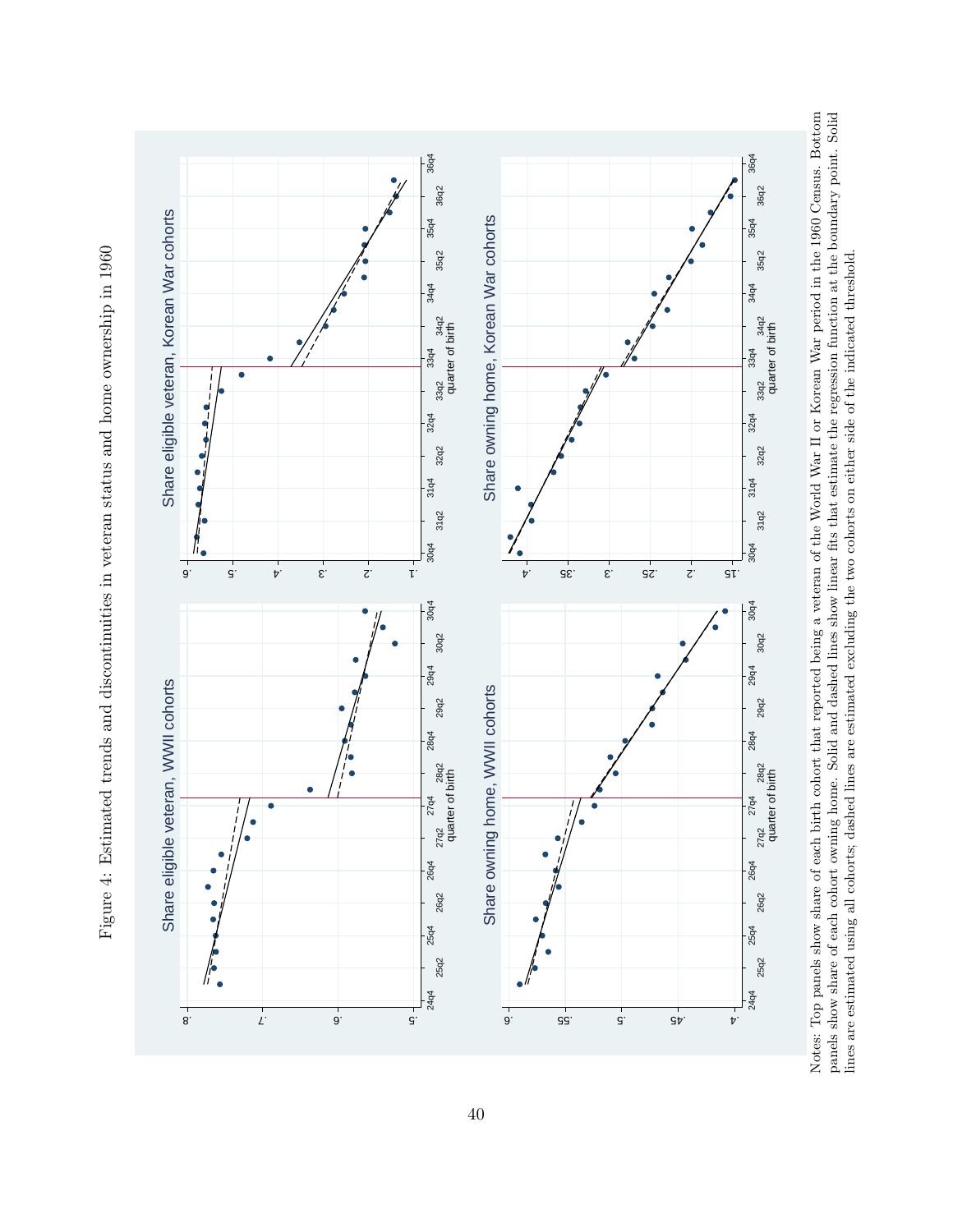

Figure 5: Illustration of first-stage break search in 1980 Census

Notes: Circles show share of each quarter-of-birth cohort in each state reporting being a veteran with service during the World War II or Korean War periods. Vertical lines show location of estimated break in probability of service for each state.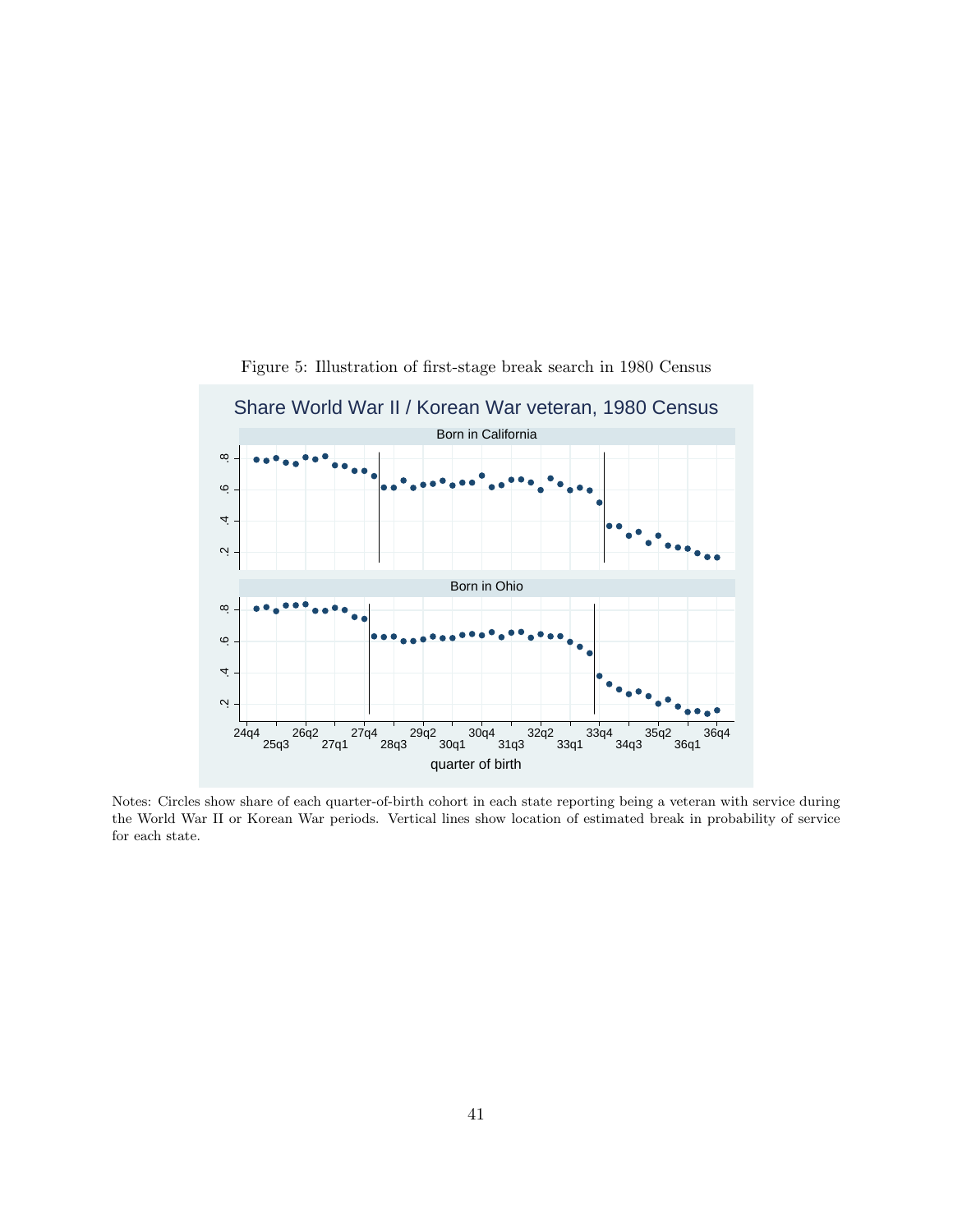

Figure 6: Re-centered trends and discontinuities in veteran status and home ownership in 1960 Figure 6: Re-centered trends and discontinuities in veteran status and home ownership in 1960 Notes: Top panels show share of each birth cohort that reported being a veteran of the World War II or Korean War period in the 1960 Census, relative to estimated state-level breaks in probability of veteran status. '1960 breaks' are those estimated on the full 1960 sample, and '1980 breaks' are those estimated on a partial sample from the 1980 Census, as discussed in Section 3. Bottom panels show share of each cohort owning home. Solid and dashed Notes: Top panels show share of each birth cohort that reported being a veteran of the World War II or Korean War period in the 1960 Census, relative to estimated state-level breaks in probability of veteran status. '1960 breaks' are those estimated on the full 1960 sample, and '1980 breaks' are those estimated on a partial sample from the 1980 Census, as discussed in Section 3. Bottom panels show share of each cohort owning home. Solid and dashed lines show linear fits that estimate the regression function at the boundary point. Solid lines are estimated using 1960 breaks; dashed lines use 1980 breaks. lines show linear fits that estimate the regression function at the boundary point. Solid lines are estimated using 1960 breaks; dashed lines use 1980 breaks.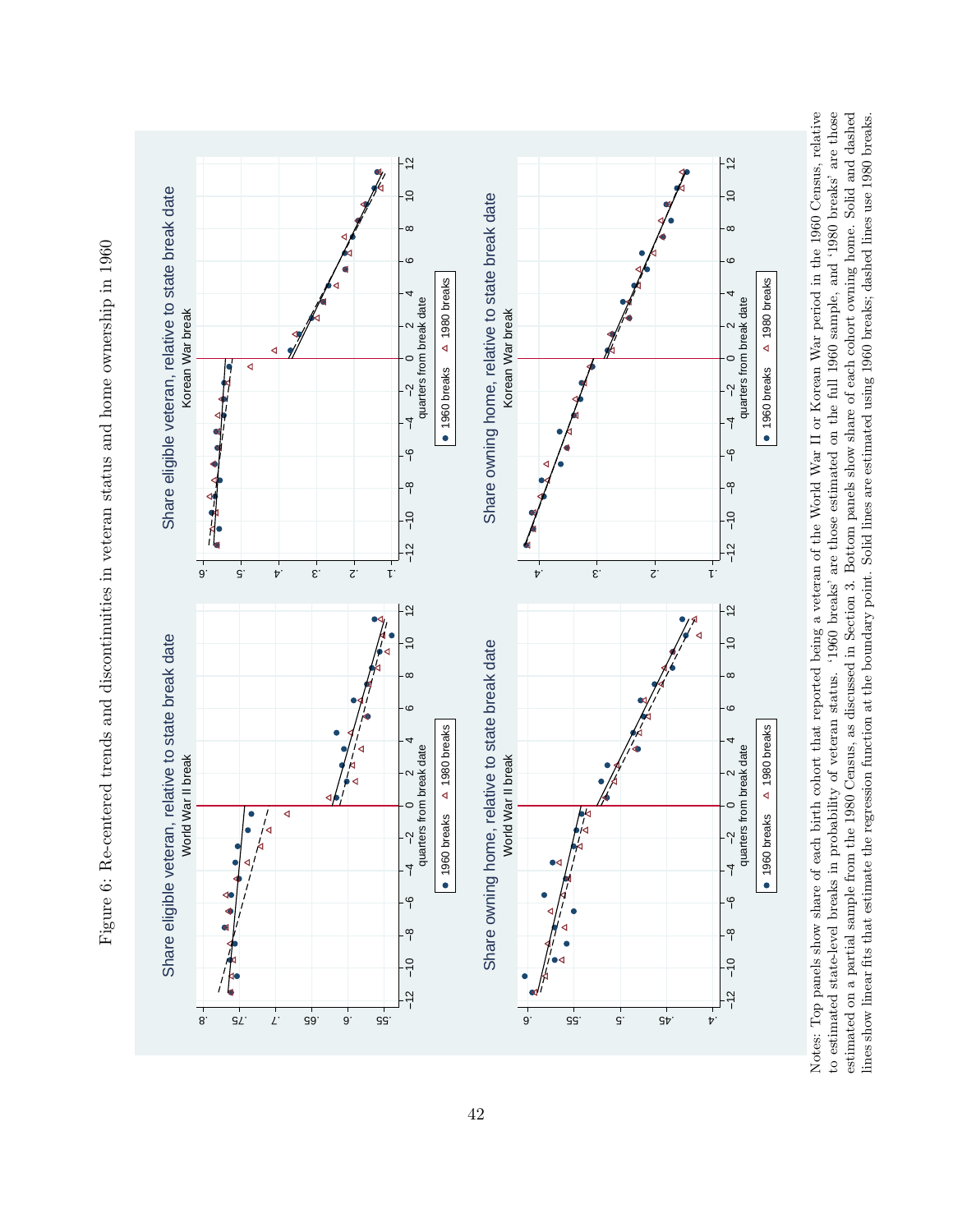

Figure 7: Estimated trends in veteran status and home ownership, 1930 Census

Notes: Upper panel shows share of men of each 'year of birth' reporting being a veteran of World War I in the 1930 Census, lower panel shows share of men owning homes. Year of birth is calculated as (1929-reported age). Vertical line indicates estimated location of 'break,' as described in Section 5.

Figure 8: Number of VA loans closed by quarter and difference between VA and alternative yields



Notes: Figure shows number of VA and non-VA loans closed each quarter, the estimated number closed under the World War II entitlement for 1952 onwards, and the difference between the maximum VA interest rate and yields on AAA-rated corporate bonds. Data on number of VA loans from Housing and Home Finance Agency (1961), share under WWII entitlement from U.S. Veterans Administration (1962). Corporate bond yields are from NBER series m13035, at http://www.nber.org/databases/macrohistory/contents/chapter13.html.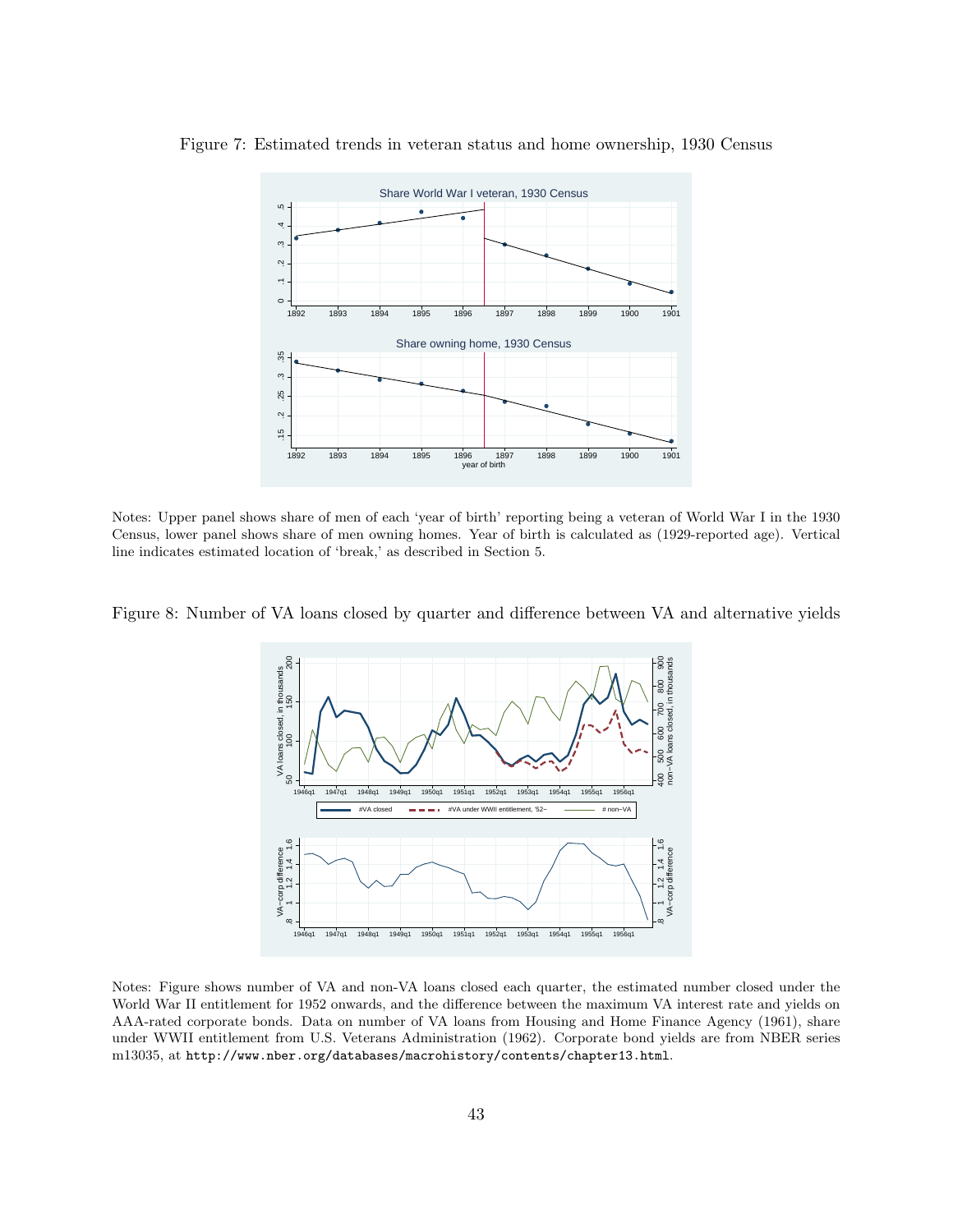

Figure 9: Differential rates of purchase for vets relative to non-vets

Notes: Top panel shows difference in average loan-to-value ratios between VA and FHA loans in each year, using data from Herzog and Earley (1970). Middle panel shows share of spending units reporting having purchased house in the specified year. Korean War veterans omitted; bold line shows difference in rate between spending units with World War II veterans and those with no veteran. Bottom panel shows annual average difference between VA interest rate and corporate bond yields, as discussed in text and Figure 8.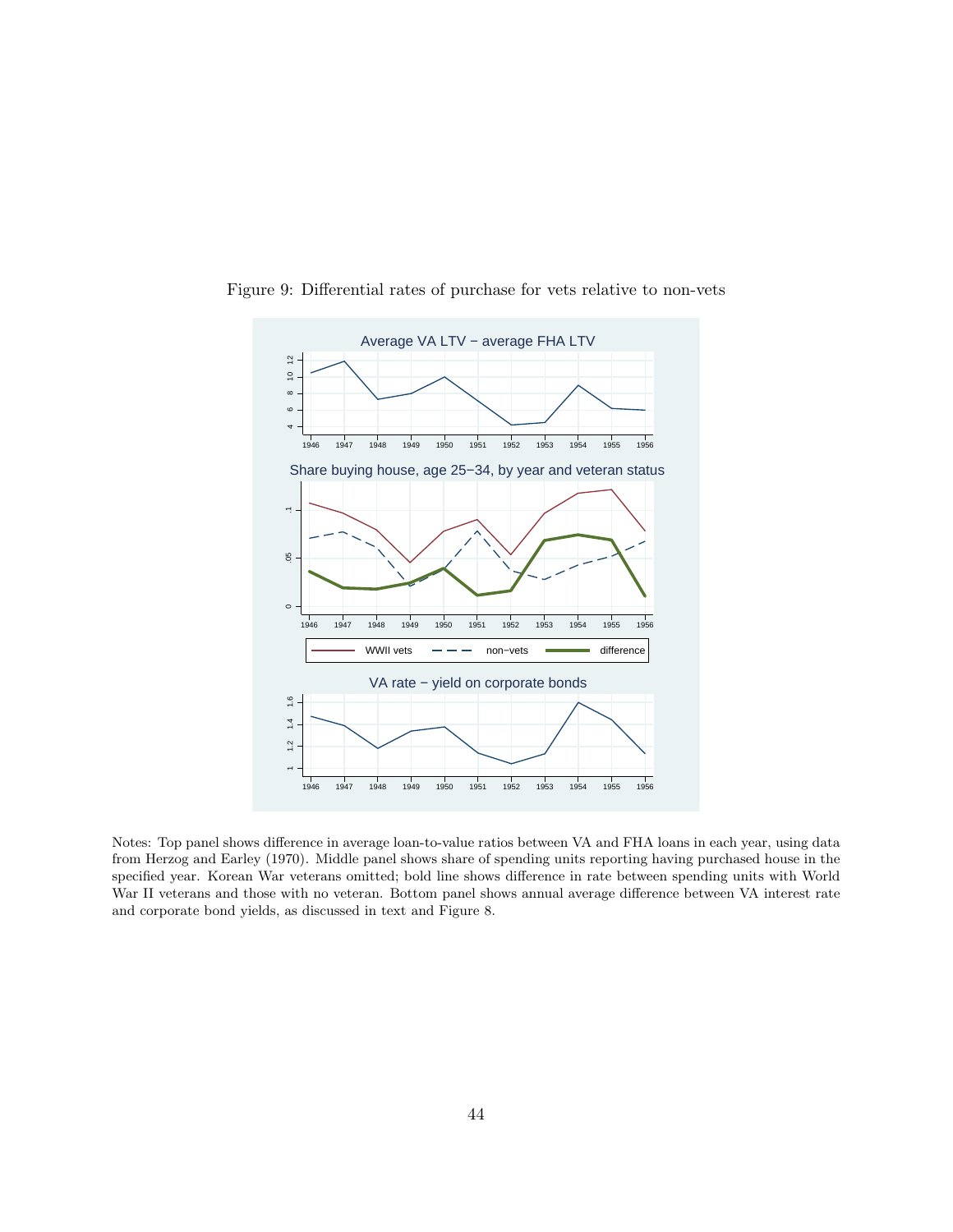|                          | 1920                | 1950 | 1960 | 1970 |
|--------------------------|---------------------|------|------|------|
| Median LTV (percent)     | $50 \text{ to } 60$ | 75   | 79   | 84   |
| VA.                      |                     | 91   | 91   | 95   |
| <b>FHA</b>               |                     | 79   | 83   | 93   |
| Conventional             |                     | 66   | 68   | 77   |
| Percent with $LTV > 100$ |                     | 12   | 9    | 14   |
| VA.                      |                     | 32   | 20   | 34   |
| <b>FHA</b>               |                     | 1    | 3    | 12   |
| Conventional             |                     | 9    | 6    | 10   |
| Median loan term (years) | 5 to 11             | 13   | 20   | 25   |
| VA                       |                     | 20   | 25   | 29   |
| FHA.                     |                     | 20   | 24   | 29   |
| Conventional             |                     | 11   | 15   | 21   |
| Median interest rate     | $6 \text{ to } 7$   | 5.0  | 5.1  | 6.0  |
| VA.                      |                     | 4.0  | 4.5  | 5.4  |
| <b>FHA</b>               |                     | 4.5  | 4.6  | 5.8  |
| Conventional             |                     | 5.0  | 5.6  | 6.0  |

Table 1: Loan terms on one-unit owner-occupied properties

Notes: Data for 1920 are 'typical' loan terms, from Aaron (1972). Data for 1950-1970 are from the US Census, Residential Finance Survey, and represent the stock of first mortgages. Loan-to-value (LTV) is defined as the amount of the first mortgage loan as a percent of purchase price, for properties acquired by purchase with first mortgage made or assumed at time of purchase.

| Table 2: Means of key variables for cohorts immediately around each cutoff |
|----------------------------------------------------------------------------|
|----------------------------------------------------------------------------|

|                                               |       | WWII break |       |       | Korean War break |       |
|-----------------------------------------------|-------|------------|-------|-------|------------------|-------|
|                                               | 1960  | 1970       | 1980  | 1960  | 1970             | 1980  |
|                                               |       |            |       |       |                  |       |
| Veteran of WWII/ Korean War period            | 0.660 | 0.686      | 0.677 | 0.393 | 0.431            | 0.421 |
| Veteran of any period                         | 0.694 | 0.726      | 0.699 | 0.574 | 0.620            | 0.617 |
| Currently in military                         | 0.032 | 0.014      | 0.002 | 0.056 | 0.038            | 0.007 |
| Owns home                                     | 0.527 | 0.726      | 0.804 | 0.279 | 0.662            | 0.789 |
| Positive income                               | 0.978 | 0.984      | 0.978 | 0.971 | 0.984            | 0.977 |
| Total income   positive income (1980 dollars) | 14543 | 21980      | 21279 | 11019 | 20648            | 21756 |
|                                               |       |            |       |       |                  |       |
| N                                             | 21464 | 59085      | 58482 | 18552 | 52328            | 54307 |

Notes: Table reports mean of each outcome for men in the sample born in 1927 or 1928 (near the World War II break) and for those born in 1933 or 1934 (near the Korean War break). For sample restrictions, see Appendix 1. 'Currently in military' indicates that reported employment status was in armed forces; those in military are not classified as veterans. 'Owns home' indicates that individual was the head of household or spouse of the head in an owner-occupied dwelling unit. 'Positive income' gives share of sample with total personal income greater than zero. Total income, conditional on positive income, is scaled to 1980 dollars using the Consumer Price Index.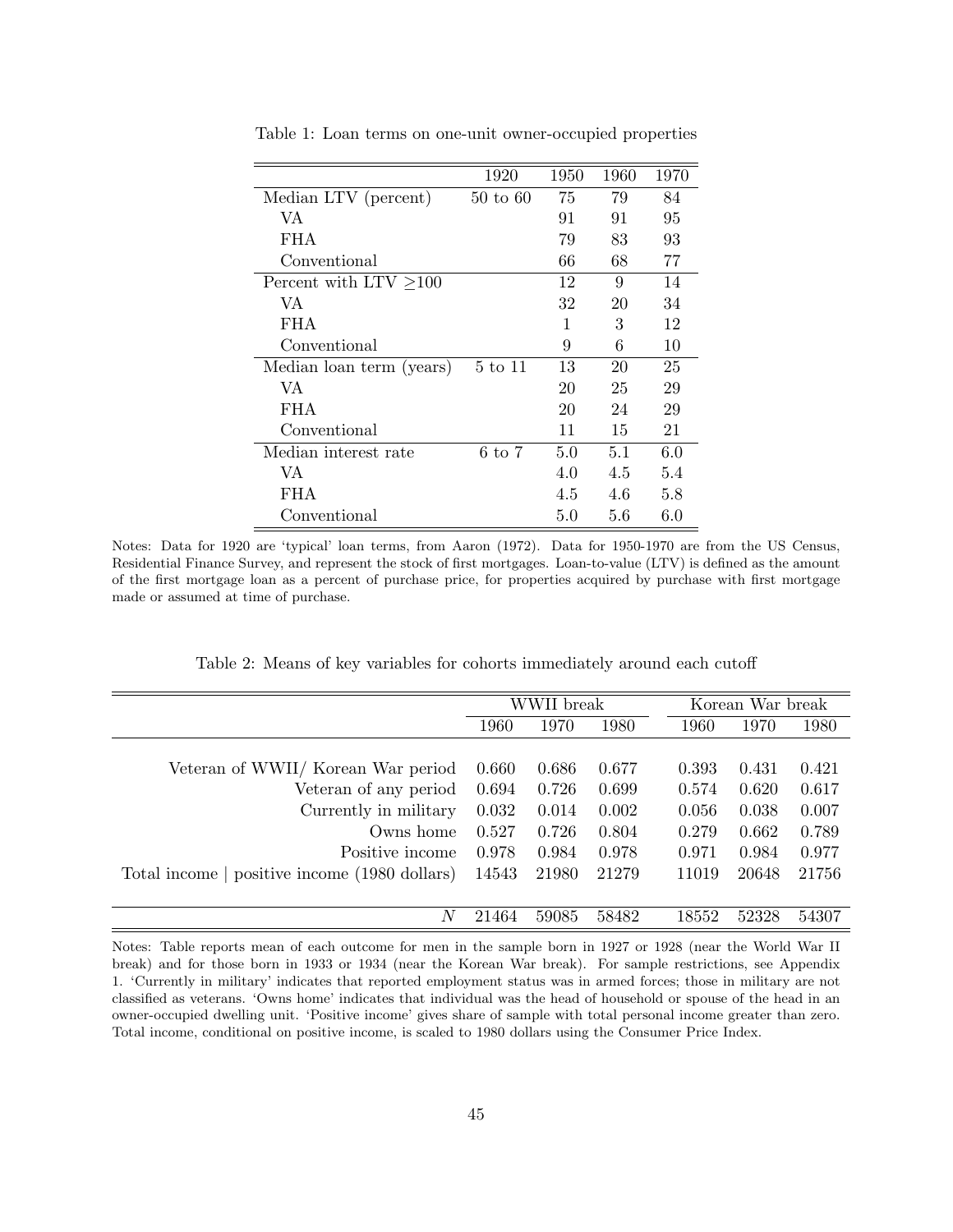|                  | (1)                          | (2)                             | $\overline{(3)}$       | (4)                | (5)                    | (6)              |
|------------------|------------------------------|---------------------------------|------------------------|--------------------|------------------------|------------------|
|                  |                              | Baseline: all cohorts           |                        | World War II break |                        | Korean War break |
|                  | 1923-38                      | 1923-38                         | 1926-29                | 1926-29            | 1932-35                | 1932-35          |
|                  | Panel A. Linear cohort trend |                                 |                        |                    |                        |                  |
|                  |                              |                                 |                        |                    |                        |                  |
| 1960             | 0.269                        | 0.322                           | 0.063                  | 0.145              | 0.157                  | 0.191            |
|                  | $(0.027)$ ***                | $(0.025)$ ***                   | (0.086)                | (0.132)            | $(0.068)$ **           | $(0.081)$ **     |
|                  | $[0.029]$ ***                | $[0.024]$ ***                   | [0.090]                | [0.195]            | $[0.065]$ **           | [0.122]          |
|                  |                              |                                 |                        |                    |                        |                  |
| 1970             | 0.070                        | 0.026                           | $0.002\,$              | $-0.036$           | $-0.006$               | $-0.105$         |
|                  | (0.061)                      | (0.067)                         | (0.064)                | (0.075)            | (0.09)                 | $(0.042)$ **     |
|                  | [0.058]                      | [0.065]                         | [0.066]                | [0.098]            | [0.085]                | [0.057]          |
| 1980             | 0.071                        | 0.049                           | $-0.070$               | $-0.102$           | $-0.004$               | $-0.030$         |
|                  | $(0.020)$ ***                | $(0.023)$ **                    | (0.063)                | (0.094)            | (0.064)                | (0.066)          |
|                  | $[0.024]$ ***                | $[0.028]*$                      | [0.086]                | [0.126]            | [0.094]                | [0.107]          |
|                  |                              |                                 |                        |                    |                        |                  |
|                  |                              | Panel B. Quadratic cohort trend |                        |                    |                        |                  |
| 1960             | 0.069                        | 0.136                           | 0.089                  | 0.127              | 0.158                  | 0.197            |
|                  | $(0.032)$ **                 | $(0.032)$ ***                   | (0.084)                | (0.143)            | $(0.070)$ **           | $(0.091)^*$      |
|                  | $[0.032]$ **                 | $[0.033]$ ***                   | [0.089]                | [0.269]            | $[0.073]*$             | [0.135]          |
|                  |                              |                                 |                        |                    |                        |                  |
| 1970             | $-0.011$                     | $-0.039$                        | 0.005                  | $-0.035$           | $-0.011$               | $-0.112$         |
|                  | (0.029)                      | (0.024)                         | (0.069)                | (0.081)            | (0.094)                | $(0.046)$ **     |
|                  | [0.029]                      | [0.022]                         | [0.072]                | [0.133]            | [0.091]                | [0.063]          |
| 1980             | 0.022                        | $-0.015$                        | $-0.102$               | $-0.089$           | 0.035                  | $-0.024$         |
|                  | (0.019)                      | (0.020)                         | (0.064)                | (0.084)            | (0.074)                | (0.075)          |
|                  | [0.026]                      | [0.028]                         | [0.081]                | [0.151]            | [0.109]                | [0.141]          |
|                  |                              |                                 |                        |                    |                        |                  |
| Controls         | N <sub>o</sub>               | Yes                             | $\overline{\text{No}}$ | Yes                | $\overline{\text{No}}$ | Yes              |
| $\boldsymbol{N}$ | 64                           | 64                              | 16                     | 16                 | 16                     | 16               |

Table 3: Cohort-trend estimates of the effect of veteran status on home ownership

Notes: Table reports coefficients on benefits-eligible veteran share in a quarter-of-birth-cohort level OLS regression of home ownership on the veteran share and a linear or quadratic trend in quarter of birth, by Census year. Additional controls in columns (2), (4), and (6) are season (quarter) of birth indicators, share nonwhite, and real GNP in the cohort's quarter of birth (from Gordon, ed (1986)). Sample includes men born in the US within the specified years. Conventional standard errors are in parentheses,  $HC_3$  standard errors in brackets. \*\*\*:  $p < .01$ , \*\*:  $p < .05$ , \*:  $p < .1$ .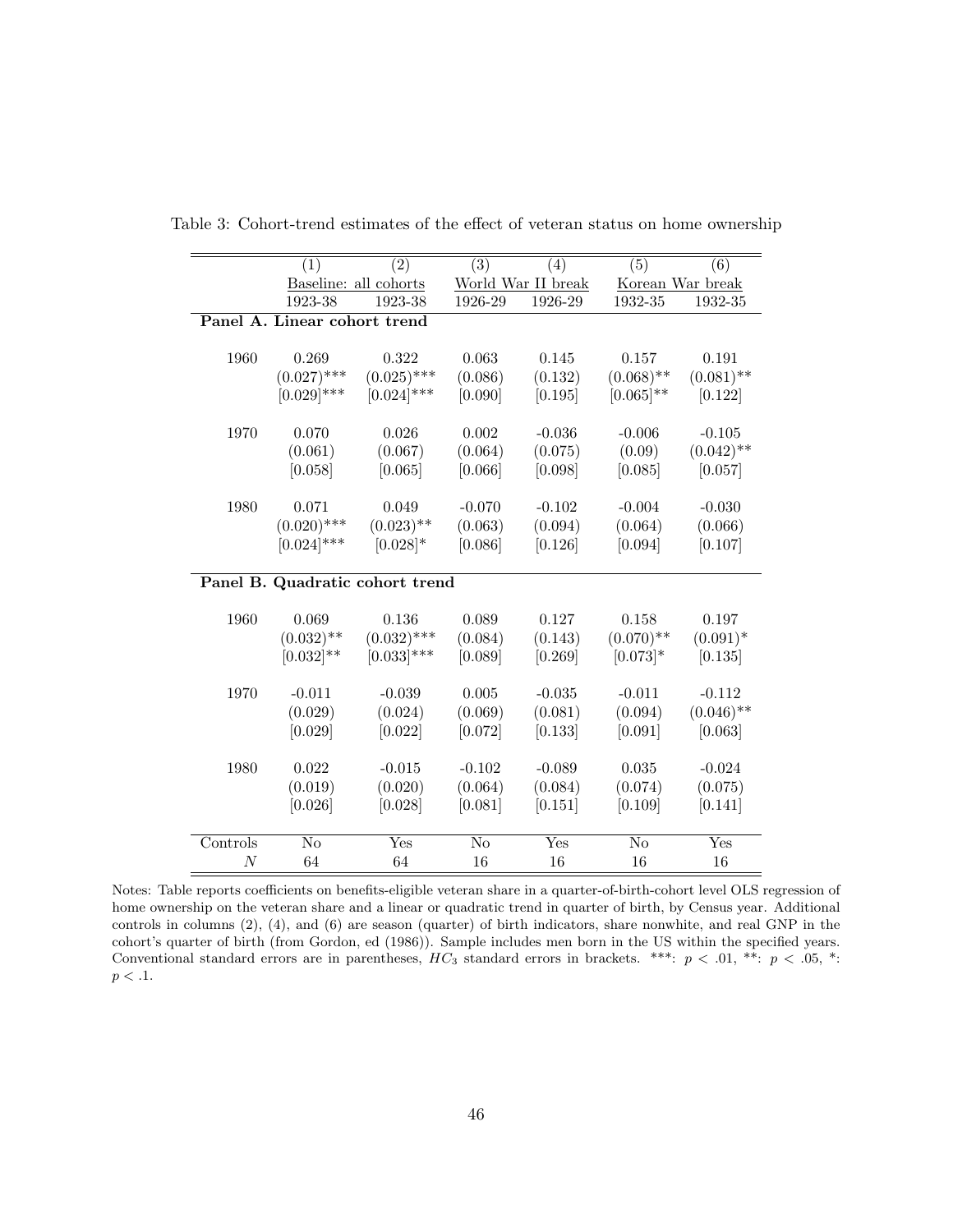|                  | (1)                  | (2)                                         | $\overline{(3)}$       | (4)           | (5)           | $\overline{(6)}$       |
|------------------|----------------------|---------------------------------------------|------------------------|---------------|---------------|------------------------|
|                  |                      | World War II                                |                        |               | Korean War    |                        |
|                  | first stage          | reduced form                                | $\overline{\text{IV}}$ | first stage   | reduced form  | $\overline{\text{IV}}$ |
|                  | Panel A. All cohorts |                                             |                        |               |               |                        |
|                  |                      |                                             |                        |               |               |                        |
| 1960             | 0.107                | 0.014                                       | 0.129                  | 0.159         | 0.028         | 0.177                  |
|                  | $(0.008)$ ***        | $(0.008)*$                                  | $(0.075)^*$            | $(0.008)$ *** | $(0.008)$ *** | $(0.049)$ ***          |
| N                | 63882                | 63882                                       | 63882                  | 56901         | 56901         | 56901                  |
|                  |                      |                                             |                        |               |               |                        |
| 1970             | 0.107                | $-0.002$                                    | $-0.022$               | 0.065         | $-0.004$      | $-0.064$               |
|                  | $(0.004)$ ***        | (0.004)                                     | (0.041)                | $(0.005)$ *** | (0.005)       | (0.075)                |
| N                | 175263               | 175263                                      | 175263                 | 162057        | 162057        | 162057                 |
|                  |                      |                                             |                        |               |               |                        |
| 1980             | 0.119                | $-0.005$                                    | $-0.044$               | 0.072         | $-0.003$      | $-0.039$               |
|                  | $(0.004)$ ***        | (0.004)                                     | (0.033)                | $(0.005)$ *** | (0.004)       | (0.058)                |
| $\boldsymbol{N}$ | 174867               | 174867                                      | 174867                 | 165032        | 165032        | 165032                 |
|                  |                      |                                             |                        |               |               |                        |
|                  |                      | Panel B. Excluding two intermediate cohorts |                        |               |               |                        |
| 1960             | 0.129                | 0.018                                       | 0.136                  | 0.198         | 0.026         | 0.130                  |
|                  | $(0.009)$ ***        | $(0.009)*$                                  | $(0.072)^*$            | $(0.009)$ *** | $(0.009)$ *** | $(0.045)$ ***          |
| $\boldsymbol{N}$ | 58499                | 58499                                       | 58499                  | 52402         | 52402         | 52402                  |
|                  |                      |                                             |                        |               |               |                        |
| 1970             | 0.135                | $-0.005$                                    | $-0.034$               | 0.085         | $-0.005$      | $-0.054$               |
|                  | $(0.005)$ ***        | (0.005)                                     | (0.037)                | $(0.006)$ *** | (0.006)       | (0.066)                |
| $\boldsymbol{N}$ | 160551               | 160551                                      | 160551                 | 149180        | 149180        | 149180                 |
|                  |                      |                                             |                        |               |               |                        |
| 1980             | 0.142                | $-0.009$                                    | $-0.064$               | 0.087         | $-0.004$      | $-0.047$               |
|                  | $(0.005)$ ***        | $(0.004)$ **                                | $(0.032)$ **           | $(0.006)$ *** | (0.005)       | (0.055)                |
| $\boldsymbol{N}$ | 160363               | 160363                                      | 160363                 | 151703        | 151703        | 151703                 |
|                  |                      |                                             |                        |               |               |                        |
|                  |                      |                                             |                        |               |               |                        |

Table 4: Local linear estimates of effect of veteran status on home ownership

Notes: Table reports estimated discontinuities at the cutoffs in probability of being an eligible veteran (columns 1 and 4), home ownership (columns 2 and 5), and scaled estimates of the impact of veteran status on home ownership (columns 3 and 6). 'Eligible veteran' is defined as being a veteran of the WWII or Korean War period in 1960, and being a veteran of any period in 1970 and 1980. Bandwidth for all specifications is 12 quarters. Heteroskedasticityrobust standard errors are in parentheses. All specifications include fixed effects for season (quarter) of birth, race (white/non-white), and state of birth. \*\*\*:  $p < .01$ , \*\*:  $p < .05$ , \*:  $p < .1$ .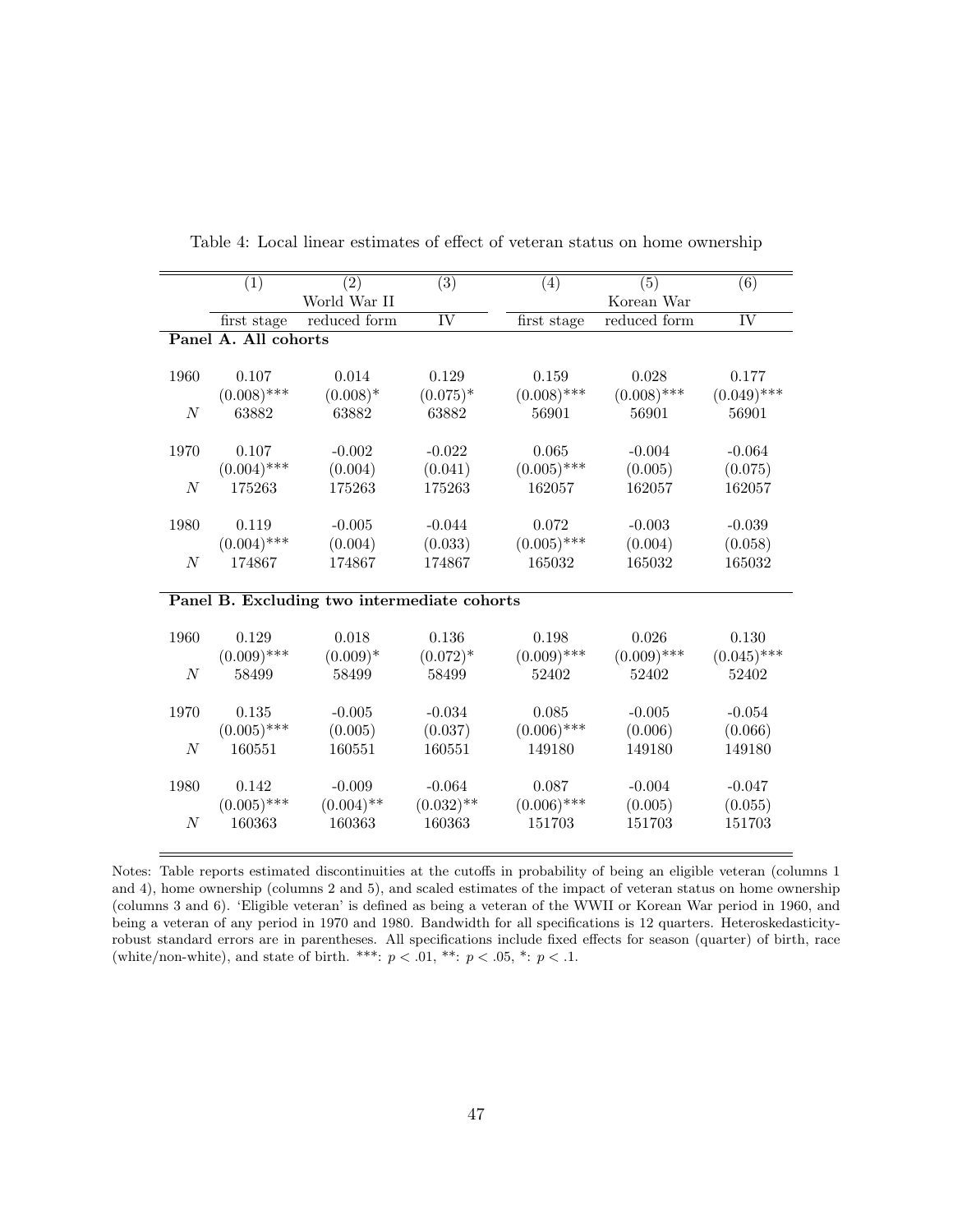|                  | (1)           | (2)                                      | $\overline{(3)}$    | (4)           | (5)           | $\overline{(6)}$       |
|------------------|---------------|------------------------------------------|---------------------|---------------|---------------|------------------------|
|                  |               | World War II                             |                     |               | Korean War    |                        |
|                  | first stage   | reduced form                             | $\overline{\rm IV}$ | first stage   | reduced form  | $\overline{\text{IV}}$ |
|                  |               | Panel A. State break estimates from 1980 |                     |               |               |                        |
|                  |               |                                          |                     |               |               |                        |
| 1960             | 0.097         | 0.015                                    | 0.152               | 0.149         | 0.023         | 0.152                  |
|                  | $(0.007)$ *** | $(0.008)*$                               | $(0.080)*$          | $(0.008)$ *** | $(0.008)$ *** | $(0.051)$ ***          |
| $\boldsymbol{N}$ | 63758         | 63758                                    | 63758               | 56950         | 56950         | 56950                  |
|                  |               |                                          |                     |               |               |                        |
| 1970             | 0.094         | $-0.004$                                 | $-0.037$            | 0.061         | $-0.004$      | $-0.059$               |
|                  | $(0.004)$ *** | (0.004)                                  | (0.045)             | $(0.005)$ *** | (0.005)       | (0.078)                |
| $\boldsymbol{N}$ | 174459        | 174459                                   | 174459              | 161638        | 161638        | 161638                 |
|                  |               |                                          |                     |               |               |                        |
| 1980             | 0.108         | $-0.001$                                 | $-0.009$            | 0.072         | 0.000         | 0.006                  |
|                  | $(0.004)$ *** | (0.004)                                  | (0.035)             | $(0.005)$ *** | (0.004)       | (0.055)                |
| $\boldsymbol{N}$ | 174687        | 174687                                   | 174687              | 165492        | 165492        | 165492                 |
|                  |               |                                          |                     |               |               |                        |
|                  |               | Panel B. State break estimates from 1960 |                     |               |               |                        |
|                  |               |                                          |                     |               |               |                        |
| 1960             | 0.120         | 0.018                                    | 0.150               | 0.176         | 0.017         | 0.096                  |
|                  | $(0.007)$ *** | $(0.008)$ **                             | $(0.064)$ **        | $(0.008)$ *** | $(0.008)$ **  | $(0.043)$ **           |
| $\boldsymbol{N}$ | 63793         | 63793                                    | 63793               | 57136         | 57136         | 57136                  |
|                  |               |                                          |                     |               |               |                        |
| 1970             | 0.091         | $-0.001$                                 | $-0.014$            | 0.055         | $-0.005$      | $-0.088$               |
|                  | $(0.004)$ *** | (0.004)                                  | (0.047)             | $(0.005)$ *** | (0.005)       | (0.086)                |
| $\boldsymbol{N}$ | 174789        | 174789                                   | 174789              | 161271        | 161271        | 161271                 |
|                  |               |                                          |                     |               |               |                        |
| 1980             | 0.090         | $-0.005$                                 | $-0.053$            | 0.054         | $-0.000$      | $-0.004$               |
|                  | $(0.004)$ *** | (0.004)                                  | (0.042)             | $(0.005)$ *** | (0.004)       | (0.075)                |
| $\overline{N}$   | 174686        | 174686                                   | 174686              | 165015        | 165015        | 165015                 |
|                  |               |                                          |                     |               |               |                        |
|                  |               |                                          |                     |               |               |                        |

Table 5: Re-centered local linear estimates of effect of veteran status on home ownership

Notes: Table reports estimated discontinuities at the cutoffs in probability of being an eligible veteran (columns 1 and 4), home ownership (columns 2 and 5), and scaled estimates of the impact of veteran status on home ownership (columns 3 and 6). 'Eligible veteran' is defined as being a veteran of the WWII or Korean War period in 1960, and being a veteran of any period in 1970 and 1980. Bandwidth for all specifications is 12 quarters. Heteroskedasticityrobust standard errors are in parentheses. All specifications control for age in quarters and include fixed effects for season (quarter) of birth, race (white/non-white), and state of birth. \*\*\*:  $p < .01$ , \*\*:  $p < .05$ , \*:  $p < .1$ .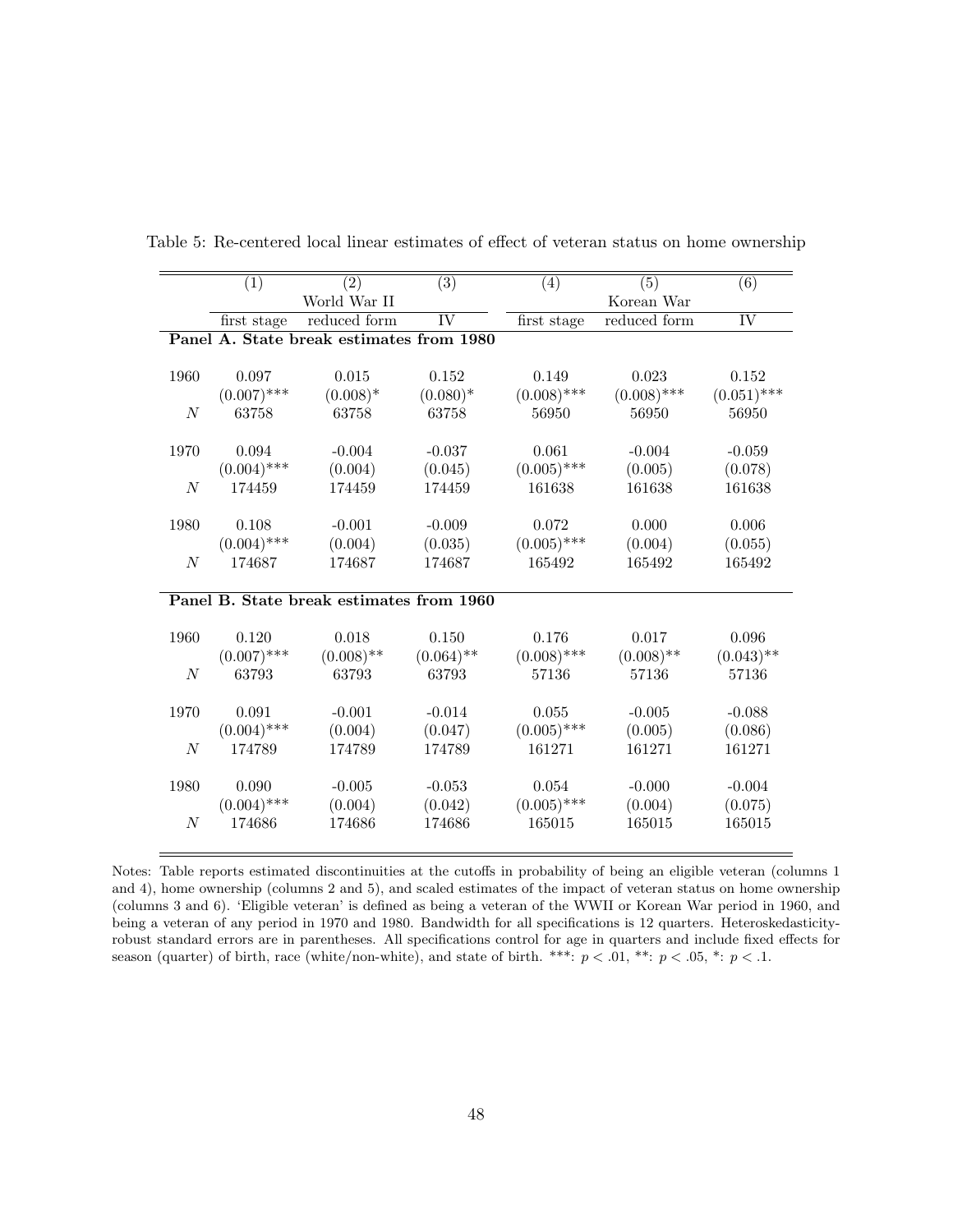|                                       |                  | $\widehat{c}$            | World War II<br>$\widehat{\mathbf{G}}$ | $\widehat{\mathbb{E}}$ | $\widetilde{\mathcal{G}}$ | $\widehat{\circ}$     | E<br>Korean War      | $\circledast$        |
|---------------------------------------|------------------|--------------------------|----------------------------------------|------------------------|---------------------------|-----------------------|----------------------|----------------------|
| Dependent variable                    | Income           | Owns home                | Owns home                              | Owns home              | Income                    | Owns home             | Owns home            | Owns home            |
| cohort-trend                          | (0.178)          | (0.132)                  | (0.134)                                | (0.139)                | (0.121)                   | $(0.081)$ **          | $(0.078)$ **         | $(0.088)$ **         |
|                                       | $-0.181$         | 0.145                    | 0.136                                  | 0.195                  | 0.160                     | $\,0.191\,$           | 0.183                | 0.220                |
| unrecentered                          | (0.109)          | $(0.075)^*$              | (0.076)                                | $(0.072)$ **           | $(0.080)*$                | $(0.049)$ ***         | $(0.050)$ ***        | $(0.049)$ ***        |
| (all cohorts)                         | $-0.153$         | 0.129                    | 0.117                                  | 0.145                  | 0.140                     | 0.177                 | 0.164                | 0.145                |
| unrecentered                          | (0.102)          | $0.072$ <sup>*</sup>     | $(0.072)^*$                            | $(0.069)$ **           | $(0.074)$ ***             | $(0.045)$ ***         | $(0.046)$ ***        | $(0.045)$ **         |
| $(2$ -cohort window)                  | $-0.129$         | 0.136                    | 0.122                                  | 0.146                  | 0.201                     | 0.130                 | 0.119                | 0.091                |
| recentered                            | (0.113)          | $(0.080)*$               | $(0.080)*$                             | $(0.077)$ **           | $(0.083)*$                | $(0.051)$ ***         | $(0.052)$ ***        | $(0.051)$ **         |
| $(1980)$ breaks)                      | $-0.080$         | 0.152                    | 0.145                                  | 0.159                  | 0.137                     | 0.152                 | $0.140\,$            | 0.121                |
| recentered<br>$(1960 \text{ breaks})$ | (0.092)<br>0.057 | $**(1001)$<br>0.150<br>S | $(0.065)$ **<br>0.144                  | $(0.063)$ **<br>0.133  | (0.069)<br>0.090          | $(0.043)$ **<br>0.096 | $(0.043)^*$<br>0.083 | $(0.042)^*$<br>0.070 |
| Sample                                | inc > 0          | base                     | inc > 0                                | base, ln(inc           | $\sum_{i=1}^{n}$          | base                  | $\ln c > 0$          | base, ln(inc)        |
| Controls                              | base             | $\exists$                | base                                   | $\sum_{i=1}^{n}$       | base                      | 긚                     | base                 | inc > 0              |

| $\frac{1}{2}$                                                                                                                                              | )<br>Contractor |  | )<br> <br>                                                                                                | )<br> <br> |  | )<br>Danis |
|------------------------------------------------------------------------------------------------------------------------------------------------------------|-----------------|--|-----------------------------------------------------------------------------------------------------------|------------|--|------------|
| Notes: Columns $(1)$ and $(5)$ show estimates of the impact of veteran status on the log of total personal income in 1960, conditional on positive income, |                 |  |                                                                                                           |            |  |            |
| for each specification used. Columns (2)                                                                                                                   |                 |  | ) and (6) repeat estimates shown in the tables above. Columns (3) and $(7)$ show estimates in sample with |            |  |            |
| positive income. Columns $(4)$ and $(8)$ show estimate of veteran status on home ownership controlling for income. Conventional standard errors shown for  |                 |  |                                                                                                           |            |  |            |
| cohort-trend models, heteroskedasticity-re                                                                                                                 |                 |  | obust standard errors for all other specifications. ***: $p < .01$ , **: $p < .05$ , *: $p < .1$ .        |            |  |            |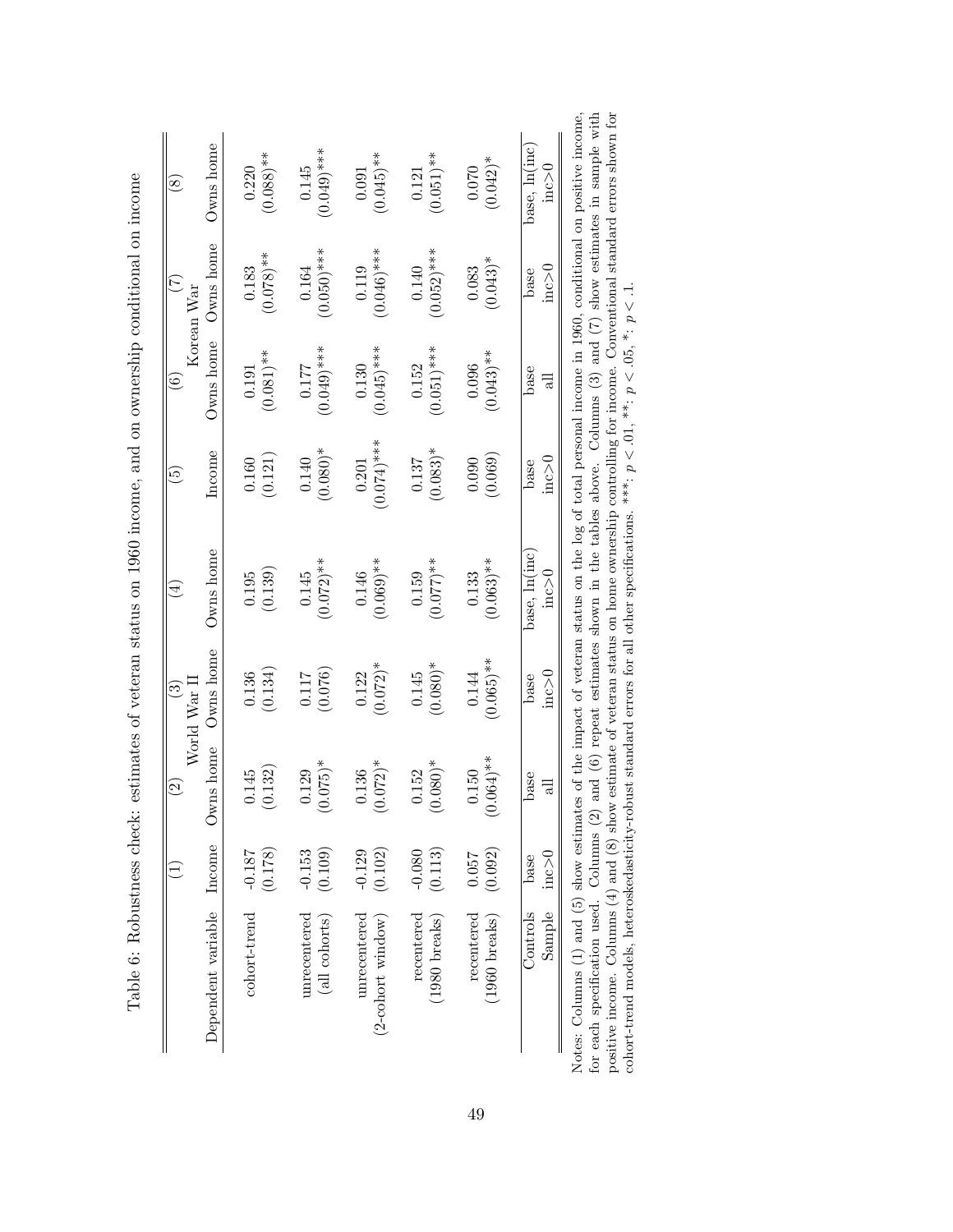|                       | $\left(1\right)$ | 2)           | 3)        |
|-----------------------|------------------|--------------|-----------|
| Dependent variable    | veteran          | owns home    | owns home |
|                       |                  | reduced form | IV        |
|                       |                  |              |           |
| 1920                  |                  | 0.001        |           |
| Mean ownership: 0.037 |                  | (0.003)      |           |
| N                     |                  | 78089        |           |
|                       |                  |              |           |
| 1930                  | 0.153            | $-0.0002$    | $-0.001$  |
| Mean ownership: 0.250 | $(0.007)$ ***    | (0.006)      | (0.042)   |
| N                     | 74732            | 74962        | 74732     |
|                       |                  |              |           |

Table 7: Results from World War I local linear estimation

Notes: Table reports estimated reduced form discontinuities at cutoff in probability of being a veteran (1) and owning home (2). IV estimates (3) scale by the estimate of the corresponding discontinuity in veteran status. Threshold is between 1896 and 1897, and 'mean ownership' is rate of home ownership for men born in 1896 or 1897, where year of birth is calculated as (Census year-reported age-1). Bandwidth includes men born in the US between 1892 and 1901. Difference in number of observations between column (2) and columns (1) and (3) is due to missing data on veteran status. Specifications are piecewise linear in year of birth. Heteroskedasticity-robust standard errors are in parentheses. All specifications include fixed effects for race (white/non-white) and state of birth. \*\*\*:  $p < .01$ , \*\*:  $p < .05, *: p < .1.$ 

|                      | (1)          | (2)          |
|----------------------|--------------|--------------|
| Dependent variable   | bought house | bought house |
|                      | last year    | last year    |
| Mean over period     | 0.074        | 0.075        |
|                      |              |              |
| Vet*difference       | 0.081        | 0.073        |
|                      | $(0.040)$ ** | $(0.038)^*$  |
| Korea vets in sample | No           | Yes          |
|                      | 6510         | 6865         |

Table 8: Differential effects of changes in interest rates on veterans' house purchase

Notes: Sample includes spending units surveyed in the Survey of Consumer Finances, 1947 to 1957, whose head was age 25-34 and which reported positive income. Dependent variable indicates that the spending unit reported having bought a house the previous year. Vet\*difference is the interaction of an indicator for veteran in the spending unit with the average difference between the VA rate and corporate yield in the previous year. Both specifications also control for veteran status, year fixed effects, and log(income). Heteroskedasticity-robust standard errors in parentheses. Estimated using SCF sampling weights. \*\*\*:  $p < .01$ , \*\*:  $p < .05$ , \*:  $p < .1$ .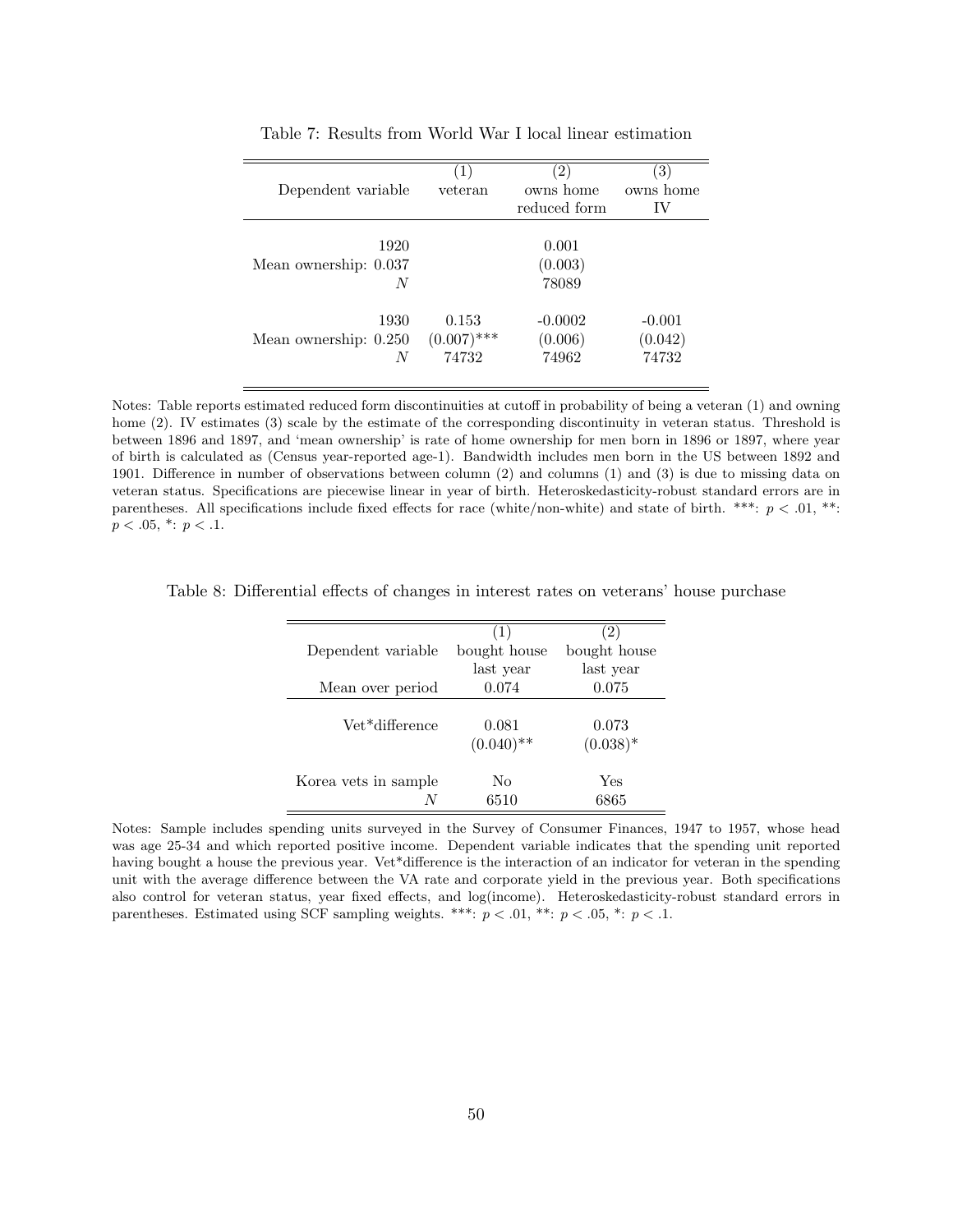|                                      |                | Cross-section: 1960 |          | Panel: 1940 and 1960 |
|--------------------------------------|----------------|---------------------|----------|----------------------|
|                                      | (1)            | $\left( 2\right)$   | (3)      | (4)                  |
| Panel A. Nonveterans aged 23-35      |                |                     |          |                      |
|                                      |                |                     |          |                      |
| Share men 18+ WWII or KW vets        | $-0.135$       | 0.791               | 0.078    | 0.794                |
|                                      | (0.315)        | $(0.463)^*$         | (0.220)  | $(0.389)$ **         |
|                                      |                |                     |          |                      |
| N                                    | 60215          | 60215               | 189158   | 189158               |
| Panel B. Nonveterans aged 23-29      |                |                     |          |                      |
|                                      |                |                     |          |                      |
| Share men 18+ WWII vets              | 0.060          | 0.874               | $-0.283$ | 0.750                |
|                                      | (0.365)        | $(0.430)$ **        | (0.319)  | $(0.365)$ **         |
|                                      |                |                     |          |                      |
| Share men $18+$ KW vets              | $-0.779$       | $-0.429$            | 0.744    | $-0.733$             |
|                                      | (0.991)        | (1.189)             | (0.913)  | (0.921)              |
|                                      |                |                     |          |                      |
| $\boldsymbol{N}$                     | 40524          | 40524               | 114194   | 114194               |
| Controls                             |                |                     |          |                      |
| Individual age, race, state of birth | Yes            | Yes                 | Yes      | Yes                  |
| 1940 State characteristics           | No             | Yes                 | No.      | Yes                  |
| Census divison FE / trends           | N <sub>0</sub> | Yes                 | No       | Yes                  |

Table 9: Nonveterans' probability of home ownership and state share veteran

Notes: Dependent variable is an indicator for home ownership, as defined above. WWII / KW veteran shares are zero for all states in 1940. Standard errors are clustered by state. Individual controls include race (white/nonwhite), age, and fixed effects for state of birth. Cross-section specifications control for age in quarters, panel specifications for age in completed years. In panel specifications, individual controls (except for state of birth), as well as 1940 state characteristics and Census division effects, are interacted with time dummies. 1940 state characteristics include share farmers, share nonwhite, average years of education, share aged 13-24, share aged 25-34, and share German-born among men aged 13-44 in the 1940 IPUMS. 1940 state characteristics also include share of the total 1940 population living in urban areas. Panel specifications also include fixed effects for state and year. All specifications use Census sampling weights. Sample includes residents of the 48 contiguous states and the District of Columbia. \*\*\*:  $p < .01$ , \*\*:  $p < .05$ , \*:  $p < .1$ .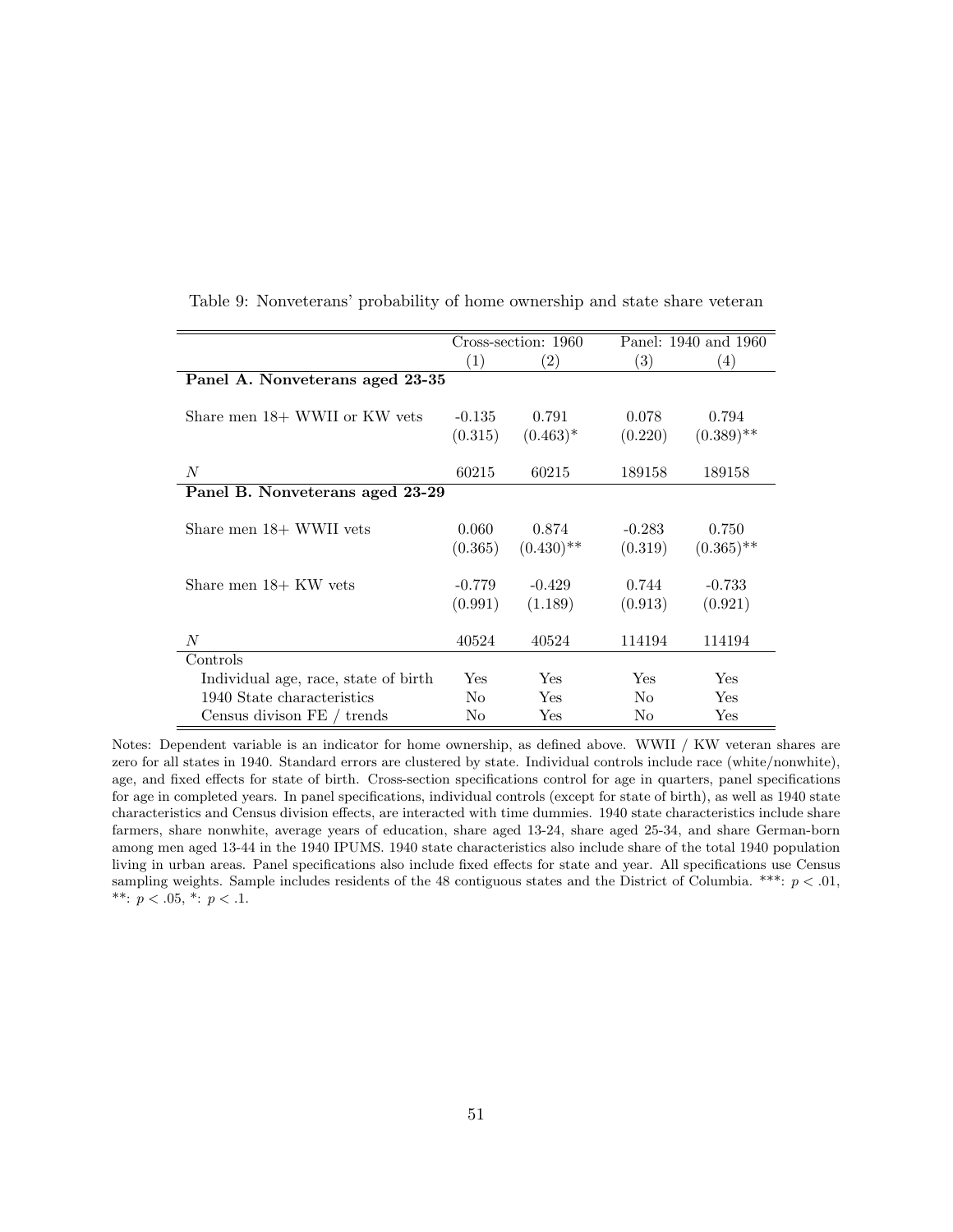# Appendix 1: Data

#### Census Data

The data for all of the empirical analysis, except for Section 5.3, are drawn from IPUMS Census microdata (Ruggles et al., 2008). I use the  $1\%$  samples from 1900 to 1960, a combination of the State, Neighborhood, and Metro 1% Form 2 samples from 1970, the 5% State sample and the four 1% samples from 1980, and the unweighted 1% samples from 1990 and 2000. In all analyses, the sample contains only men born in the United States who were 18 years or older at the time of the Census. In Section 2, in cases where allocation flags are available, I drop any observation whose age, sex, place of birth, group quarters status, or home ownership status was allocated by the Census Bureau. In all other sections, I also drop men whose veteran status or income was allocated (in the samples where allocation flags are available).

I categorize living arrangements into the mutually exclusive categories of owning, renting, living with relatives, and a residual category. I classify men who were listed as the household head or the spouse of the head in an owner-occupied dwelling as home owners. Renters include household heads, or spouses of heads, in dwellings identified as renter-occupied; I also classify as a renter anyone listed as a roomer, boarder, or lodger. Men 'living with relatives' are those who are otherwise related to the household head. The remainder consist mostly of men in group quarters – for example, institutions and military quarters – and household servants.

State veteran shares in Section 6.2 are calculated from the 1960 IPUMS sample using the same data allocation restrictions as for the main 1960 analysis sample. All controls are calculated from IPUMS data, except the urban share of each state, which is from Census counts (Haines, 2010).

#### Survey of Consumer Finances

Data on the timing of veterans' house purchase in Section 5.3 are drawn from the Survey of Consumer Finances from 1947 to 1957 (Economic Behavior Program, Survey Research Center, University of Michigan, 1973). As discussed in the main text of the paper, the unit of observation in the SCF is a spending unit, defined as a group of related people living in the same dwelling who pool their incomes for major items of expense. For example, an adult son living with his parents would be classified as a separate spending unit if he does not pool his income with that of his parents, but otherwise would be part of the same spending unit. Spending units are further grouped into 'family units' of related individuals, with a single 'primary' spending unit and other 'secondary' spending units. Housing tenure is not reported consistently for spending units living on farms, so these are excluded from the analysis. I keep only spending units whose head was between 25 and 34 years old in the survey year, and also omit spending units missing data on veteran status.

There was some variation in questions asked each year, requiring adjustment for consistency over time. For the 1947 sample I define a 'veteran' spending unit as one with at least one veteran; from 1948 to 1953 as one whose head reported being a veteran, and from 1954 onwards as one whose head reported being a veteran of World War II (or similarly for the Korean War). I classify a spending unit as purchasing a house in the previous year if it reported buying any real estate in the previous year (1947), buying a house in the previous year (1948), or buying its current home in the previous calendar year (1949 to 1957). Secondary spending units who do not report any information on having bought a home the previous year are classified as not having purchased a home.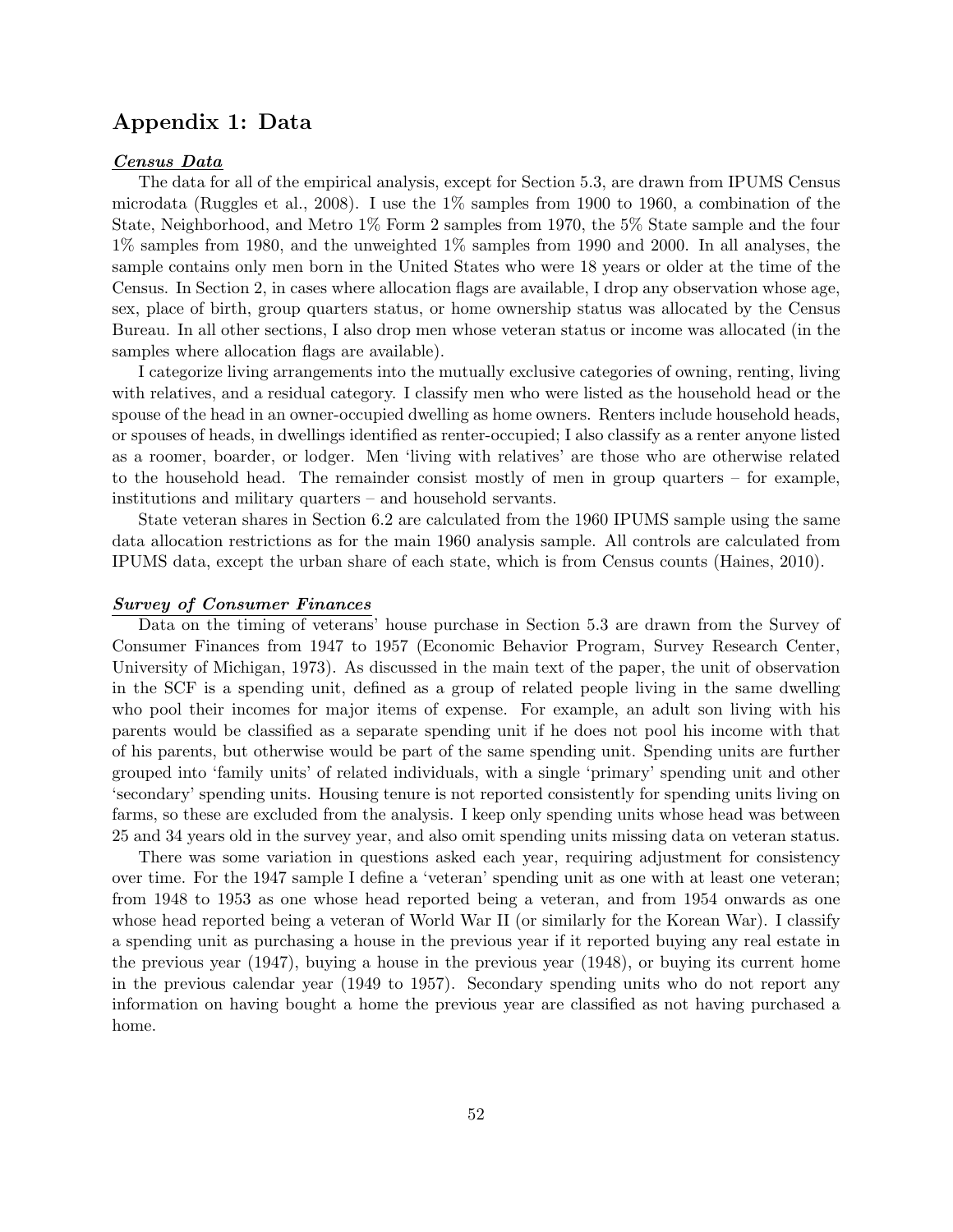# Appendix 2: Additional Tables and Figures



Figure A2.1: Home ownership at the individual level over the 20th century

Notes: Figure shows share of men 18 and older owning, renting, and living with relatives. Residual category is omitted. Details are given in Appendix 1. Source: IPUMS (Ruggles et al., 2008).



Figure A2.2: Loan-to-value ratio on new VA and alternative mortgages, 1946-67

Notes: Figure shows average loan-to-value ratio for new VA and FHA loans in each year, and median loan-to-purchase price ratio for new conventional loans originated by savings and loan associations. Conventional data provided by U.S. Savings and Loan League for 1950-64, and from Federal Home Loan Bank Board for 1965-67. Source: Herzog and Earley (1970).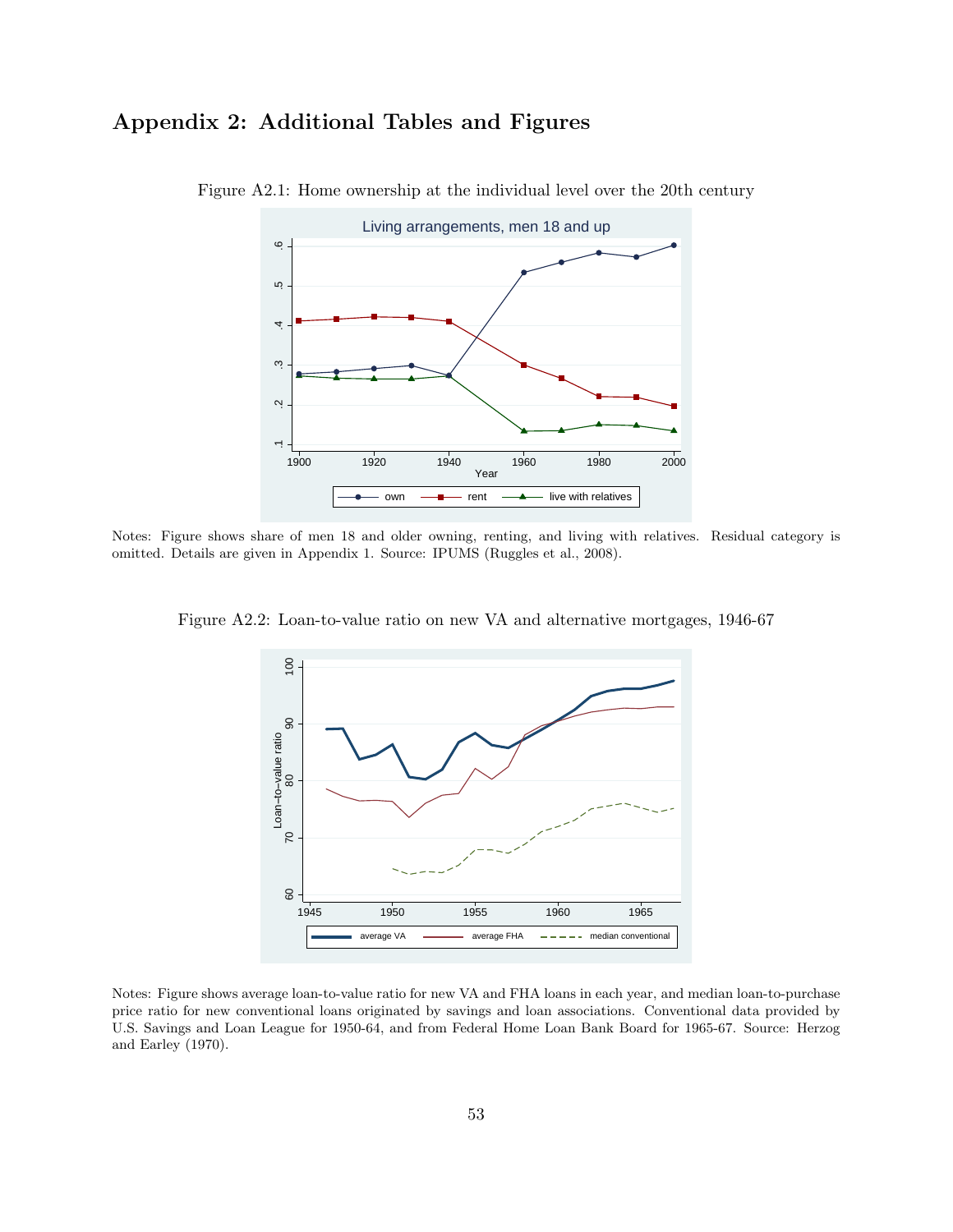

Figure A2.3: Estimated trends and discontinuities in veteran status and home ownership in 1970 and 1980 Figure A2.3: Estimated trends and discontinuities in veteran status and home ownership in 1970 and 1980 Notes: Top panels show share of each birth cohort that reported being a veteran in the 1970 and 1980 Censuses. Bottom panels show share of each cohort owning home. Solid and dashed lines show linear fits that estimate the regression function at the boundary point. Solid lines are estimated using all Notes: Top panels show share of each birth cohort that reported being a veteran in the 1970 and 1980 Censuses. Bottom panels show share of each cohort owning home. Solid and dashed lines show linear fits that estimate the regression function at the boundary point. Solid lines are estimated using all cohorts; dashed lines are estimated excluding the two cohorts on either side of the indicated threshold. cohorts; dashed lines are estimated excluding the two cohorts on either side of the indicated threshold.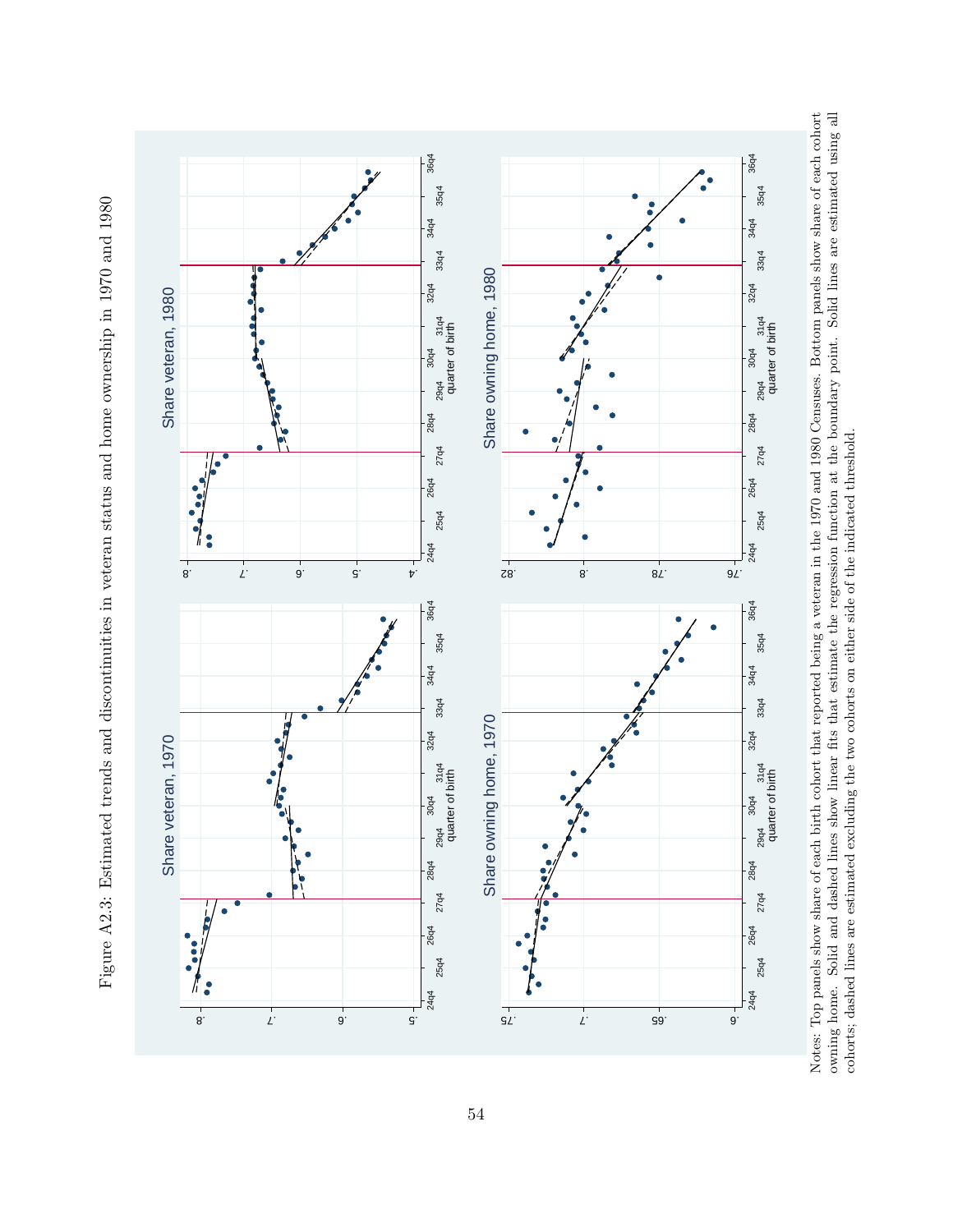| $\overline{(3)}$<br>$\overline{(1)}$<br>$\overline{(2)}$<br>$\overline{(4)}$<br>$\overline{(5)}$<br>$\overline{(6)}$<br>World War II<br>Korean War<br>IV<br>$\overline{\text{IV}}$<br>reduced form<br>reduced form<br>first stage<br>first stage<br>Panel A. All cohorts<br>0.028<br>0.107<br>0.014<br>0.129<br>0.157<br>0.177<br>12 quarters<br>$(0.008)$ ***<br>$(0.008)$ ***<br>$(0.008)*$<br>$(0.008)$ ***<br>$(0.049)$ ***<br>$(0.075)^*$<br>(baseline)<br>N<br>63882<br>63882<br>63882<br>56901<br>56901<br>56901<br>0.016<br>0.161<br>0.026<br>0.097<br>0.142<br>0.183<br>10 quarters<br>$(0.008)$ ***<br>$(0.009)$ ***<br>$(0.008)$ ***<br>$(0.060)$ ***<br>$(0.009)*$<br>$(0.088)*$<br>$\cal N$<br>53154<br>53154<br>53154<br>47320<br>47320<br>47320<br>0.214<br>0.090<br>0.012<br>0.136<br>0.120<br>0.026<br>8 quarters<br>$(0.010)$ ***<br>$(0.011)$ ***<br>$(0.010)$ **<br>$(0.087)$ **<br>(0.011)<br>(0.117)<br>42267<br>37957<br>37957<br>N<br>42267<br>42267<br>37957<br>$6$ quarters<br>0.080<br>0.008<br>0.098<br>0.088<br>0.029<br>0.333<br>$(0.011)$ ***<br>$(0.012)$ ***<br>$(0.011)$ ***<br>$(0.134)$ **<br>(0.012)<br>(0.145)<br>N<br>31796<br>31796<br>31796<br>28310<br>28310<br>28310 |
|-----------------------------------------------------------------------------------------------------------------------------------------------------------------------------------------------------------------------------------------------------------------------------------------------------------------------------------------------------------------------------------------------------------------------------------------------------------------------------------------------------------------------------------------------------------------------------------------------------------------------------------------------------------------------------------------------------------------------------------------------------------------------------------------------------------------------------------------------------------------------------------------------------------------------------------------------------------------------------------------------------------------------------------------------------------------------------------------------------------------------------------------------------------------------------------------------------------------|
|                                                                                                                                                                                                                                                                                                                                                                                                                                                                                                                                                                                                                                                                                                                                                                                                                                                                                                                                                                                                                                                                                                                                                                                                                 |
|                                                                                                                                                                                                                                                                                                                                                                                                                                                                                                                                                                                                                                                                                                                                                                                                                                                                                                                                                                                                                                                                                                                                                                                                                 |
|                                                                                                                                                                                                                                                                                                                                                                                                                                                                                                                                                                                                                                                                                                                                                                                                                                                                                                                                                                                                                                                                                                                                                                                                                 |
|                                                                                                                                                                                                                                                                                                                                                                                                                                                                                                                                                                                                                                                                                                                                                                                                                                                                                                                                                                                                                                                                                                                                                                                                                 |
|                                                                                                                                                                                                                                                                                                                                                                                                                                                                                                                                                                                                                                                                                                                                                                                                                                                                                                                                                                                                                                                                                                                                                                                                                 |
|                                                                                                                                                                                                                                                                                                                                                                                                                                                                                                                                                                                                                                                                                                                                                                                                                                                                                                                                                                                                                                                                                                                                                                                                                 |
|                                                                                                                                                                                                                                                                                                                                                                                                                                                                                                                                                                                                                                                                                                                                                                                                                                                                                                                                                                                                                                                                                                                                                                                                                 |
|                                                                                                                                                                                                                                                                                                                                                                                                                                                                                                                                                                                                                                                                                                                                                                                                                                                                                                                                                                                                                                                                                                                                                                                                                 |
|                                                                                                                                                                                                                                                                                                                                                                                                                                                                                                                                                                                                                                                                                                                                                                                                                                                                                                                                                                                                                                                                                                                                                                                                                 |
|                                                                                                                                                                                                                                                                                                                                                                                                                                                                                                                                                                                                                                                                                                                                                                                                                                                                                                                                                                                                                                                                                                                                                                                                                 |
|                                                                                                                                                                                                                                                                                                                                                                                                                                                                                                                                                                                                                                                                                                                                                                                                                                                                                                                                                                                                                                                                                                                                                                                                                 |
|                                                                                                                                                                                                                                                                                                                                                                                                                                                                                                                                                                                                                                                                                                                                                                                                                                                                                                                                                                                                                                                                                                                                                                                                                 |
|                                                                                                                                                                                                                                                                                                                                                                                                                                                                                                                                                                                                                                                                                                                                                                                                                                                                                                                                                                                                                                                                                                                                                                                                                 |
|                                                                                                                                                                                                                                                                                                                                                                                                                                                                                                                                                                                                                                                                                                                                                                                                                                                                                                                                                                                                                                                                                                                                                                                                                 |
|                                                                                                                                                                                                                                                                                                                                                                                                                                                                                                                                                                                                                                                                                                                                                                                                                                                                                                                                                                                                                                                                                                                                                                                                                 |
|                                                                                                                                                                                                                                                                                                                                                                                                                                                                                                                                                                                                                                                                                                                                                                                                                                                                                                                                                                                                                                                                                                                                                                                                                 |
|                                                                                                                                                                                                                                                                                                                                                                                                                                                                                                                                                                                                                                                                                                                                                                                                                                                                                                                                                                                                                                                                                                                                                                                                                 |
|                                                                                                                                                                                                                                                                                                                                                                                                                                                                                                                                                                                                                                                                                                                                                                                                                                                                                                                                                                                                                                                                                                                                                                                                                 |
|                                                                                                                                                                                                                                                                                                                                                                                                                                                                                                                                                                                                                                                                                                                                                                                                                                                                                                                                                                                                                                                                                                                                                                                                                 |
|                                                                                                                                                                                                                                                                                                                                                                                                                                                                                                                                                                                                                                                                                                                                                                                                                                                                                                                                                                                                                                                                                                                                                                                                                 |
|                                                                                                                                                                                                                                                                                                                                                                                                                                                                                                                                                                                                                                                                                                                                                                                                                                                                                                                                                                                                                                                                                                                                                                                                                 |
| Panel B. Excluding two intermediate cohorts                                                                                                                                                                                                                                                                                                                                                                                                                                                                                                                                                                                                                                                                                                                                                                                                                                                                                                                                                                                                                                                                                                                                                                     |
|                                                                                                                                                                                                                                                                                                                                                                                                                                                                                                                                                                                                                                                                                                                                                                                                                                                                                                                                                                                                                                                                                                                                                                                                                 |
| 0.018<br>0.136<br>0.026<br>12 quarters<br>0.129<br>0.198<br>0.130                                                                                                                                                                                                                                                                                                                                                                                                                                                                                                                                                                                                                                                                                                                                                                                                                                                                                                                                                                                                                                                                                                                                               |
| $(0.009)$ ***<br>$(0.009)$ ***<br>$(0.009)$ ***<br>$(0.009)*$<br>$(0.072)^*$<br>$(0.045)$ ***<br>(baseline)                                                                                                                                                                                                                                                                                                                                                                                                                                                                                                                                                                                                                                                                                                                                                                                                                                                                                                                                                                                                                                                                                                     |
| $\boldsymbol{N}$<br>58499<br>58499<br>58499<br>52402<br>52402<br>52402                                                                                                                                                                                                                                                                                                                                                                                                                                                                                                                                                                                                                                                                                                                                                                                                                                                                                                                                                                                                                                                                                                                                          |
|                                                                                                                                                                                                                                                                                                                                                                                                                                                                                                                                                                                                                                                                                                                                                                                                                                                                                                                                                                                                                                                                                                                                                                                                                 |
| 0.023<br>0.198<br>0.183<br>0.019<br>0.104<br>10 quarters<br>0.118                                                                                                                                                                                                                                                                                                                                                                                                                                                                                                                                                                                                                                                                                                                                                                                                                                                                                                                                                                                                                                                                                                                                               |
| $(0.010)$ ***<br>$(0.089)$ **<br>$(0.011)$ ***<br>$(0.011)$ **<br>$(0.010)*$<br>$(0.056)^*$                                                                                                                                                                                                                                                                                                                                                                                                                                                                                                                                                                                                                                                                                                                                                                                                                                                                                                                                                                                                                                                                                                                     |
| 47771<br>42821<br>42821<br>42821<br>$\overline{N}$<br>47771<br>47771                                                                                                                                                                                                                                                                                                                                                                                                                                                                                                                                                                                                                                                                                                                                                                                                                                                                                                                                                                                                                                                                                                                                            |
|                                                                                                                                                                                                                                                                                                                                                                                                                                                                                                                                                                                                                                                                                                                                                                                                                                                                                                                                                                                                                                                                                                                                                                                                                 |
| 0.168<br>0.166<br>0.017<br>8 quarters<br>0.116<br>0.020<br>0.103                                                                                                                                                                                                                                                                                                                                                                                                                                                                                                                                                                                                                                                                                                                                                                                                                                                                                                                                                                                                                                                                                                                                                |
| $(0.012)$ ***<br>$(0.013)$ ***<br>(0.109)<br>(0.012)<br>(0.013)<br>(0.075)                                                                                                                                                                                                                                                                                                                                                                                                                                                                                                                                                                                                                                                                                                                                                                                                                                                                                                                                                                                                                                                                                                                                      |
| 36884<br>$\boldsymbol{N}$<br>36884<br>36884<br>33458<br>33458<br>33458                                                                                                                                                                                                                                                                                                                                                                                                                                                                                                                                                                                                                                                                                                                                                                                                                                                                                                                                                                                                                                                                                                                                          |
|                                                                                                                                                                                                                                                                                                                                                                                                                                                                                                                                                                                                                                                                                                                                                                                                                                                                                                                                                                                                                                                                                                                                                                                                                 |
| 0.016<br>0.137<br>0.121<br>0.023<br>6 quarters<br>0.115<br>0.192                                                                                                                                                                                                                                                                                                                                                                                                                                                                                                                                                                                                                                                                                                                                                                                                                                                                                                                                                                                                                                                                                                                                                |
| $(0.016)$ ***<br>$(0.017)$ ***<br>(0.016)<br>(0.016)<br>(0.142)<br>(0.135)                                                                                                                                                                                                                                                                                                                                                                                                                                                                                                                                                                                                                                                                                                                                                                                                                                                                                                                                                                                                                                                                                                                                      |
| 26413<br>$\boldsymbol{N}$<br>26413<br>26413<br>23811<br>23811<br>23811                                                                                                                                                                                                                                                                                                                                                                                                                                                                                                                                                                                                                                                                                                                                                                                                                                                                                                                                                                                                                                                                                                                                          |
|                                                                                                                                                                                                                                                                                                                                                                                                                                                                                                                                                                                                                                                                                                                                                                                                                                                                                                                                                                                                                                                                                                                                                                                                                 |

Table A2.1: Sensitivity of 1960 local linear estimates to alternative bandwidths

Notes: Table reports estimated discontinuities at the cutoffs in probability of being an eligible veteran (columns 1 and 4), home ownership (columns 2 and 5), and scaled estimates of the impact of veteran status on home ownership (columns 3 and 6). 'Eligible veteran' is defined as being a veteran of the WWII or Korean War period. Heteroskedasticity-robust standard errors are in parentheses. All specifications include fixed effects for season (quarter) of birth, race (white/non-white), and state of birth. \*\*\*:  $p < .01$ , \*\*:  $p < .05$ , \*:  $p < .1$ .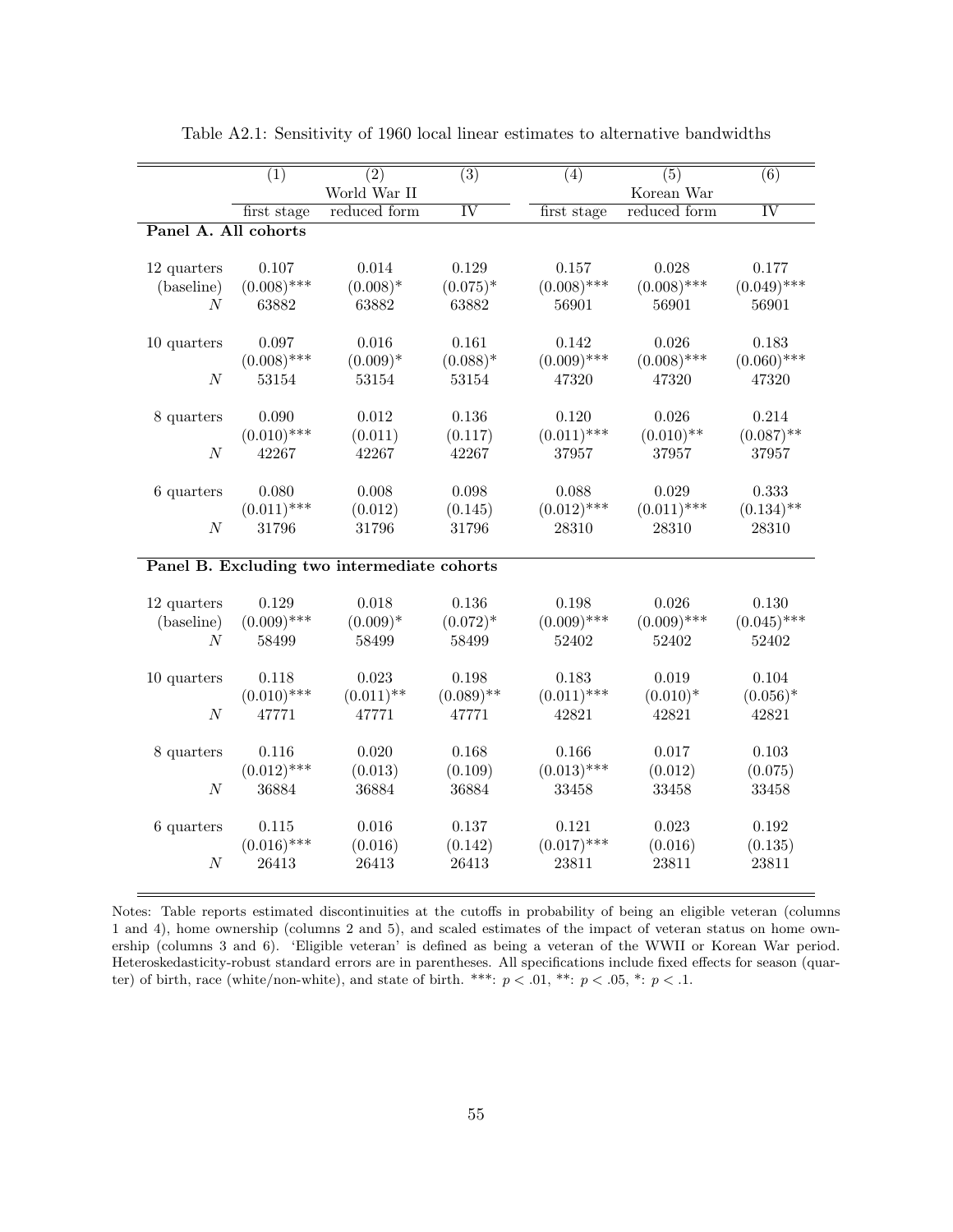# Appendix 3: Results for housing consumption

I have not emphasized the possible effects of subsidized borrowing on the characteristics of housing consumed, but the estimation strategy used in the paper can be applied to a number of other related outcomes. In Appendix Table A3.1, I present estimates from the un-recentered RD design (with no omitted cohorts) of the effect of veteran status on various outcomes measuring size, quality, and location of housing, as well as a rough measure of migration.

Few of the estimates are significantly different from zero, but several are suggestive that veteran status increased the quantity or quality of housing in 1960. Estimates of the effect of service on the number of rooms in one's dwelling are small and positive (here all individuals are included in the sample, with the number of rooms defined as zero for those living in group quarters). At the Korean War break, veteran status is associated with a 9 percentage point higher probability of having complete plumbing, significant at the 5 percent level (having 'complete plumbing' means that the dwelling unit has running hot and cold water, a flush toilet, and a bathtub or shower within the structure, as explained in Ruggles et al. (2008)). Conditional on home ownership, self-reported house value was also positively associated with veteran status, although it is of course difficult to interpret this relationship given the discontinuities in home ownership at the two breaks. Turning to locational outcomes, veteran status at both breaks was positively associated with living in a suburb in 1960 (a coefficient of 0.058 at the World War II break, and 0.075 at the Korean War break). Boustan and Shertzer (2010) use a slightly different empirical design to estimate the effect of World War II veteran status on the probability of living in a central city, conditional on living in a metropolitan area; despite the difference in empirical design and the estimated parameter, my estimate is in line with theirs. Finally, as a measure of migration I test whether veteran status is associated with differences in the probability of living in one's state of birth. I find no statistically significant differences, although the point estimate at the World War II break is positive and of meaningful magnitude.

Fort the most part, the estimates decline in magnitude in 1970 and 1980. An exception is the estimate for house value at the World War II break in 1970, which is negative and statistically significant; such a relationship is not evident in 1980.